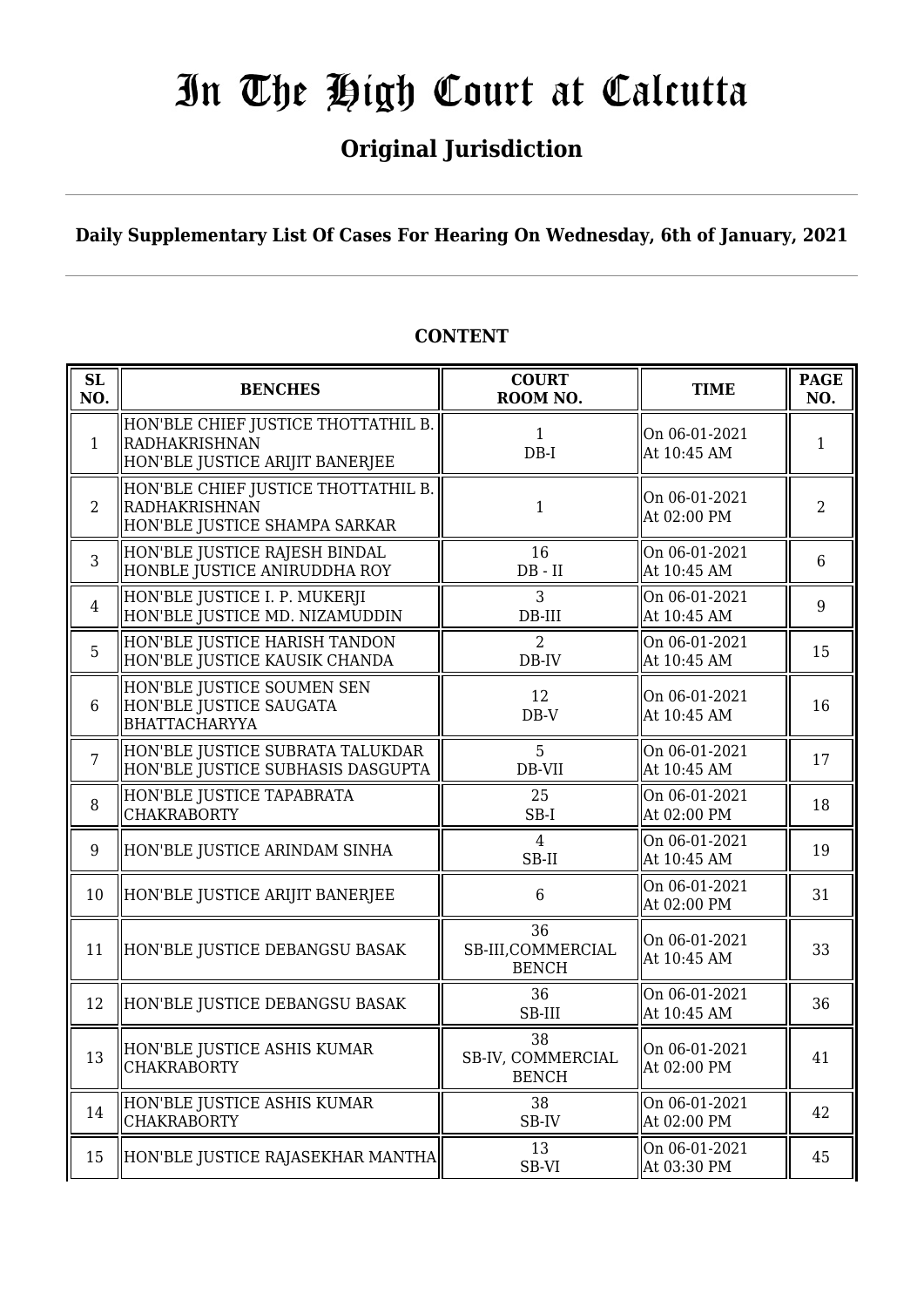| SL<br>NO. | <b>BENCHES</b>                                     | <b>COURT</b><br>ROOM NO.                  | <b>TIME</b>                     | <b>PAGE</b><br>NO. |
|-----------|----------------------------------------------------|-------------------------------------------|---------------------------------|--------------------|
| 16        | HON'BLE JUSTICE SABYASACHI<br><b>BHATTACHARYYA</b> | 8<br>SB-VII                               | On 06-01-2021<br>At 10:45 AM    | 46                 |
| 17        | HON'BLE JUSTICE MOUSHUMI<br>BHATTACHARYA           | 39<br>SB-VIII, COMMERCIAL<br><b>BENCH</b> | On 06-01-2021<br>At 10:45 AM    | 48                 |
| 18        | HON'BLE JUSTICE MOUSHUMI<br>BHATTACHARYA           | 39<br>SB-VIII                             | On 06-01-2021<br>At 10:45 AM    | 49                 |
| 19        | HON'BLE JUSTICE SHEKHAR B. SARAF                   | 26<br>SB-IX                               | On 06-01-2021<br>At 03:00 PM    | 52                 |
| 20        | HON'BLE JUSTICE RAJARSHI<br><b>BHARADWAJ</b>       | 15<br>$SB-X$                              | On 06-01-2021<br>At 10:45 AM    | 54                 |
| 21        | HON'BLE JUSTICE RAVI KRISHAN KAPUR                 | 10<br>SB-XII                              | $ On 06-01-2021$<br>At 10:45 AM | 55                 |
| 22        | HON'BLE JUSTICE ARINDAM<br>MUKHERJEE               | 23<br><b>SB-XIII</b>                      | On 06-01-2021<br>At 02:00 PM    | 57                 |
| 23        | HON'BLE JUSTICE AMRITA SINHA                       | 24<br>SB-XV                               | On 06-01-2021<br>At 10:45 AM    | 58                 |
| 24        | HON'BLE JUSTICE ABHIJIT <br><b>GANGOPADHYAY</b>    | 22<br>SB-XVI                              | On 06-01-2021<br>  At 03:30 PM  | 59                 |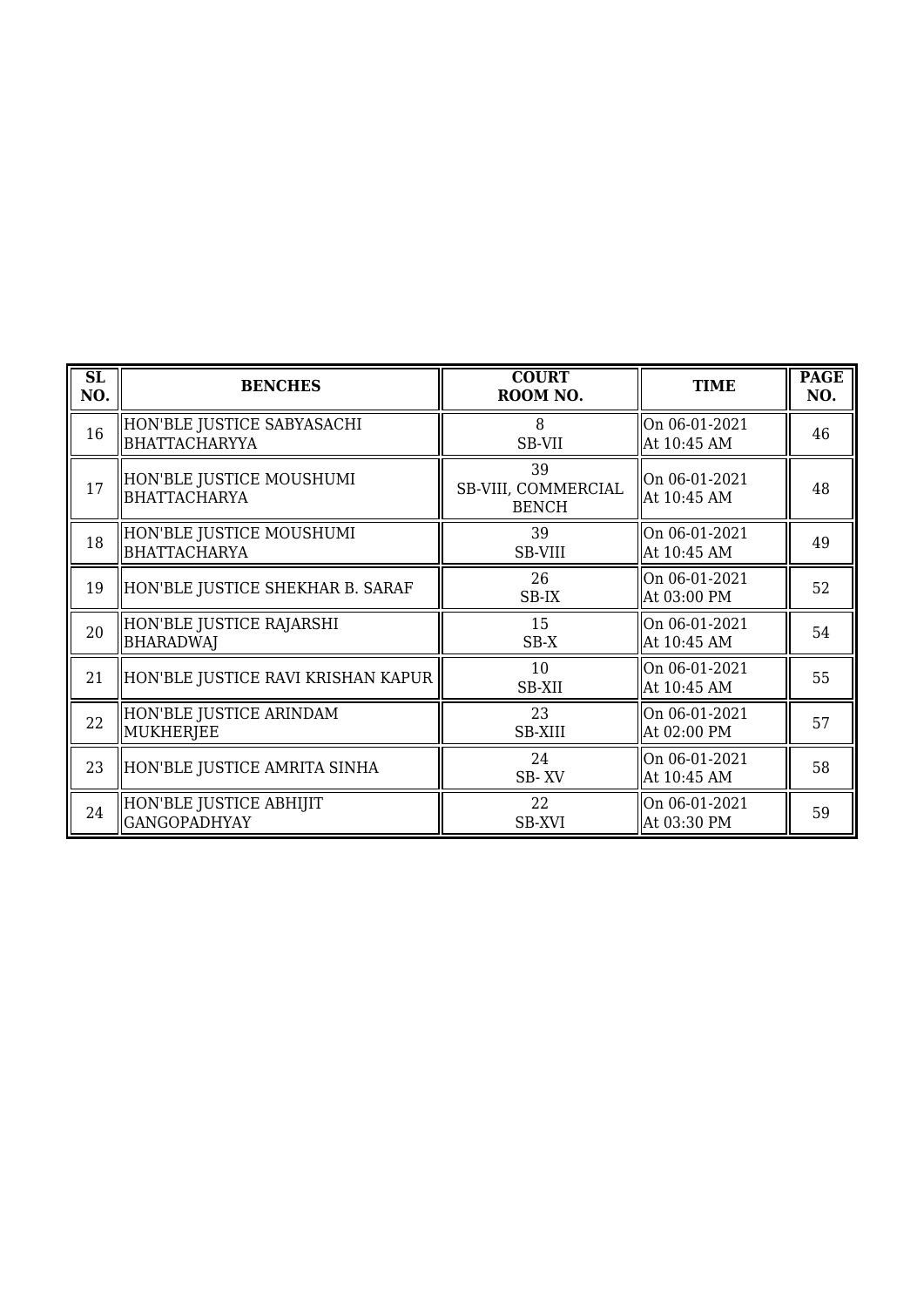

### **Original Side**

**DAILY CAUSELIST For Wednesday The 6th January 2021**

**COURT NO. 1**

### **DIVISION BENCH (DB-I)**

**AT 10:45 AM**

### **HON'BLE CHIEF JUSTICE THOTTATHIL B. RADHAKRISHNAN HON'BLE JUSTICE ARIJIT BANERJEE (VIA VIDEO CONFERENCE)**

**ON AND FROM WEDNESDAY, THE 6TH JANUARY, 2021 -** 

### **APPEALS FROM ORDERS RELATING TO RESIDUARY UNDER GROUP - IX INCLUDING APPLICATIONS CONNECTED THERETO;**

**PUBLIC INTEREST LITIGATION;**

### **CRIMINAL CONTEMPT MATTERS;**

### **APPEALS UNDER SECTION 19(1)(a) OF THE CONTEMPT OF COURT'S ACT; APPLICATIONS UNDER SECTION 27 OF THE ELECTRICITY REGULATORY COMMISSION ACT, 1998, INCLUDING APPLICATIONS CONNECTED THERETO;**

**HABEAS CORPUS;**

### **ANY OTHER MATTER, IRRESPECTIVE OF CLASSIFICATION, AS DIRECTED BY THE HON'BLE CHIEF JUSTICE.**

### **NOTE:MATTERS WILL BE TAKEN UP THROUGH PHYSICALHEARING ONLY WHEN BOTH THE PARTIES ARE AGREED.**

### **NOTE: NO MENTIONING IN COURT**

### **PUBLIC INTEREST LITIGATION**

1 WPO/372/2019 RAJYASHREE CHAUDHURI VS THE STATE OF WEST BENGAL AND ORS JIBANTARAJ DAN ROY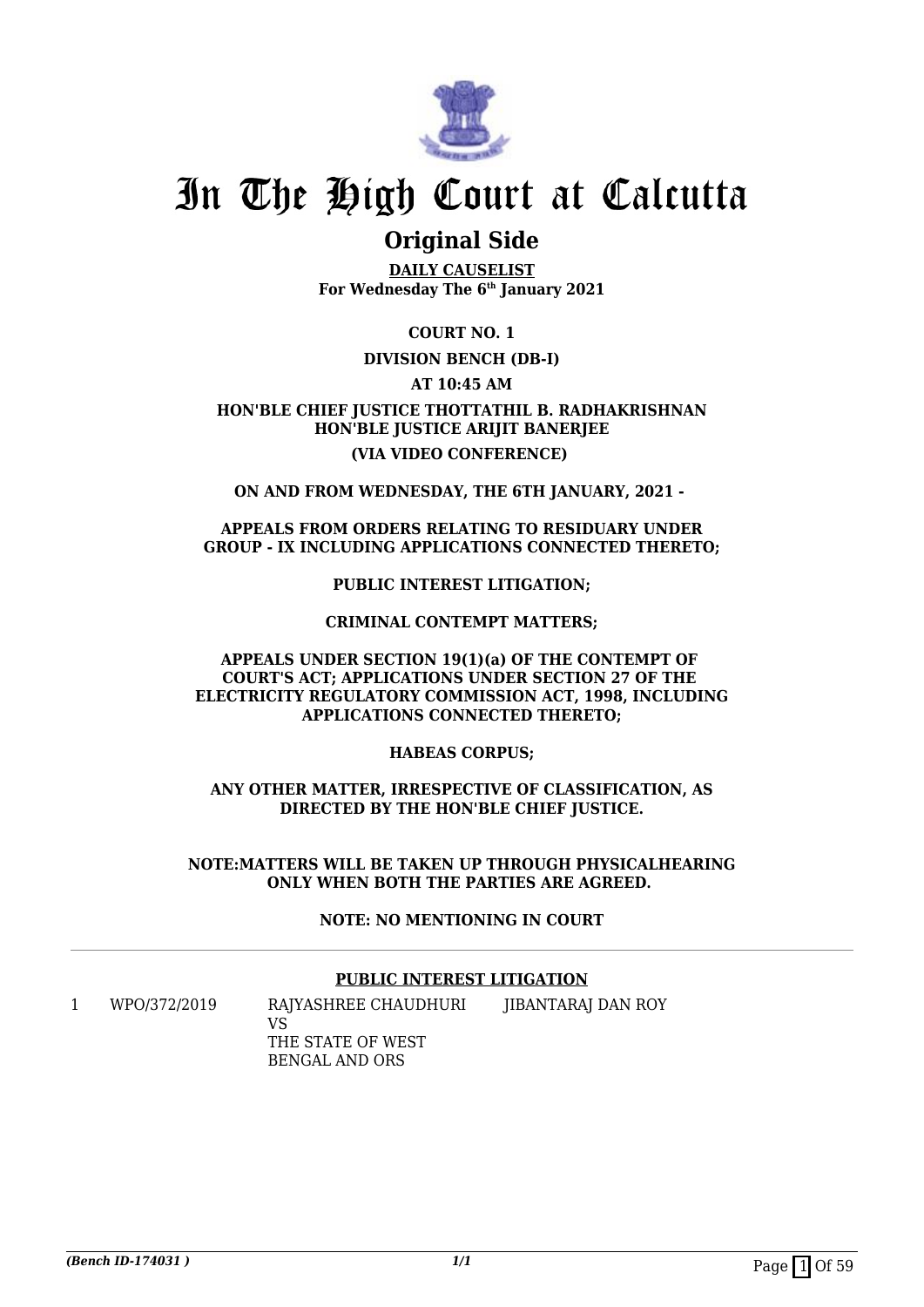

## **Original Side**

**DAILY CAUSELIST For Wednesday The 6th January 2021**

### **COURT NO. 1**

### **DIVISION BENCH ()**

### **AT 2:00 PM**

### **HON'BLE CHIEF JUSTICE THOTTATHIL B. RADHAKRISHNAN HON'BLE JUSTICE SHAMPA SARKAR (VIA VIDEO CONFERENCE)**

### **ON WEDNESDAY, 6TH JANUARY, 2021 AT 2:00 P.M. - WILL SIT TOGETHER TO TAKE FEW ASSIGNED MATTERS AS PER THEIR CONVENIENCE.**

#### **NOTE:MATTERS WILL BE TAKEN UP THROUGH PHYSICAL HEARING ONLY WHEN BOTH THE PARTIES ARE AGREED.**

### **APPEALS FROM ORDERS**

| $\mathbf{1}$ | APO/92/2020<br><b>WITH TS 6/2004</b>   | HARSH VARDHAN LODHA<br>VS<br>ARVIND KUMAR NEWAR<br><b>AND ORS</b>  | <b>FOX AND MANDAL</b>                   |
|--------------|----------------------------------------|--------------------------------------------------------------------|-----------------------------------------|
|              | IA NO: GA/1/2020, GA/2/2020, GA/3/2020 |                                                                    |                                         |
| wt2          | OCO/14/2020                            | HARSH VARDHAN LODHA<br><b>VS</b><br>ARVIND KUMAR NEWAR<br>AND ORS. | KHAITAN AND CO.                         |
| wt3          | OCO/23/2020                            | HARSH VARDHAN LODHA<br><b>VS</b><br>ARVIND KUMAR NEWAR<br>AND ORS. | <b>SANDERSONS AND</b><br><b>MORGANS</b> |
| wt4          | OCO/6/2020                             | HARSH VARDHAN LODHA<br>VS.<br>ARVIND KUMAR NEWAR<br>AND ORS.       | KHAITAN AND CO.                         |
| 5            | APO/94/2020                            | MEENAKSHI PERIWAL<br><b>VS</b><br>ARVIND KUMAR NEWAR<br>AND ORS.   | <b>FOX AND MANDAL</b>                   |
|              | IA NO: GA/1/2020                       |                                                                    |                                         |
| wt6          | OCO/15/2020                            | MEENAKSHI PERIWAL<br>VS.<br>ARVIND KUMAR NEWAR<br>AND ORS.         | KHAITAN AND CO.                         |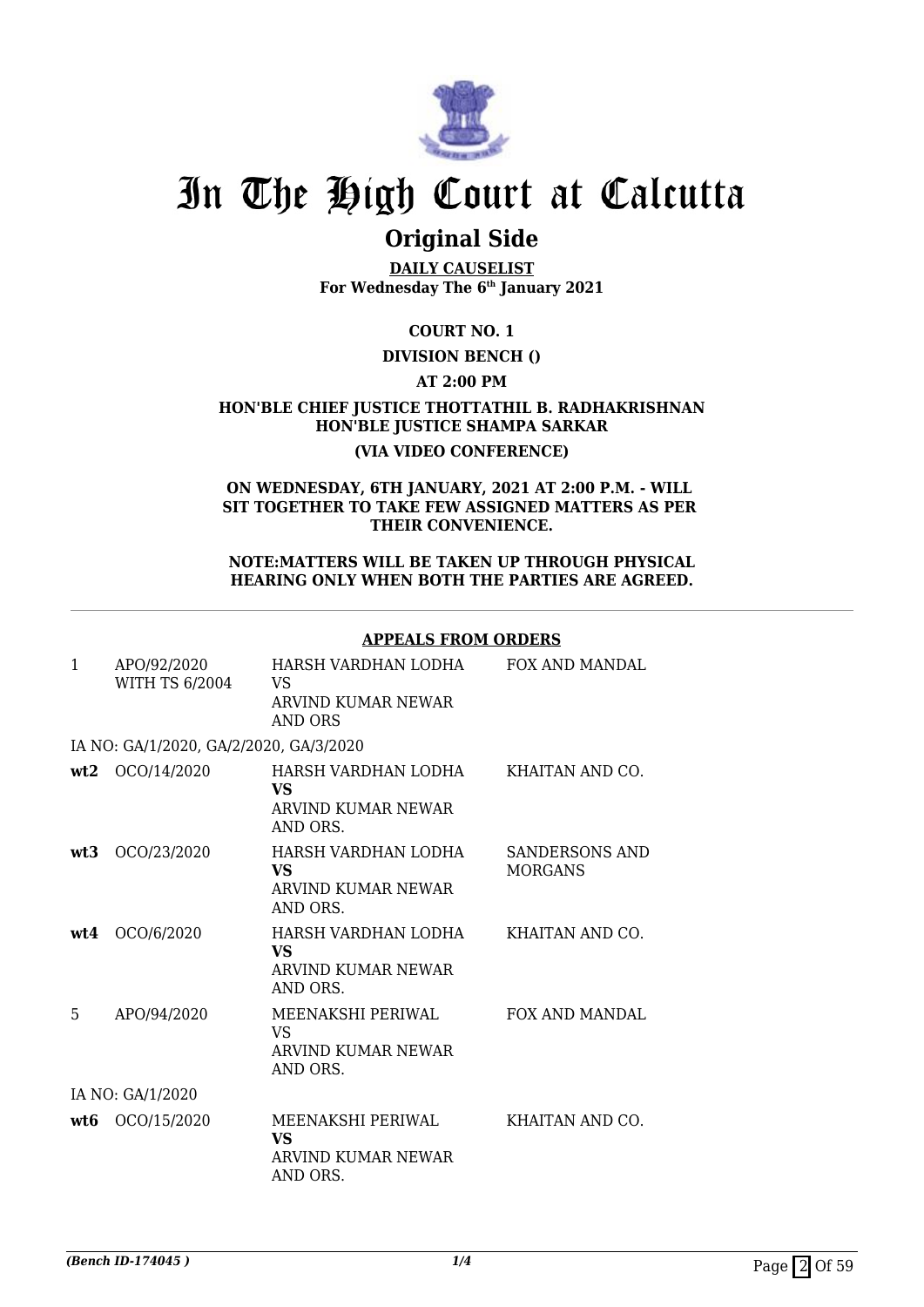| OCO/24/2020                          | MEENAKSHI PERIWAL<br>VS.<br>ARVIND KUMAR NEWAR<br>AND ORS.                                                                                                  | <b>SANDERSONS AND</b><br><b>MORGANS</b> |
|--------------------------------------|-------------------------------------------------------------------------------------------------------------------------------------------------------------|-----------------------------------------|
| OCO/7/2020                           | MEENAKSHI PERIWAL<br><b>VS</b><br>ARVIND KUMAR NEWAR<br>AND ORS.                                                                                            | KHAITAN AND CO.                         |
| APO/98/2020                          | ADITYA VIKRAM LODHA<br><b>VS</b><br>ARVIND KUMAR NEWAR<br><b>AND ORS</b>                                                                                    | FOX AND MANDAL                          |
|                                      |                                                                                                                                                             |                                         |
|                                      | ADITYA VIKRAM LODHA<br><b>VS</b><br><b>ARVIND KUMAR NEWAR</b><br>AND ORS.                                                                                   | KHAITAN AMD CO.                         |
|                                      | ADITYA VIKRAM LODHA<br><b>VS</b><br>ARVIND KUMAR NEWAR<br>AND ORS.                                                                                          | KHAITAN AND CO.                         |
|                                      | ADITYA VIKRAM LODHA<br>VS.<br>ARVIND KUMAR NEWAR<br>AND ORS.                                                                                                | <b>SANDERSONS AND</b><br><b>MORGANS</b> |
| APO/89/2020<br><b>WITH TS 6/2004</b> | UNIVERSAL CABLES<br><b>LIMITED</b><br><b>VS</b><br>ARVIND KUMAR NEWAR<br><b>AND ORS</b>                                                                     | <b>SINHA AND CO</b>                     |
|                                      |                                                                                                                                                             |                                         |
|                                      | UNIVERSAL CABLES<br><b>LIMITED</b><br><b>VS</b><br>ARVIND KUMAR NEWAR<br>AND ANR.                                                                           | KHAITAN AND CO.                         |
|                                      | UNIVERSAL CABLES<br>LIMITED<br><b>VS</b><br>ARVIND KUMAR NEWAR<br>AND ORS.                                                                                  | <b>SANDERSONS AND</b><br><b>MORGANS</b> |
|                                      | UNIVERSAL CABLES<br>LIMITED<br><b>VS</b><br>ARVIND KUMAR NEWAR<br>AND ORS.                                                                                  | KHAITAN AND CO.                         |
| APO/90/2020                          | BIRLA CABLE LTD<br><b>VS</b><br>ARVIND KUMAR NEWAR<br><b>AND ORS</b>                                                                                        | SINHA AND CO                            |
|                                      | IA NO: GA/1/2020<br>wt10 OCO/10/2020<br>wt11 OCO/18/2020<br>wt12 OCO/26/2020<br>IA NO: GA/1/2020<br>wt14 OCO/11/2020<br>wt15 OCO/20/2020<br>wt16 OCO/3/2020 |                                         |

IA NO: GA/1/2020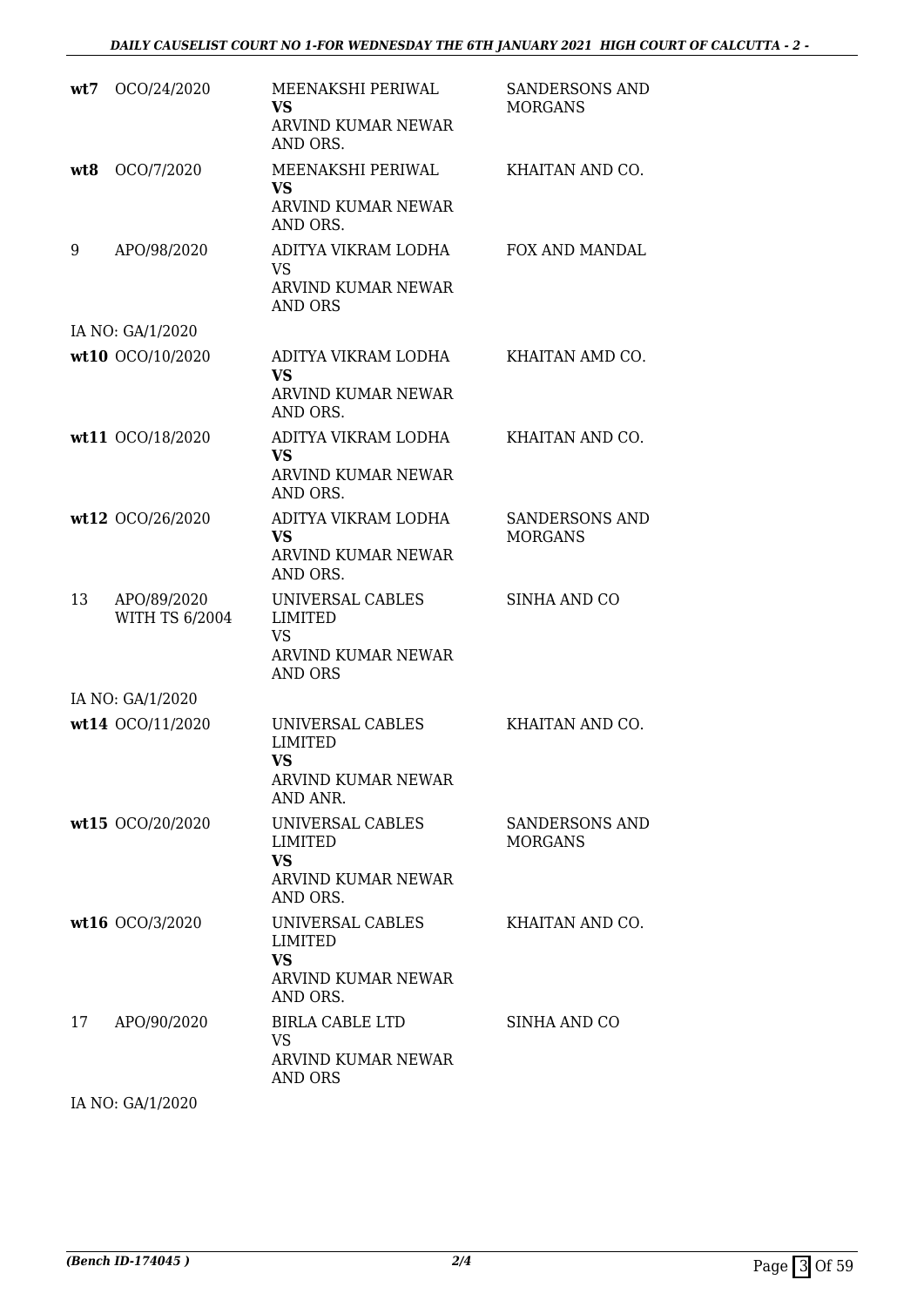|    | wt18 OCO/12/2020 | BIRLA CABLE LIMITED<br><b>VS</b><br>ARVIND KUMAR NEWAR<br>AND ORS.                             | KHAITAN AND CO.                         |
|----|------------------|------------------------------------------------------------------------------------------------|-----------------------------------------|
|    | wt19 OCO/21/2020 | <b>BIRLA CABLE LIMITED</b><br><b>VS</b><br><b>ARVIND KUMAR NEWAR</b><br>AND ORS.               | <b>SANDERSONS AND</b><br><b>MORGANS</b> |
|    | wt20 OCO/4/2020  | <b>BIRLA CABLE LIMITED</b><br><b>VS</b><br>ARVIND KUMAR NEWAR<br>AND ORS.                      | KHAITAN AND CO.                         |
| 21 | APO/91/2020      | VINDHYA TELELINKS LTD<br><b>VS</b><br>ARVIND KUMAR NEWAR<br>AND ORS                            | SINHA AND CO                            |
|    | IA NO: GA/1/2020 |                                                                                                |                                         |
|    | wt22 OCO/13/2020 | VINDHYA TELELINKS<br><b>LIMITED</b><br><b>VS</b><br>ARVIND KUMAR NEWAR                         | KHAITAN AND CO.                         |
|    | wt23 OCO/22/2020 | AND ORS.<br>VINDHYA TELELINKS<br><b>LIMITED</b><br><b>VS</b><br>ARVIND KUMAR NEWAR<br>AND ORS. | SANDERSONS AND<br><b>MORGANS</b>        |
|    | wt24 OCO/5/2020  | VINDHYA TELELINKS<br><b>LIMITED</b><br><b>VS</b><br>ARVIND KUMAR NEWAR<br>AND ORS.             | KHAITAN AND CO.                         |
| 25 | APO/95/2020      | <b>BIRLA CORPORATION</b><br>LIMITED<br>VS<br>ARVIND KUMAR NEWAR<br>AND ORS.                    | SINHA AND CO.                           |
|    | IA NO: GA/1/2020 |                                                                                                |                                         |
|    | wt26 OCO/16/2020 | <b>BIRLA CORPORATION</b><br><b>LIMITED</b><br><b>VS</b><br>ARVIND KUMAR NEWAR<br>ANR ORS.      | KHAITAN AND CO.                         |
|    | wt27 OCO/25/2020 | <b>BIRLA CORPORATION</b><br>LIMITED<br>VS<br>ARVIND KUMAR NEWAR<br>AND ORS.                    | <b>SANDERSONS AND</b><br><b>MORGANS</b> |
|    | wt28 OCO/8/2020  | <b>BIRLA CORPORATION</b><br><b>LIMITED</b><br><b>VS</b><br>ARVIND KUMAR NEWAR<br>AND ORS.      | KHAITAN AND CO.                         |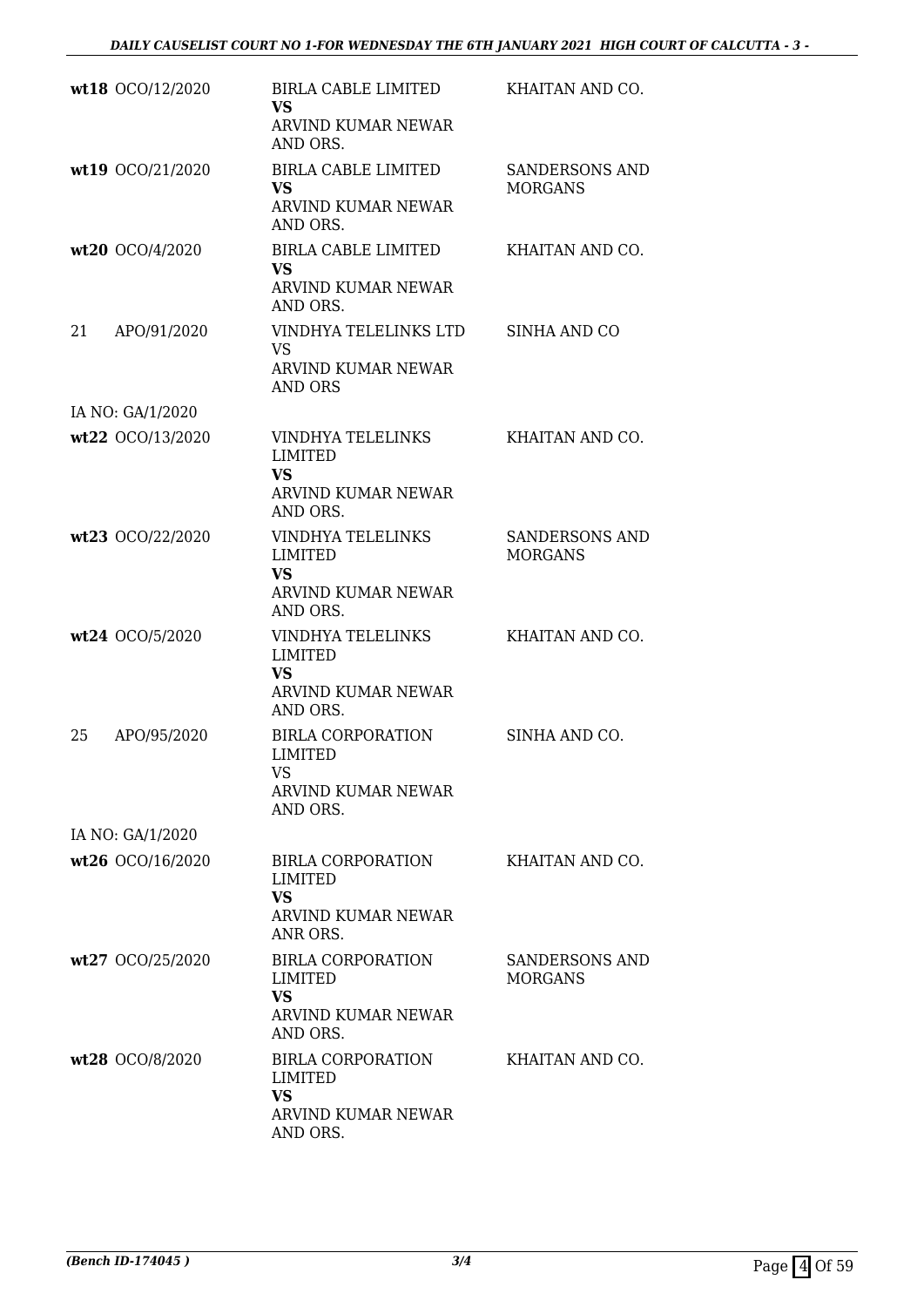| 29 | APO/96/2020                    | SHREYAS MEDICAL<br><b>SOCIETY</b><br><b>VS</b><br>ARVIND KUMAR NEWAR<br><b>AND ORS</b>  | <b>JASOJEET</b><br><b>MUKHERJEE</b> |
|----|--------------------------------|-----------------------------------------------------------------------------------------|-------------------------------------|
|    | IA NO: GA/1/2020               |                                                                                         |                                     |
|    | wt30 OCO/17/2020               | SHREYAS MEDICAL<br><b>SOCIETY</b><br><b>VS</b><br><b>ARVIND KUMAR NEWAR</b><br>AND ORS. | KHAITAN AND CO.                     |
|    | wt31 OCO/27/2020               | SHREYAS MEDICAL<br><b>SOCIETY</b><br><b>VS</b><br>ARVIND KUMAR NEWAR<br>AND ORS.        | SANDERSONS AND<br><b>MORGANS</b>    |
|    | wt32 OCO/9/2020                | SHREYAS MEDICAL<br><b>SOCIETY</b><br><b>VS</b><br><b>ARVIND KUMAR NEWAR</b><br>AND ORS. | KHAITAN AND CO.                     |
|    |                                | <b>CONTEMPT MATTERS</b>                                                                 |                                     |
| 33 | CC/35/2020<br>WITH APO 89/2020 | ARVIND KUMAR NEWAR<br>AND ANR                                                           | KHAITAN AND CO                      |
|    |                                | <b>VS</b><br><b>S S KOTHARI AND ORS</b>                                                 |                                     |
| 34 | CC/36/2020<br>WITH APO 90/2020 | ARVIND KUMAR NEWAR<br><b>AND ANR</b><br><b>VS</b><br>R C TAPURIAH AND ORS               | KHAITAN AND CO                      |
| 35 | CC/37/2020<br>WITH APO 91/2020 | ARVIND KUMAR NEWAR<br>AND ANR<br>VS<br>R C TAPURIAH AND ORS                             | <b>KHAITAN AND CO</b>               |
| 36 | CC/38/2020<br>WITH APO 92/2020 | ARVIND KUMAR NEWAR<br><b>AND ANR</b><br><b>VS</b><br>HARSH VARDHAN LODHA                | KHAITAN AND CO                      |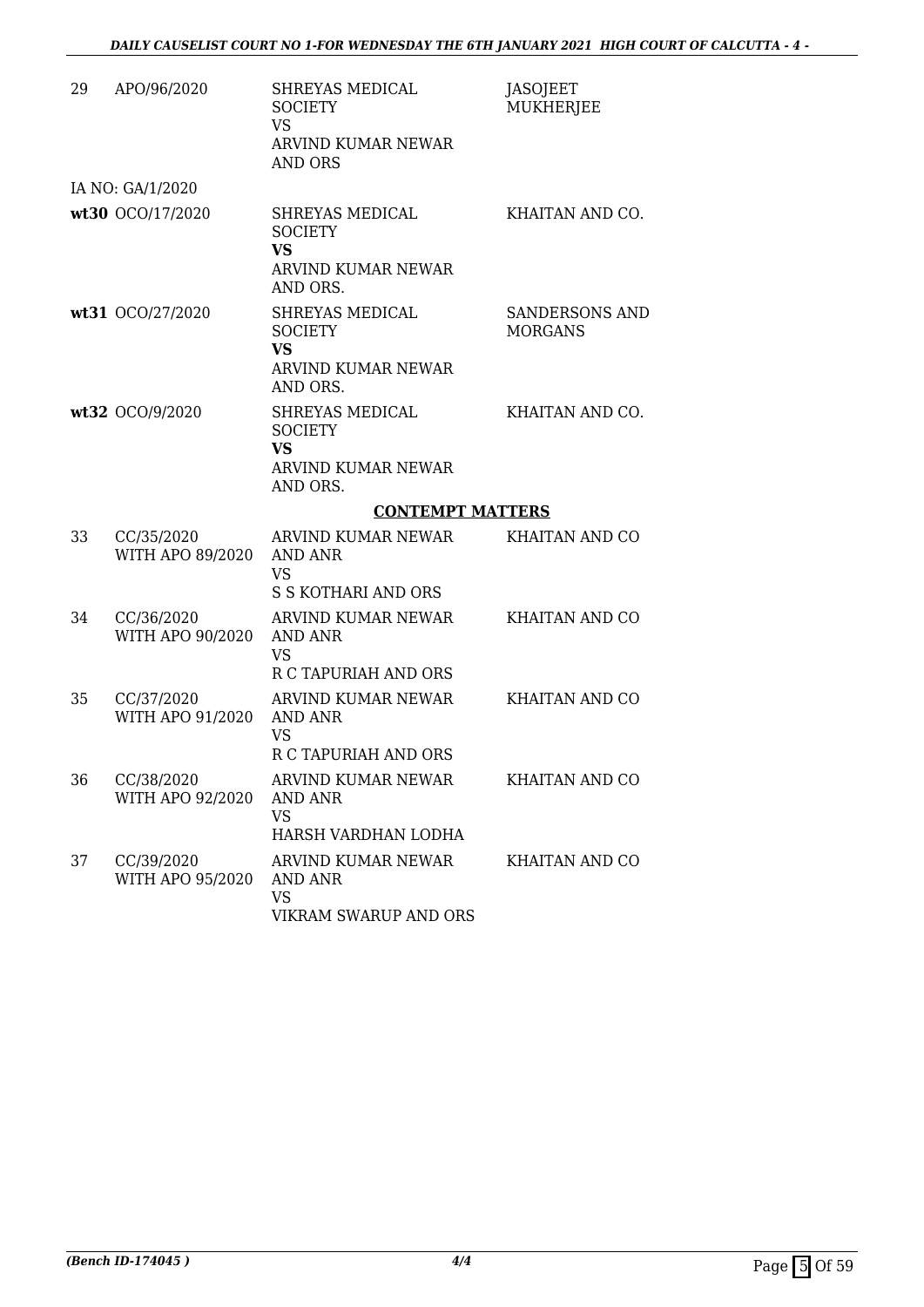

### **Original Side**

**DAILY CAUSELIST For Wednesday The 6th January 2021**

**COURT NO. 16**

### **DIVISION BENCH (DB - II)**

**AT 10:45 AM**

**HON'BLE JUSTICE RAJESH BINDAL HONBLE JUSTICE ANIRUDDHA ROY**

#### **ON AND FROM WEDNESDAY, THE 6 TH JANUARY, 2021 TO FRIDAY, 8TH JANUARY,2021 - APPEALS FROM ORDERS RELATING TO REVENUE UNDER GROUP-IV & OTHER STATUTORY REVENUE APPEALS EXCEPT LAND REVENUE TO BE HEARD BY DIVISION BENCH;**

**APPEALS RELATING TO CHARTERED ACCOUNTANTS ACT, COMPANY SECRETARIES ACT AND TAX TRIBUNAL MATTERS; INCOME TAX REFERENCE UNDER SECTION 256 OF THE INCOME TAX ACT;**

**MATTERS RELATING TO TRIBUNALS UNDER ARTICLE 323A & 323B OF THE CONSTITUTION OF INDIA (OTHER THAN TAX TRIBUNAL) INCLUDING APPLICATION CONNECTED THERETO.**

**(VIA VIDEO CONFERENCE)**

#### **NOTE:MATTERS WILL BE TAKEN UP THROUGH PHYSICAL HEARING ONLY WHEN BOTH PARTIES ARE AGREED**

### **NEW APPLICATIONS**

|                 | <b>HINDUSTAN MOTORS</b>     |                                      |
|-----------------|-----------------------------|--------------------------------------|
| (Old No:        | <b>LIMITED</b>              | DIPAYAN KUNDU                        |
| GA/350/2020)    | Vs                          |                                      |
|                 | COMMISSIONER OF             |                                      |
|                 | CENTRAL EXCISE, KOLKATA     |                                      |
| In CEXA/43/2017 | -IV                         |                                      |
| APOT/11/2018    | COMMISSIONER OF             | <b>BHASKAR PROSAD</b>                |
| WITH            | <b>CUSTOMS (AIRPORT AND</b> | <b>BANERJEE</b>                      |
| WPO/959/2013    | ADMIN.), KOL & ORS.         |                                      |
|                 | VS                          |                                      |
|                 | KARIWALA INDUSTRIES         |                                      |
|                 | LIMITED & ORS.              |                                      |
|                 |                             |                                      |
|                 | IA NO. GA/3/2020            | IA NO: GA/2/2018(Old No:GA/293/2018) |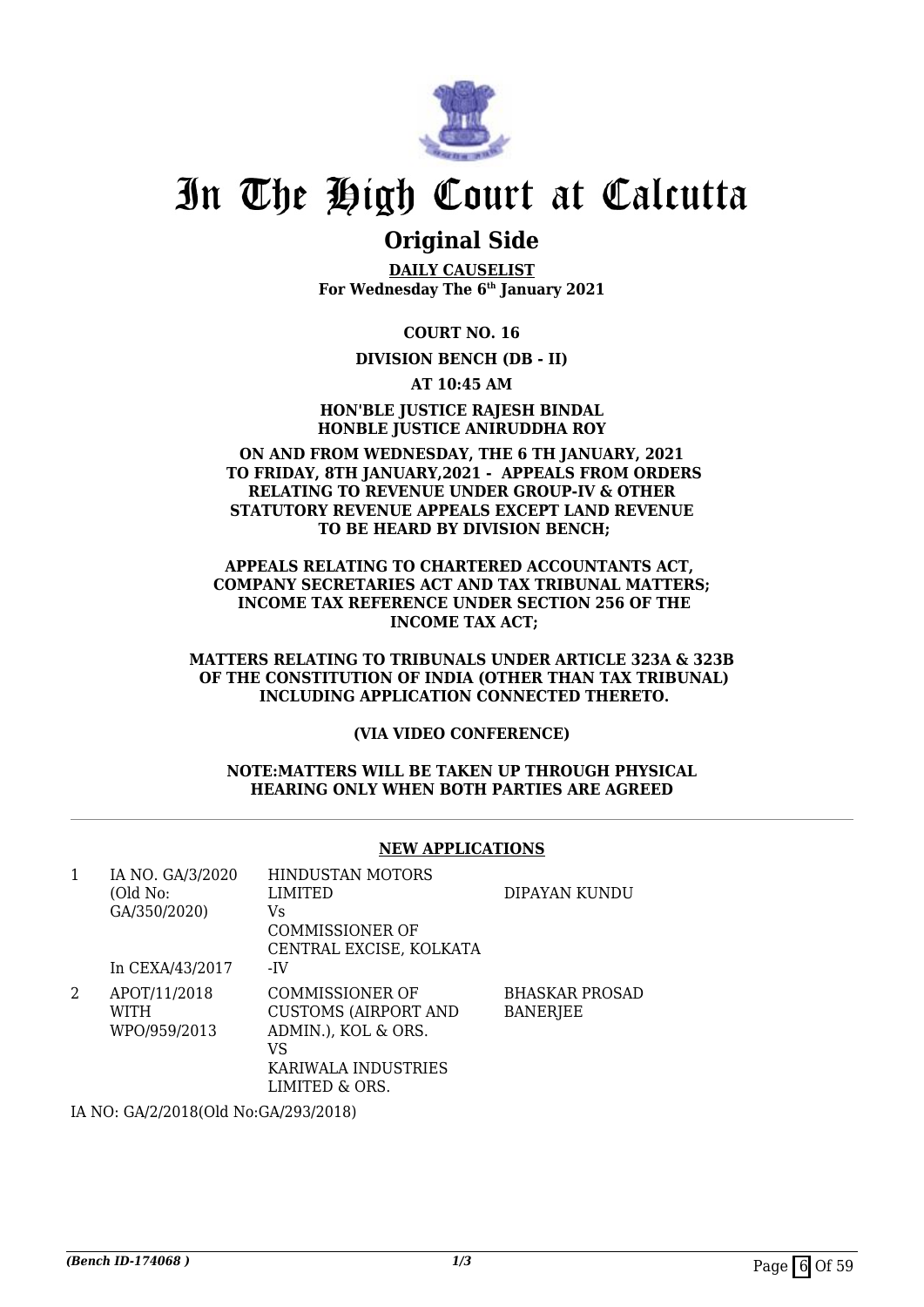| 3              | CUSTA/32/2019                         | THE COMMISSIONER OF<br>CUSTOMS (PORT), KOLKATA<br><b>VS</b>                                                                                                       | SANJUKTA GUPTA          |                                  |
|----------------|---------------------------------------|-------------------------------------------------------------------------------------------------------------------------------------------------------------------|-------------------------|----------------------------------|
|                |                                       | SANJIB GHOSH AND ORS.                                                                                                                                             |                         |                                  |
|                |                                       | IA NO: GA/1/2019(Old No:GA/2493/2019), GA/2/2019(Old No:GA/2494/2019)                                                                                             |                         |                                  |
| $\overline{4}$ | CUSTA/36/2019                         | COMMISSIONER OF<br><b>CUSTOMS PREVENTIVE</b><br><b>VS</b><br>M/S LARSEN AND TOUBRO<br><b>LTD</b>                                                                  | <b>MANASI MUKHERJEE</b> |                                  |
|                |                                       | IA NO: GA/1/2019(Old No:GA/2827/2019), GA/2/2019(Old No:GA/2828/2019)                                                                                             |                         |                                  |
| 5              | ITAT/139/2019                         | PRINCIPAL COMMISSIONER YOGESH VATS<br>OF INCOME TAX -4,<br><b>KOLKATA</b><br><b>VS</b><br>M/S. MACO CORPORATION<br><b>INDIA PVT LTD</b>                           |                         | DIPAYAN KUNDU                    |
|                | IA NO: GA/2/2019(Old No:GA/1811/2019) |                                                                                                                                                                   |                         |                                  |
| 6              | ITAT/153/2019                         | PRINCIPAL COMMISSIONER YOGESH VATS<br>OF INCOME TAX-5,<br><b>KOLKATA</b><br><b>VS</b><br>M/S. ANAND ENTERPRISES<br><b>LTD</b>                                     |                         |                                  |
|                | IA NO: GA/2/2019(Old No:GA/1906/2019) |                                                                                                                                                                   |                         |                                  |
| 7              | ITAT/182/2019                         | PRINCIPAL COMMISSIONER YOGESH VATS<br>OF INCOME TAX-2,<br><b>KOLKATA</b><br><b>VS</b><br>M/S.EMAMI<br><b>INFRASTRUCTURE LTD</b>                                   |                         |                                  |
|                |                                       | IA NO: GA/1/2019(Old No:GA/2670/2019), GA/2/2019(Old No:GA/2671/2019)                                                                                             |                         |                                  |
|                |                                       | 8 ITAT/195/2019 PRINCIPAL CIT, DURGAPUR YOGESH VATS<br><b>VS</b><br>NIRMALYA SAHA                                                                                 |                         |                                  |
|                |                                       | IA NO: GA/1/2019(Old No:GA/2966/2019), GA/2/2019(Old No:GA/2967/2019)                                                                                             |                         |                                  |
| 9              | ITAT/196/2019                         | PRINCIPAL COMMISSIONER<br>OF INCOME TAX -1,<br><b>KOLKATA</b><br><b>VS</b><br>M/S. PAVITRA TREXIM PVT<br><b>LTD</b>                                               | Y VATS                  | <b>GANESH NARAYAN</b><br>JAJODIA |
|                | IA NO: GA/1/2019, GA/2/2019           |                                                                                                                                                                   |                         |                                  |
| 10             | ITAT/25/2020                          | PRINCIPAL COMMISSIONER<br>OF INCOME TAX-2,<br><b>KOLKATA</b><br><b>VS</b><br>M/S DADRA EXIMP PVT LTD.<br>FORMERLY KNOWN AS M/S<br>NAGREEKA SYNTHETICS<br>PVT LTD. | YOGESH VATS             |                                  |

IA NO: GA/1/2020(Old No:GA/736/2020), GA/2/2020(Old No:GA/737/2020)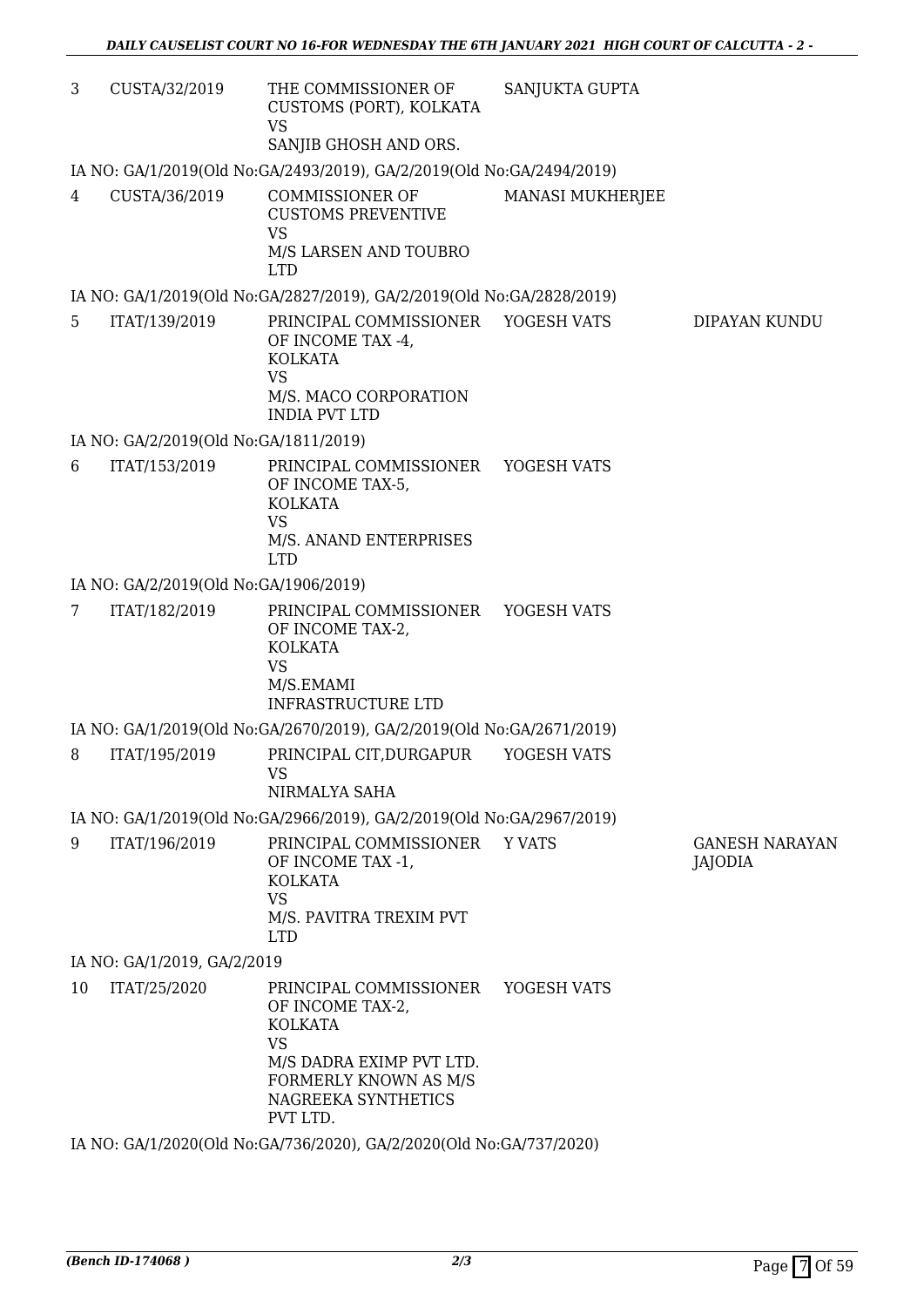11 ITAT/45/2020 PRINCIPAL COMMISSIONER OF INCOME TAX-12, KOLKATA VS RESHMI P. LOYALKA S.LAMBA

IA NO: GA/1/2020, GA/2/2020

### **FOR HEARING**

| 12 | CEXA/29/2001                         | COMM.OF CENTRAL<br>EXCISE, BOLPUR COMM.<br><b>VS</b><br>M/S. HINDUSTHAN CABLES<br>LTD.                                  | S.N. ROY                                 | SANDIP KR. DATTA                        |
|----|--------------------------------------|-------------------------------------------------------------------------------------------------------------------------|------------------------------------------|-----------------------------------------|
| 13 | CUSTA/7/2016                         | COMET OVERSEAS PVT.<br>LTD.<br><b>VS</b><br>UNION OF INDIA & ANR.                                                       | SANJAY KUMAR BAID                        |                                         |
| 14 | ITA/48/2018                          | PRINCIPAL COMMISSIONER<br>OF INCOME TAX -1,<br><b>KOLKATA</b><br><b>VS</b><br><b>EXIDE INDUSTRIES</b><br><b>LIMITED</b> | S. LAMBA                                 | <b>NILANJANA</b><br><b>BANERJEE PAL</b> |
| 15 | ITA/86/2018                          | HALDIA PETROCHEMICALS MS KARUNA BOSE<br>LIMITED<br><b>VS</b><br><b>COMMISSIONER OF</b><br>INCOME TAX, KOLKATA - IV      |                                          |                                         |
| 16 | ITA/176/2018                         | <b>COMMISSIONER OF</b><br>INCOME TAX(IT & TP),<br><b>KOLKATA</b><br><b>VS</b><br>SRI HARTAJ SEWA SINGH                  | YOGESH VATS                              | <b>BHASKAR</b><br><b>SENGUPTA</b>       |
| 17 | CUSTA/12/2019                        | <b>COMMISSIONER OF</b><br><b>CUSTOMS PORT (KOL)</b><br><b>VS</b><br>M/S NIMALIGARH<br>REFINERIES LTD                    | <b>BHASKAR PROSAD</b><br><b>BANERJEE</b> |                                         |
|    | IA NO: GA/2/2019(Old No:GA/608/2019) |                                                                                                                         |                                          |                                         |
| 18 | ITA/141/2019                         | PRINCIPAL COMMISSIONER<br>OF INCOME TAX, CENTRAL-<br>I, KOLKATA<br><b>VS</b><br>M/S. ADHUNIK CEMENT<br>LTD.             | Y VATS                                   |                                         |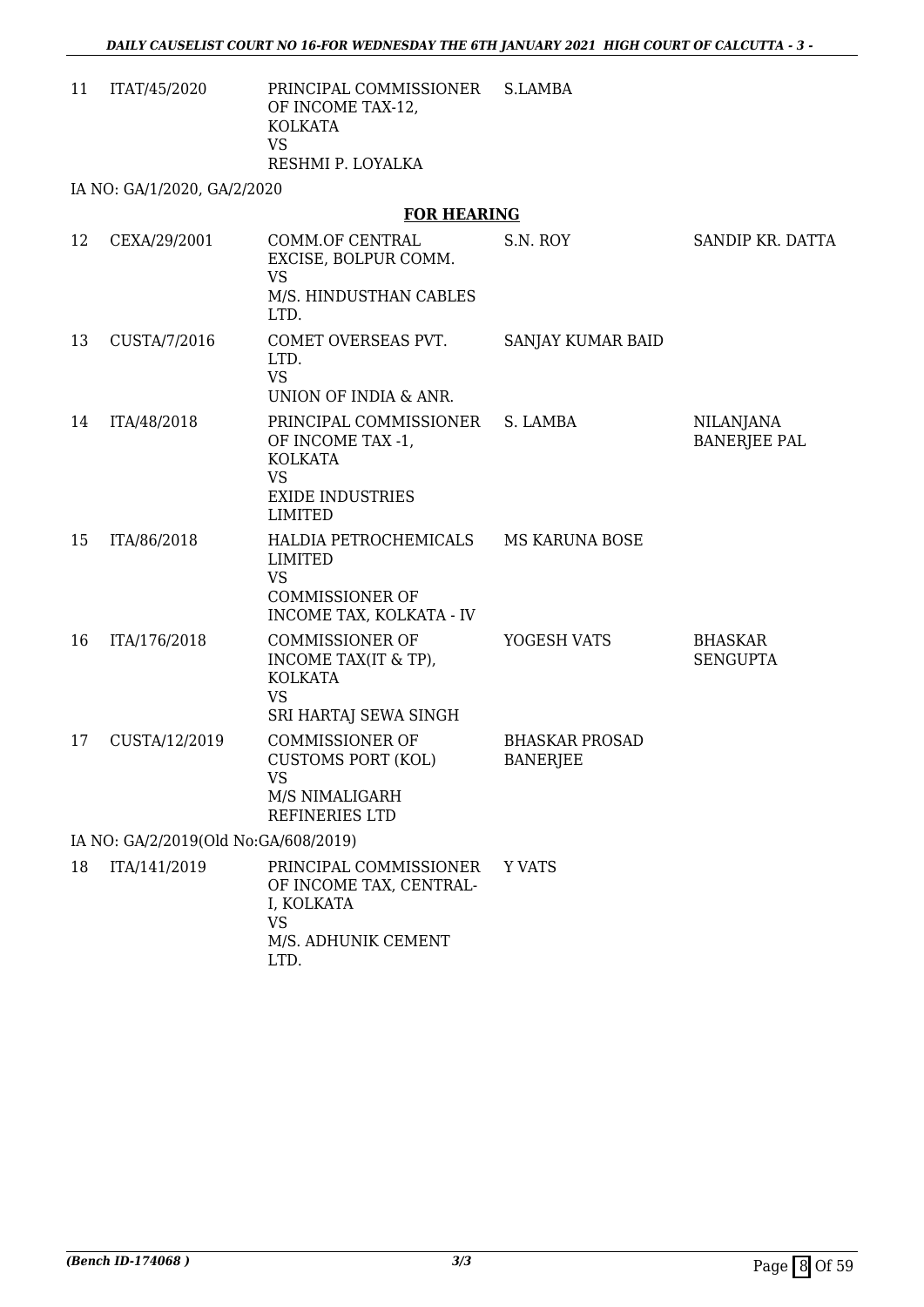

### **Original Side**

**DAILY CAUSELIST For Wednesday The 6th January 2021**

**COURT NO. 3**

**DIVISION BENCH (DB-III)**

**AT 10:45 AM HON'BLE JUSTICE I. P. MUKERJI HON'BLE JUSTICE MD. NIZAMUDDIN (VIA VIDEO CONFERENCE)**

### **NOTE:MATTERS WILL BE TAKEN UP THROUGH PHYSICAL HEARING ONLY WHEN BOTH THE PARTIES ARE AGREED.**

**NOTE: (1) ORIGINAL SIDE MATTERS SHALL BE TAKEN UP IN THE FIRST HALF ON WEDNESDAYS & THURSDAYS AND IN THE SECOND HALF ON MONDAYS AND TUESDAYS OR ON EXHAUSTION OF THE APPELLATE SIDE LIST WHICHEVER IS EARLIER. (2) FRIDAY'S LIST SHALL BE NOTIFIED EVERY WEEK. (3) LIST WILL BE CALLED ON SERIALLY. (4) MENTIONING WILL BE ALLOWED FOR URGENT MATTERS ONLY. ON AND FROM WEDNESDAY, THE 6 TH JANUARY, 2021 TO FRIDAY, 8TH JANUARY,2021 – APPEALS RELATING TO LABOUR UNDER GROUP III AND APPLICATION CONNECTED THERETO; APPEALS UNDER ARBITRATION ACT, 1940 AND ARBITRATION &CONCILIATION ACT,1996 INCLUDING APPLICATIONS CONNECTED THERETO; APPEALS FROM DECREE AND ALL APPLICATIONS CONNECTED THERETO; CIVIL APPEALS FROM ORDERS ARISING OUT OF INTERLOCUTORY MATTERS RELATING TO TRADE MARK, PATENT & DESIGN ACT, COMPANY, ARBITRATION, SUITS, ADMIRALTY AND ALSO APPEALS FROM ORDERS ARISING OUT OF ORIGINATING SUMMONS, OTHER SUITS AND ALSO CIVIL APPEALS FROM ORDERS WHICH HAVE NOT BEEN ASSIGNED TO ANY OTHER BENCH INCLUDING APPLICATIONS CONNECTED THERETO; SANCHAITA MATTERS; APPEALS FROM ORDERS RELATING TO MUNICIPALITIES, CO-OPERATIVES & PANCHAYATS UNDER GROUP-V INCLUDING APPLICATIONS CONNECTED THERETO; HEARING OF WRIT APPEALS IRRESPECTIVE OF CLASSIFICATION INCLUDING APPLICATIONS CONNECTED THERETO.**

**TO BE MENTIONED**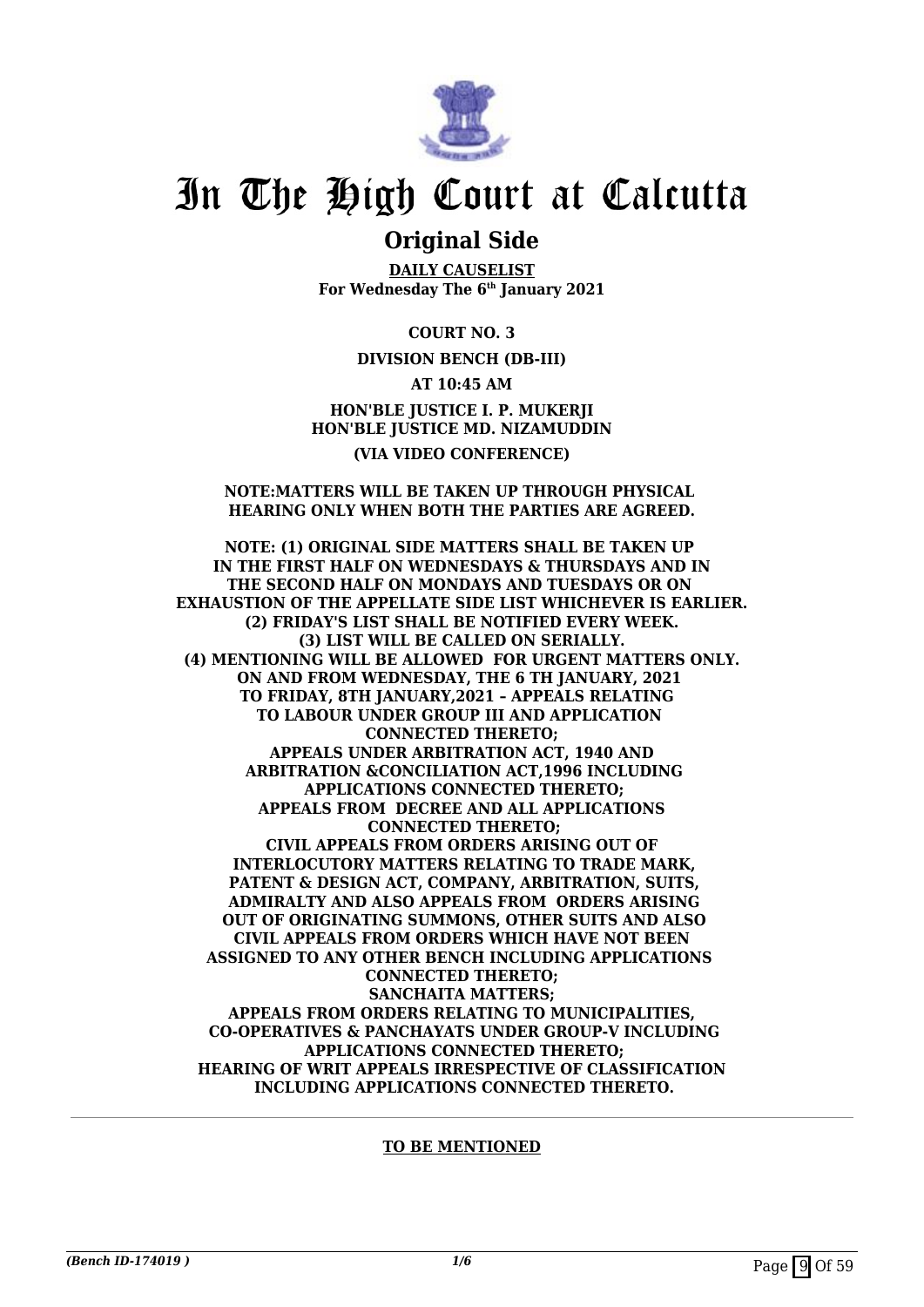| APD/170/2018<br>M/S. DUBE &<br>1<br>AMBALAL SARABHAI<br>ENTERPRISE LTD<br><b>COMPANY</b><br>[S.A.]<br><b>VS</b><br><b>SMT. KIRAN ARYA &amp; ORS</b><br>IA NO: GA/1/2016(Old No:GA/2571/2016), GA/2/2018(Old No:GA/1440/2018)<br><b>APPEALS FROM ORDERS</b><br>$\overline{2}$<br>IA NO. GA/2/2020<br>RAJPATH CONTRACTORS &<br>ENGINEERS PVT. LTD.<br>S. C. RAY<br><b>Vs</b><br>CHAUDHURI & CO.<br>STATE OF W.B.<br>In APO/76/2007<br>3<br>APO/143/2015<br>PUNJAB NATIONAL BANK<br>SANJIB DAWN<br>WITH CS 202/2011<br><b>VS</b><br><b>FORTUNE INVESTORS &amp;</b><br>TRADERS LTD. & ORS.<br>IA NO. ACO/3/2020<br>MCLEOD RUSSEL INDIA<br>4<br><b>LIMITED</b><br>KHAITAN & CO.<br>Vs<br>SK. NOOR ALI & ANR.<br>In APOT/213/2015<br>5<br>APO/207/2019<br>SHARMA AYURVED PVT LTD<br>A N BHATTACHARYYA<br>WITH CS 62/2013<br><b>VS</b><br>AND CO<br><b>BISHWAL</b><br><b>B N SHARMA AYURVED PVT</b><br><b>LTD</b><br>IA NO: GA/1/2019(Old No:GA/2950/2019)<br>APO/23/2020<br>SK. AKRAM ALI<br>CHANCHAL KUMAR<br>6<br>WITH CS 132/2018<br><b>DUTTA</b><br><b>VS</b><br>KUMARDIPTA DAS<br>IA NO: GA/1/2020, GA/2/2020(Old No:GA/694/2020)<br>APO/42/2020<br><b>SURAVEE BUSINESS</b><br>C K JAIN AND CO<br>7<br>WITH CS 61/2014<br><b>SERVICES PVT LTD</b><br><b>VS</b><br>CHITTAVALSAH JUTE MILLS<br><b>LTD</b><br>IA NO: GA/1/2020(Old No:GA/611/2020), GA/2/2020(Old No:GA/612/2020)<br>SANJOY DEY AND ANR.<br><b>AVIJIT DEY</b><br>8<br>APO/49/2020<br>WITH CS/231/2017<br><b>VS</b><br><b>MA PLAZA PRIVATE</b><br>LIMITED AND ORS.<br>IA NO: GA/1/2020(Old No:GA/743/2020)<br>PIJUSH KANTI HAJRA<br>9<br>APO/63/2020<br>RE - JAGDISH PRASAD<br><b>WITH TS 3/2017</b><br>TULSHAN (DEC.) - AND-<br><b>MALATI TULSHAN</b><br><b>VS</b><br>ABHISHEK AGARWALLA<br>AND ANR.<br>IA NO: GA/1/2020, GA/2/2020<br>APO/64/2020<br>RE-JAGDISH PRASAD<br>PIJUSH KANTI HAJRA<br>10<br>WITH TS 3/2017<br>TULSHAN (DEC.) - AND- |              |
|------------------------------------------------------------------------------------------------------------------------------------------------------------------------------------------------------------------------------------------------------------------------------------------------------------------------------------------------------------------------------------------------------------------------------------------------------------------------------------------------------------------------------------------------------------------------------------------------------------------------------------------------------------------------------------------------------------------------------------------------------------------------------------------------------------------------------------------------------------------------------------------------------------------------------------------------------------------------------------------------------------------------------------------------------------------------------------------------------------------------------------------------------------------------------------------------------------------------------------------------------------------------------------------------------------------------------------------------------------------------------------------------------------------------------------------------------------------------------------------------------------------------------------------------------------------------------------------------------------------------------------------------------------------------------------------------------------------------------------------------------------------------------------------------------------------------------------------------------------------------------------------------------------|--------------|
|                                                                                                                                                                                                                                                                                                                                                                                                                                                                                                                                                                                                                                                                                                                                                                                                                                                                                                                                                                                                                                                                                                                                                                                                                                                                                                                                                                                                                                                                                                                                                                                                                                                                                                                                                                                                                                                                                                            |              |
|                                                                                                                                                                                                                                                                                                                                                                                                                                                                                                                                                                                                                                                                                                                                                                                                                                                                                                                                                                                                                                                                                                                                                                                                                                                                                                                                                                                                                                                                                                                                                                                                                                                                                                                                                                                                                                                                                                            |              |
|                                                                                                                                                                                                                                                                                                                                                                                                                                                                                                                                                                                                                                                                                                                                                                                                                                                                                                                                                                                                                                                                                                                                                                                                                                                                                                                                                                                                                                                                                                                                                                                                                                                                                                                                                                                                                                                                                                            |              |
|                                                                                                                                                                                                                                                                                                                                                                                                                                                                                                                                                                                                                                                                                                                                                                                                                                                                                                                                                                                                                                                                                                                                                                                                                                                                                                                                                                                                                                                                                                                                                                                                                                                                                                                                                                                                                                                                                                            |              |
|                                                                                                                                                                                                                                                                                                                                                                                                                                                                                                                                                                                                                                                                                                                                                                                                                                                                                                                                                                                                                                                                                                                                                                                                                                                                                                                                                                                                                                                                                                                                                                                                                                                                                                                                                                                                                                                                                                            |              |
|                                                                                                                                                                                                                                                                                                                                                                                                                                                                                                                                                                                                                                                                                                                                                                                                                                                                                                                                                                                                                                                                                                                                                                                                                                                                                                                                                                                                                                                                                                                                                                                                                                                                                                                                                                                                                                                                                                            |              |
|                                                                                                                                                                                                                                                                                                                                                                                                                                                                                                                                                                                                                                                                                                                                                                                                                                                                                                                                                                                                                                                                                                                                                                                                                                                                                                                                                                                                                                                                                                                                                                                                                                                                                                                                                                                                                                                                                                            |              |
|                                                                                                                                                                                                                                                                                                                                                                                                                                                                                                                                                                                                                                                                                                                                                                                                                                                                                                                                                                                                                                                                                                                                                                                                                                                                                                                                                                                                                                                                                                                                                                                                                                                                                                                                                                                                                                                                                                            |              |
|                                                                                                                                                                                                                                                                                                                                                                                                                                                                                                                                                                                                                                                                                                                                                                                                                                                                                                                                                                                                                                                                                                                                                                                                                                                                                                                                                                                                                                                                                                                                                                                                                                                                                                                                                                                                                                                                                                            |              |
|                                                                                                                                                                                                                                                                                                                                                                                                                                                                                                                                                                                                                                                                                                                                                                                                                                                                                                                                                                                                                                                                                                                                                                                                                                                                                                                                                                                                                                                                                                                                                                                                                                                                                                                                                                                                                                                                                                            | PATITA PABAN |
|                                                                                                                                                                                                                                                                                                                                                                                                                                                                                                                                                                                                                                                                                                                                                                                                                                                                                                                                                                                                                                                                                                                                                                                                                                                                                                                                                                                                                                                                                                                                                                                                                                                                                                                                                                                                                                                                                                            |              |
|                                                                                                                                                                                                                                                                                                                                                                                                                                                                                                                                                                                                                                                                                                                                                                                                                                                                                                                                                                                                                                                                                                                                                                                                                                                                                                                                                                                                                                                                                                                                                                                                                                                                                                                                                                                                                                                                                                            |              |
|                                                                                                                                                                                                                                                                                                                                                                                                                                                                                                                                                                                                                                                                                                                                                                                                                                                                                                                                                                                                                                                                                                                                                                                                                                                                                                                                                                                                                                                                                                                                                                                                                                                                                                                                                                                                                                                                                                            |              |
|                                                                                                                                                                                                                                                                                                                                                                                                                                                                                                                                                                                                                                                                                                                                                                                                                                                                                                                                                                                                                                                                                                                                                                                                                                                                                                                                                                                                                                                                                                                                                                                                                                                                                                                                                                                                                                                                                                            |              |
|                                                                                                                                                                                                                                                                                                                                                                                                                                                                                                                                                                                                                                                                                                                                                                                                                                                                                                                                                                                                                                                                                                                                                                                                                                                                                                                                                                                                                                                                                                                                                                                                                                                                                                                                                                                                                                                                                                            |              |
|                                                                                                                                                                                                                                                                                                                                                                                                                                                                                                                                                                                                                                                                                                                                                                                                                                                                                                                                                                                                                                                                                                                                                                                                                                                                                                                                                                                                                                                                                                                                                                                                                                                                                                                                                                                                                                                                                                            |              |
|                                                                                                                                                                                                                                                                                                                                                                                                                                                                                                                                                                                                                                                                                                                                                                                                                                                                                                                                                                                                                                                                                                                                                                                                                                                                                                                                                                                                                                                                                                                                                                                                                                                                                                                                                                                                                                                                                                            |              |
|                                                                                                                                                                                                                                                                                                                                                                                                                                                                                                                                                                                                                                                                                                                                                                                                                                                                                                                                                                                                                                                                                                                                                                                                                                                                                                                                                                                                                                                                                                                                                                                                                                                                                                                                                                                                                                                                                                            |              |
|                                                                                                                                                                                                                                                                                                                                                                                                                                                                                                                                                                                                                                                                                                                                                                                                                                                                                                                                                                                                                                                                                                                                                                                                                                                                                                                                                                                                                                                                                                                                                                                                                                                                                                                                                                                                                                                                                                            |              |
|                                                                                                                                                                                                                                                                                                                                                                                                                                                                                                                                                                                                                                                                                                                                                                                                                                                                                                                                                                                                                                                                                                                                                                                                                                                                                                                                                                                                                                                                                                                                                                                                                                                                                                                                                                                                                                                                                                            |              |
| <b>MALATI TULSHAN</b><br><b>VS</b><br>ABHISHEK AGARWALLA<br>AND ANR.                                                                                                                                                                                                                                                                                                                                                                                                                                                                                                                                                                                                                                                                                                                                                                                                                                                                                                                                                                                                                                                                                                                                                                                                                                                                                                                                                                                                                                                                                                                                                                                                                                                                                                                                                                                                                                       |              |

IA NO: GA/1/2020, GA/2/2020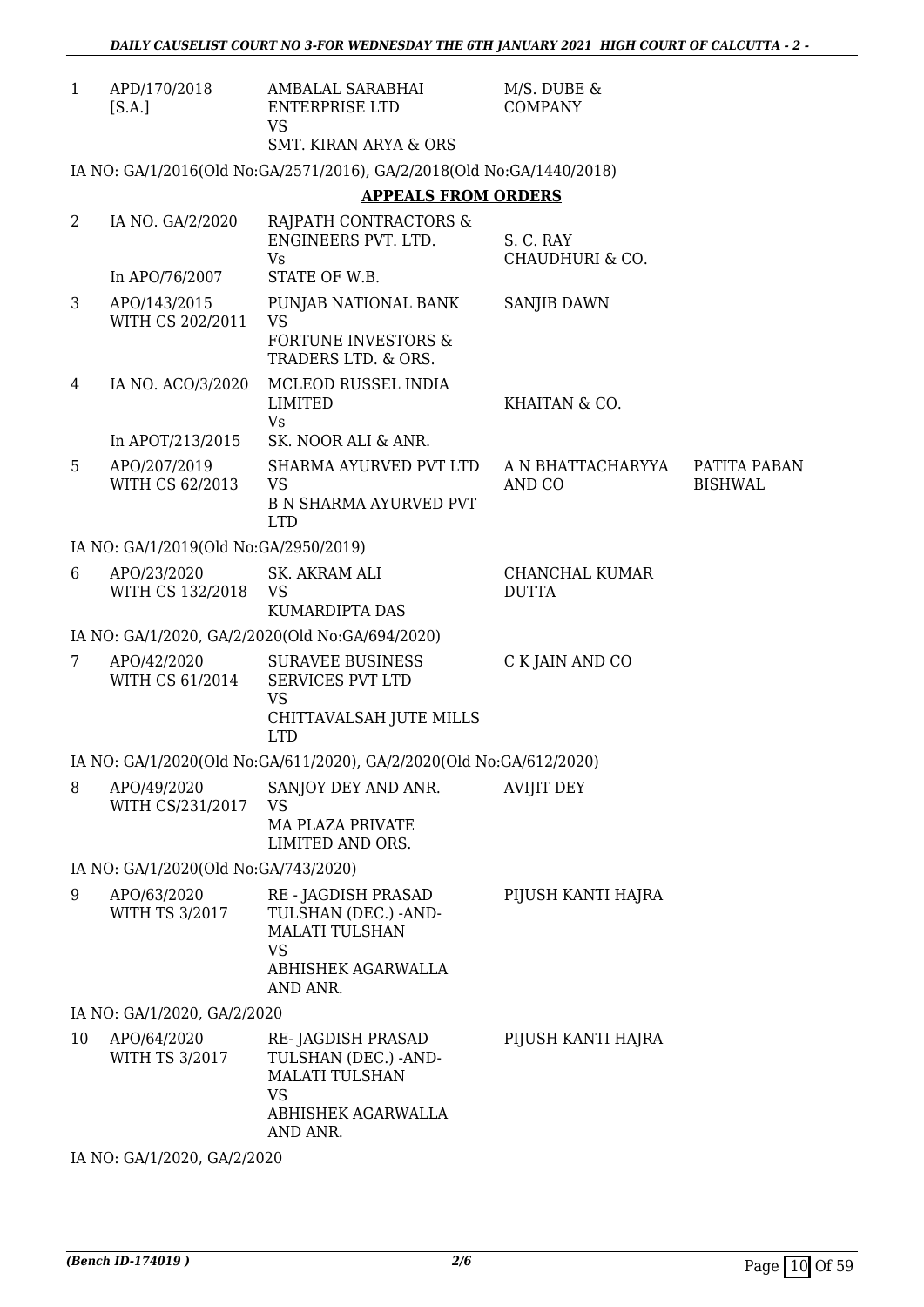| 11 | APO/83/2020      | ANIL RAJKUMAR MUKERJI  |
|----|------------------|------------------------|
|    | WITH CS/111/2019 | AND ORS                |
|    |                  | VS                     |
|    |                  | RT. REV PARITOSH       |
|    |                  | <b>CANNING AND ORS</b> |
|    |                  |                        |

AISHWARYA KUMAR AWASTHI

KAUSHIK MANDAL ( ADV FOR INTERVENOR

### IA NO: GA/1/2020(Old No:GA/1148/2020), GA/2/2020(Old No:GA/1149/2020), GA/3/2020

| 12 | APO/156/2020    | SOUTH EAST CENTRAL   | SUTANU      |
|----|-----------------|----------------------|-------------|
|    | WITH CS/97/2014 | RAILWAY AND ANR      | CHAKRABORTY |
|    |                 | VS.                  |             |
|    |                 | RAHEE GPT JV AND ORS |             |

### IA NO: GA/1/2020

|  | 13 | APO/157/2020<br>WITH CS/121/2020 | M. A. LEASING AND<br>CONSTRUCTION PVT. LTD.<br>VS<br>PADMAVATI TRADELINK<br>LTD. AND ANR. | SWETA GANDHI<br>(MURGAI) |
|--|----|----------------------------------|-------------------------------------------------------------------------------------------|--------------------------|
|--|----|----------------------------------|-------------------------------------------------------------------------------------------|--------------------------|

IA NO: GA/1/2020

#### **APPEALS FROM DECREE**

14 APD/84/2018 SANJAY PODDAR AND ANR VS JASPAL SINGH CHANDHOK AND ORS DEBAMITRA ADHIKARI ARINDAM PAUL (FOR RES.NO.3)

### IA NO: GA/1/2014(Old No:GA/2199/2014), GA/3/2019, GA/4/2019, GA/5/2019(Old No:GA/2579/2019)

| 15 | IA NO. GA/6/2020                              | STATE OF RAJASTHAN &<br>ANR.<br>Vs                                                       | ATISH GHOSH<br><b>ATISH GHOSH</b>              |
|----|-----------------------------------------------|------------------------------------------------------------------------------------------|------------------------------------------------|
|    | In APD/63/2013                                | <b>I.K.MERCHANTS LIMITED.</b><br>& ORS.                                                  |                                                |
| 16 | IA NO. GA/3/2020<br>(Old No:<br>GA/791/2020)  | MAHENDRA INVESTMENT<br>ADVISORS PVT. LTD<br>Vs<br><b>SIMPLEX</b><br>INFRASTRUCTURES LTD. | <b>ABHIJIT SARKAR</b><br><b>ABHIJIT SARKAR</b> |
|    | In APD/474/2017                               |                                                                                          |                                                |
| 17 | IA NO. GA/1/2017<br>(Old No:<br>GA/3258/2017) | MAHENDRA INVESTMENT<br>ADVISORS PVT. LTD<br>Vs<br><b>SIMPLEX</b>                         | <b>ABHIJIT SARKAR</b><br><b>ABHIJIT SARKAR</b> |

INFRASTRUCTURES LTD.

In APD/474/2017

#### 18 APD/46/2019 WITH CS/361/2012 MAHUA MOITRA VS DIPAK KUMAR GHOSH & ORS. FOX & MANDAL

### IA NO: GA/1/2018(Old No:GA/1169/2018)

| 19 | APD/1/2020 | NATIONAL INSURANCE      | DOLON DASGUPTA |
|----|------------|-------------------------|----------------|
|    | CS 99/2008 | COMPANY LIMITED         |                |
|    |            | VS                      |                |
|    |            | SETHIA OILS LIMITED AND |                |
|    |            | ANR.                    |                |

IA NO: GA/2/2020(Old No:GA/262/2020)

### **FOR HEARING**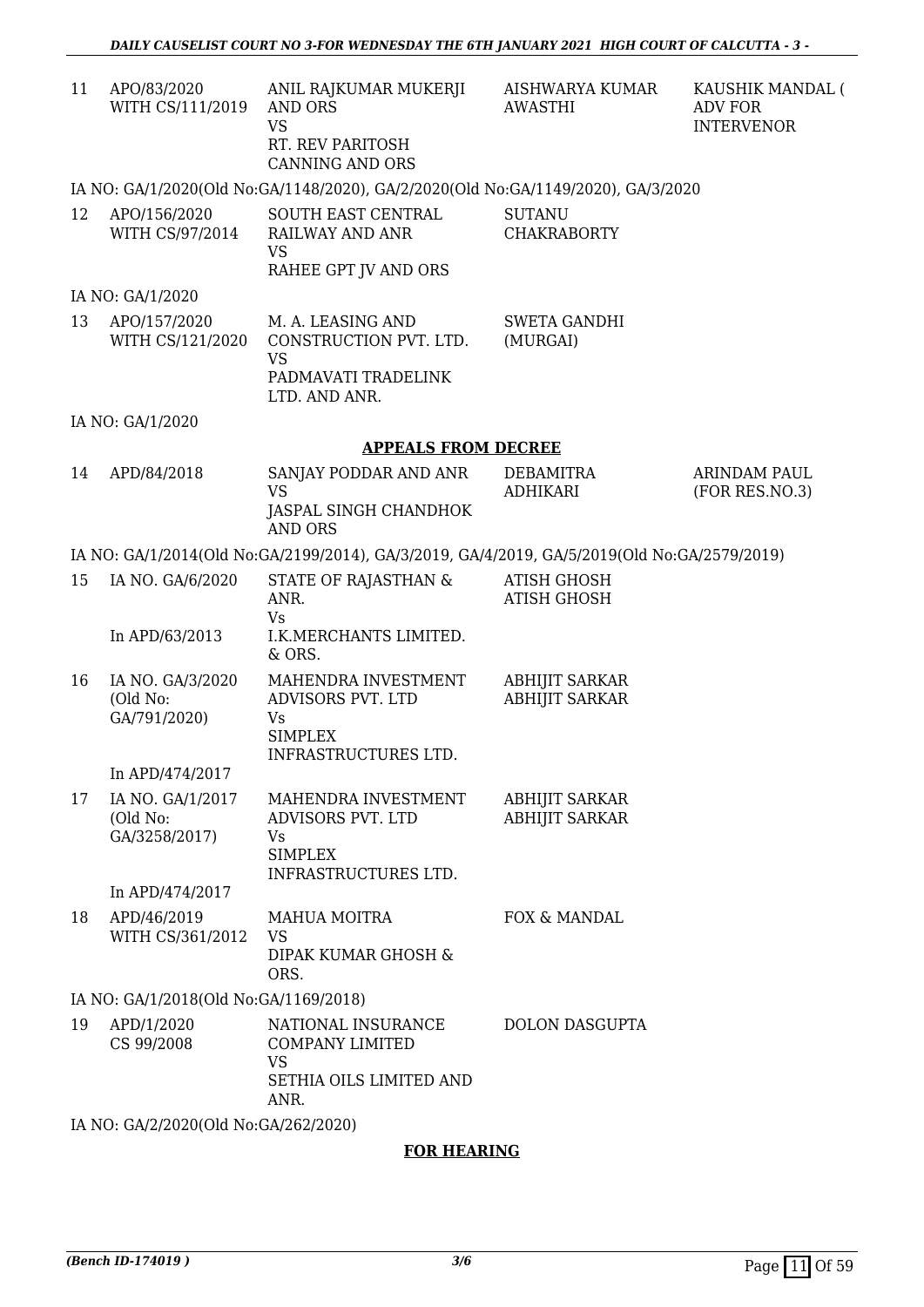| 20 | APO/440/2017<br>WITH WPO<br>1398/2008                              | STATE OF WEST BENGAL & PARITOSH SINHA<br><b>ANR</b><br><b>VS</b><br>BHUWALKA TRADING & TEA<br>CO. (P) LTD. & ORS.                   |                                               |                                     |
|----|--------------------------------------------------------------------|-------------------------------------------------------------------------------------------------------------------------------------|-----------------------------------------------|-------------------------------------|
|    |                                                                    | <b>WRIT APPEALS</b>                                                                                                                 |                                               |                                     |
| 21 | IA NO. GA/2/2020<br>In APO/332/2011                                | SRI BHAIRUNDAN BANTHIA<br><b>Vs</b><br>WOODBURN PARK CO-<br>OPERATIVE HOUSING<br><b>SOCIETY LIMITED &amp; ANR.</b>                  | R L MITRA                                     |                                     |
| 22 | APO/463/2014<br>WITH WPO<br>420/2013                               | <b>CHENNAI NETWORK</b><br><b>INFRASTRUCTURE LIMITED</b><br>&ANR.<br><b>VS</b><br>KOLKATA MUNICIPAL<br><b>CORPORATION &amp; ORS.</b> | H.N. DATTA & CO.                              |                                     |
|    | IA NO: GA/2/2019                                                   |                                                                                                                                     |                                               |                                     |
| 23 | APO/467/2014<br>WITH WPO<br>388/2014                               | DISHNET WIRELESS<br>LIMITED & ORS.<br><b>VS</b><br>THE KOLKATA MUNICIPAL<br><b>CORPORATION &amp; ORS.</b>                           | <b>ATISH GHOSH &amp;</b><br><b>ASSOCIATES</b> |                                     |
| 24 | APO/471/2014<br>WITH WPO 11/2013 VS<br>11536/2014 (A/S<br>MATTERS) | INDUS TOWERS LTD & ORS.<br>FMA 807/2015 CAN THE KOLKATA MUNICIPAL<br><b>CORPORATION &amp; ORS.</b>                                  | KHAITAN & CO                                  |                                     |
| 25 | APO/475/2014<br>WITH WPO<br>339/2014                               | VIOM NET WORKS LIMITED H.N. DATTA & CO.<br>AND ANOTHER<br><b>VS</b><br>KOLKATA MUNICIPAL<br><b>CORPORATION AND</b><br><b>OTHERS</b> |                                               |                                     |
|    | IA NO: GA/3/2019                                                   |                                                                                                                                     |                                               |                                     |
| 26 | APO/248/2016<br>WITH WPO<br>2662/1996                              | THE CALCUTTA MUNICIPAL<br><b>CORPORATION &amp; ORS</b><br><b>VS</b><br>THE CRICKET ASSOCIATION<br>OF BENGAL & ORS                   | H.S. MONDAL                                   | <b>KAUSHIK</b><br>MANDAL(FOR RES.1) |
| 27 | APO/554/2017<br>WITH WPO 49/2017 VS                                | <b>DEBRAJ DHUR &amp;ORS</b><br>KOLKATA MUNICIPAL<br><b>CORPORATION &amp; ORS</b>                                                    | PINGAL<br><b>BHATTACHARYYA</b>                |                                     |
|    | IA NO: GA/2/2017(Old No:GA/3496/2017)                              |                                                                                                                                     |                                               |                                     |
| 28 | APO/555/2017                                                       | KOLKATA MUNICIPAL<br><b>CORPORATION &amp; ANR.</b><br><b>VS</b><br>DEBRAJ DHUR & ORS.                                               | H. S. MONDAL                                  |                                     |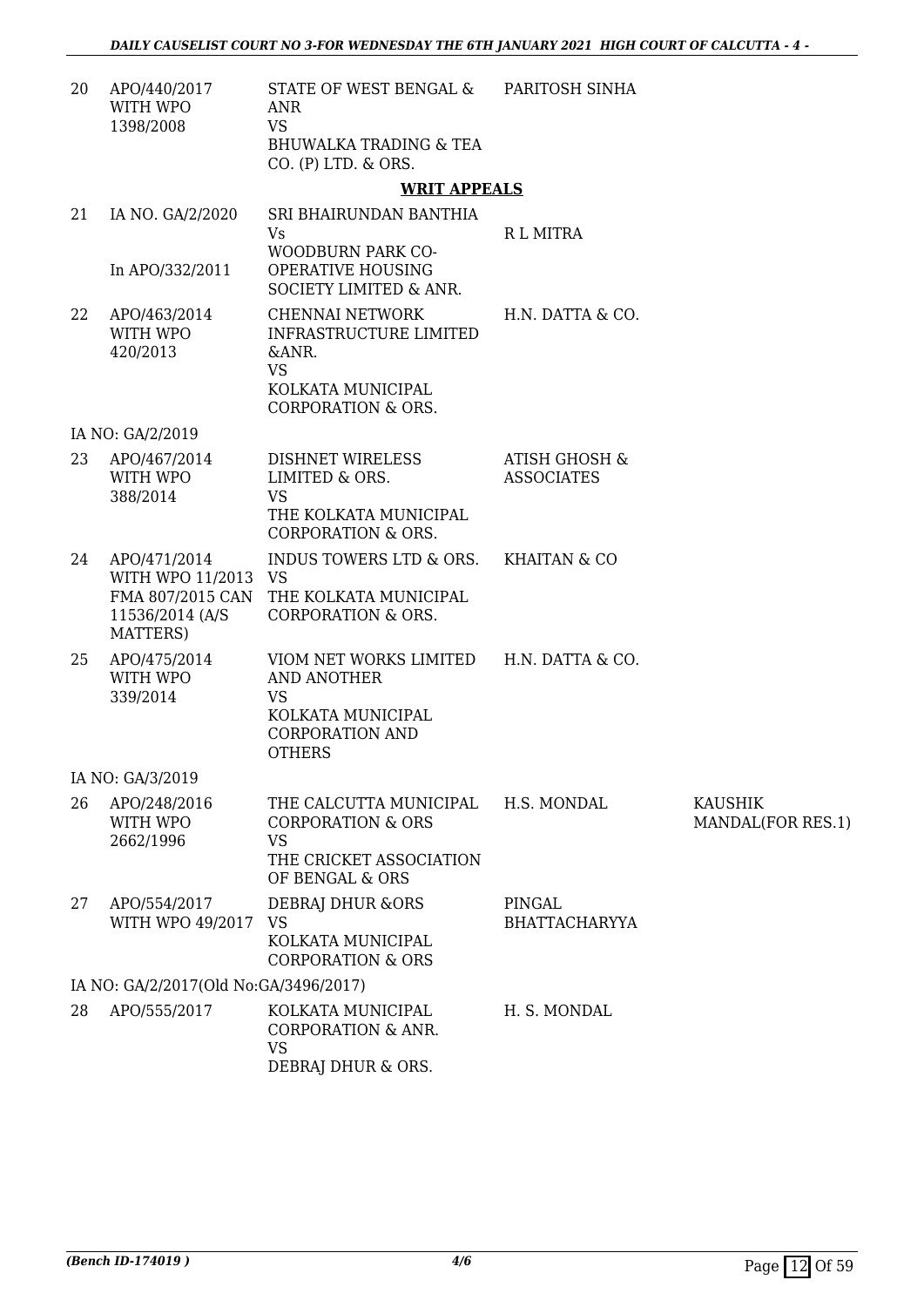| 29 | APO/141/2018<br>WITH WPO<br>1714/2006        | <b>VERSATILE WIRES LTD. &amp;</b><br>ANR.<br><b>VS</b><br>DIRECTOR GENERAL OF<br>FOREIGN TRADE & ORS.                      | SHARMA KAJARIA &<br>CO.                  |
|----|----------------------------------------------|----------------------------------------------------------------------------------------------------------------------------|------------------------------------------|
|    | IA NO: GA/1/2016(Old No:GA/1648/2016)        |                                                                                                                            |                                          |
| 30 | APO/163/2019<br>WITH<br>WPO/337/2018         | THE KOLKATA MUNICIPAL<br>CORPORATION AND ORS.<br><b>VS</b><br>M/S. JAGANNATH<br>ENTERPRISE AND ORS.                        | H. S. MONDAL                             |
|    |                                              | IA NO: GA/1/2020(Old No:GA/406/2020), GA/2/2020                                                                            |                                          |
| 31 | APO/164/2019<br><b>WITH</b><br>WPO/338/2019  | THE KOLKATA MUNICIPAL<br>CORPORATION AND ORS.<br><b>VS</b><br>M/S. INPULSE HEALTH<br>CARE AND ORS.                         | H. S. MONDAL                             |
|    |                                              | IA NO: GA/1/2020(Old No:GA/407/2020), GA/2/2020                                                                            |                                          |
| 32 | APO/208/2019<br>WITH WPO<br>1811/2003        | SALMA BEGUM & ANR.<br><b>VS</b><br>ANANJAN MITTER & ORS.                                                                   | MR BRATIN KUMAR<br><b>DEY</b>            |
|    |                                              | IA NO: GA/4/2019(Old No:GA/392/2019), GA/5/2019(Old No:GA/393/2019)                                                        |                                          |
| 33 | APO/34/2020<br>WITH WPO<br>1442/2008         | <b>COMMISSIONER OF</b><br>CENTRAL EXCISE,<br>KOLKATA-IV,<br>COMMISSIONERATE,<br><b>VS</b><br>ASSAM TUBES LTD. & ORS.       | <b>BHASKAR PROSAD</b><br><b>BANERJEE</b> |
|    |                                              | IA NO: GA/1/2017(Old No:GA/1892/2017), GA/2/2017(Old No:GA/1893/2017)                                                      |                                          |
| 34 | APO/127/2020<br><b>WITH</b><br>WPO/1552/2010 | M/S. GANAPATI<br>TECHNOLOGY SERVICES<br>PRIVATE LIMITED AND ANR<br><b>VS</b><br>THE STATE OF WEST<br><b>BENGAL AND ORS</b> | <b>ARINDAM PAUL</b>                      |
|    | IA NO: GA/1/2020                             |                                                                                                                            |                                          |
| 35 | APO/136/2020<br><b>WITH</b><br>WPO/340/2018  | M/S JAGANNATH<br><b>ENTERPRISE AND ANR</b><br><b>VS</b><br>THE KOLKATA MUNICIPAL<br><b>CORPORATION AND ORS</b>             | <b>MAYUKH MAITRA</b>                     |
|    | IA NO: GA/2/2020                             |                                                                                                                            |                                          |
| 36 | APO/138/2020<br>WITH<br>WPO/339/2018         | M/S IMPULSE HEALTH<br><b>CARE AND ORS</b><br><b>VS</b><br>THE KOLKATA MUNICIPAL<br><b>CORPORATION AND ORS</b>              | <b>MAYUKH MAITRA</b>                     |
|    | IA NO: GA/2/2020                             |                                                                                                                            |                                          |
|    |                                              |                                                                                                                            |                                          |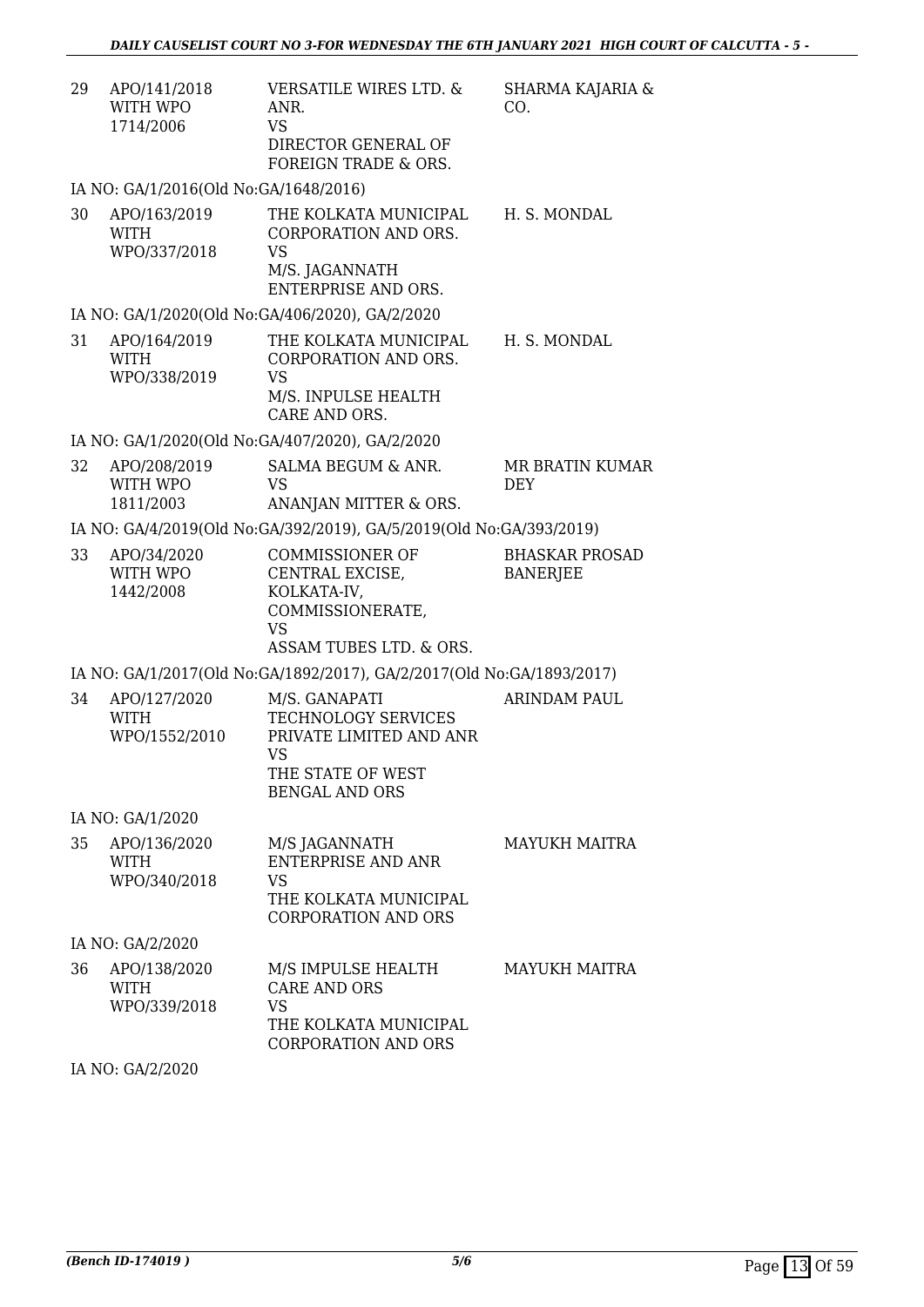37 APO/162/2020 WITH WPO/436/2020

MODEL CONSTRUCTION COMPANY AND ORS VS THE STATE OF WEST BENGAL AND ORS

ANJAN BHATTACHARYA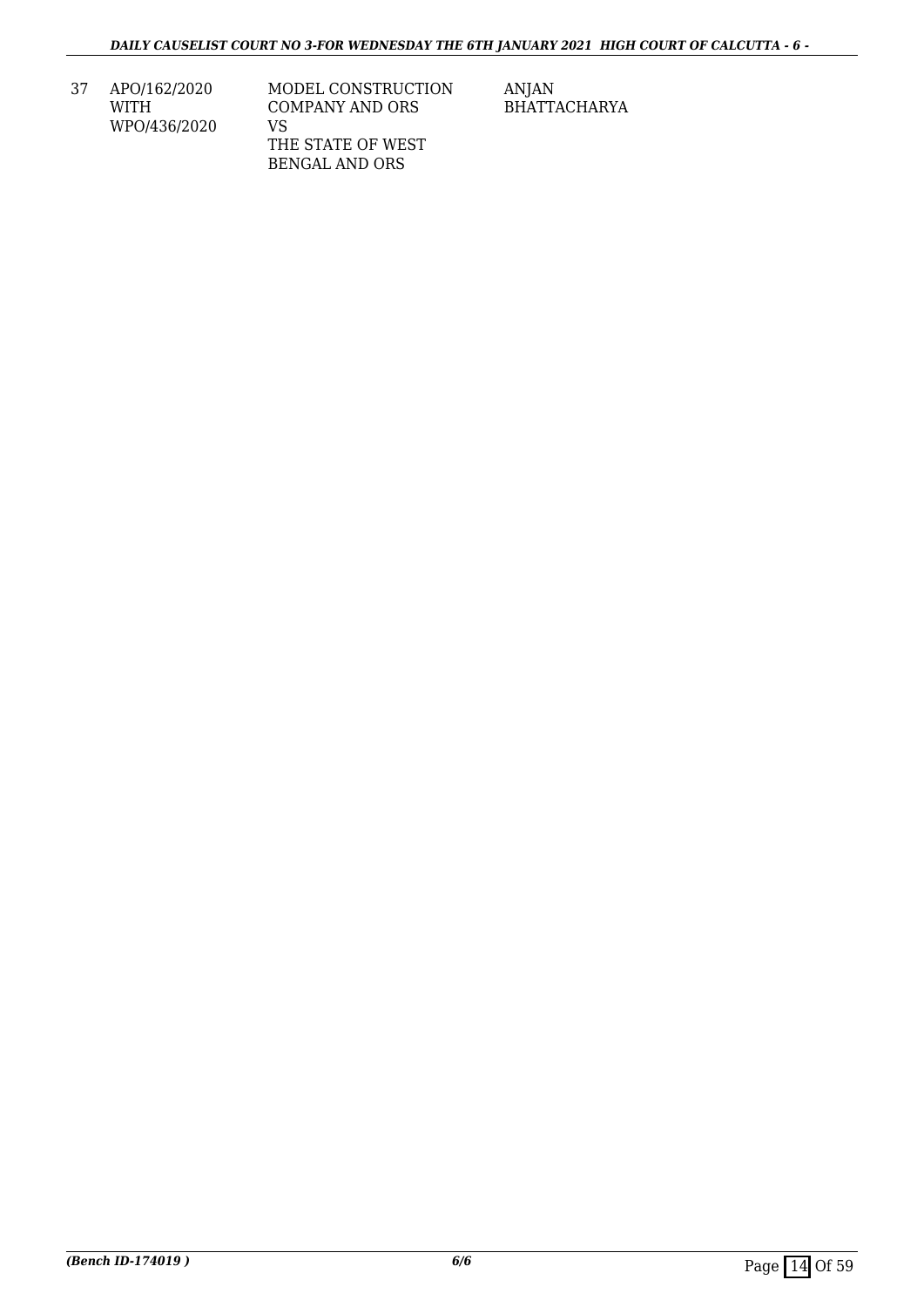

## **Original Side**

**DAILY CAUSELIST For Wednesday The 6th January 2021**

**COURT NO. 2 DIVISION BENCH (DB-IV) AT 10:45 AM HON'BLE JUSTICE HARISH TANDON HON'BLE JUSTICE KAUSIK CHANDA (VIA VIDEO CONFERENCE)**

**NOTE:MATTERS WILL BE TAKEN UP THROUGH PHYSICAL HEARING ONLY WHEN BOTH THE PARTIES ARE AGREED.**

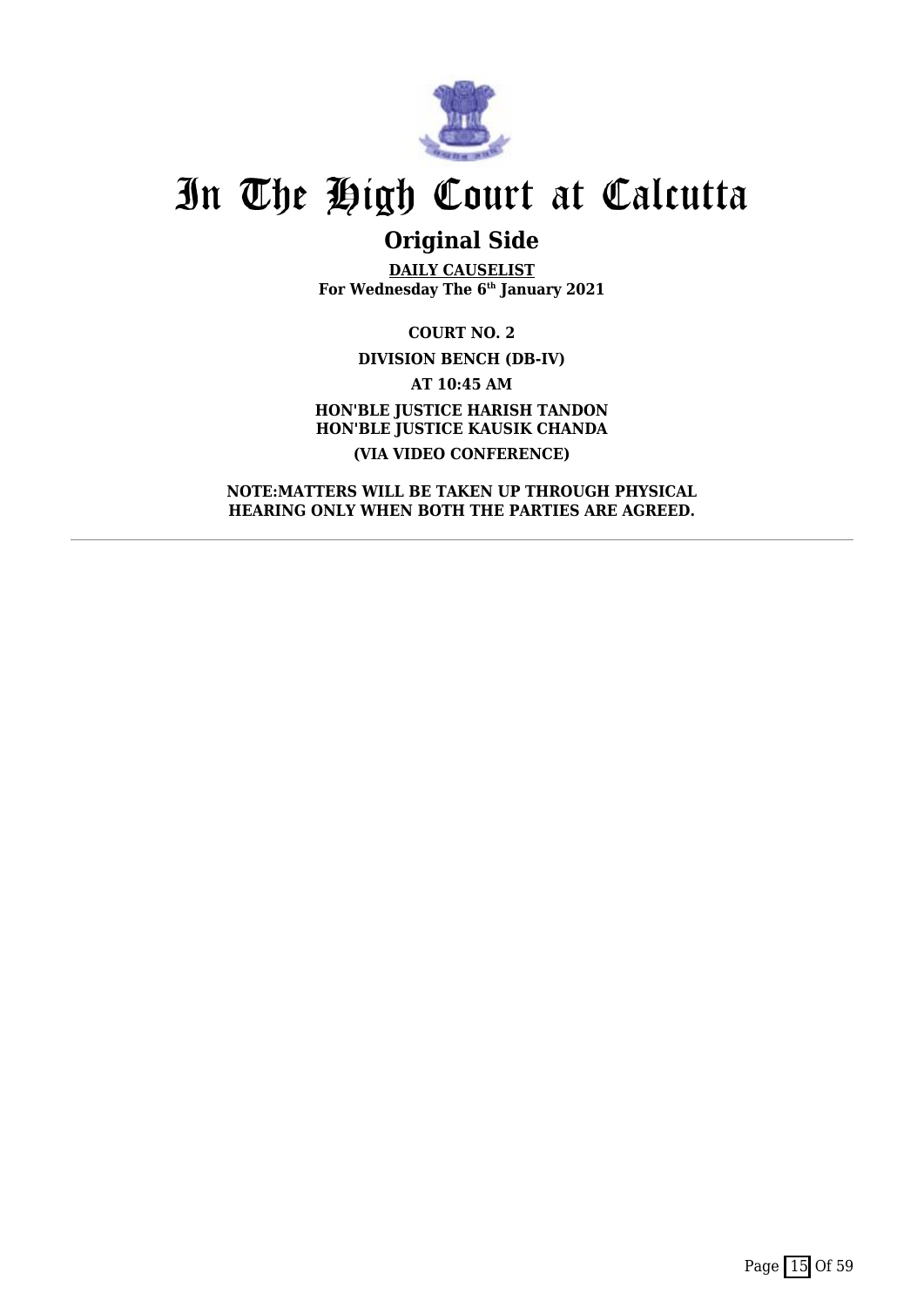

## **Original Side**

**DAILY CAUSELIST For Wednesday The 6th January 2021**

**COURT NO. 12**

**DIVISION BENCH (DB-V)**

**AT 10:45 AM**

**HON'BLE JUSTICE SOUMEN SEN HON'BLE JUSTICE SAUGATA BHATTACHARYYA (VIA VIDEO CONFERENCE)**

**NOTE:MATTERS WILL BE TAKEN UP THROUGH PHYSICAL HEARING ONLY WHEN BOTH THE PARTIES ARE AGREED.**

**NOTE: ORIGINAL SIDE MATTERS SHALL BE TAKEN UP ON TUESDAY AT THE FIRST SITTING OF THE COURT**

**NOTE: MENTIONING WILL BE ALLOWED STRICTLY UPON NOTICE TO THE OTHER SIDE.**

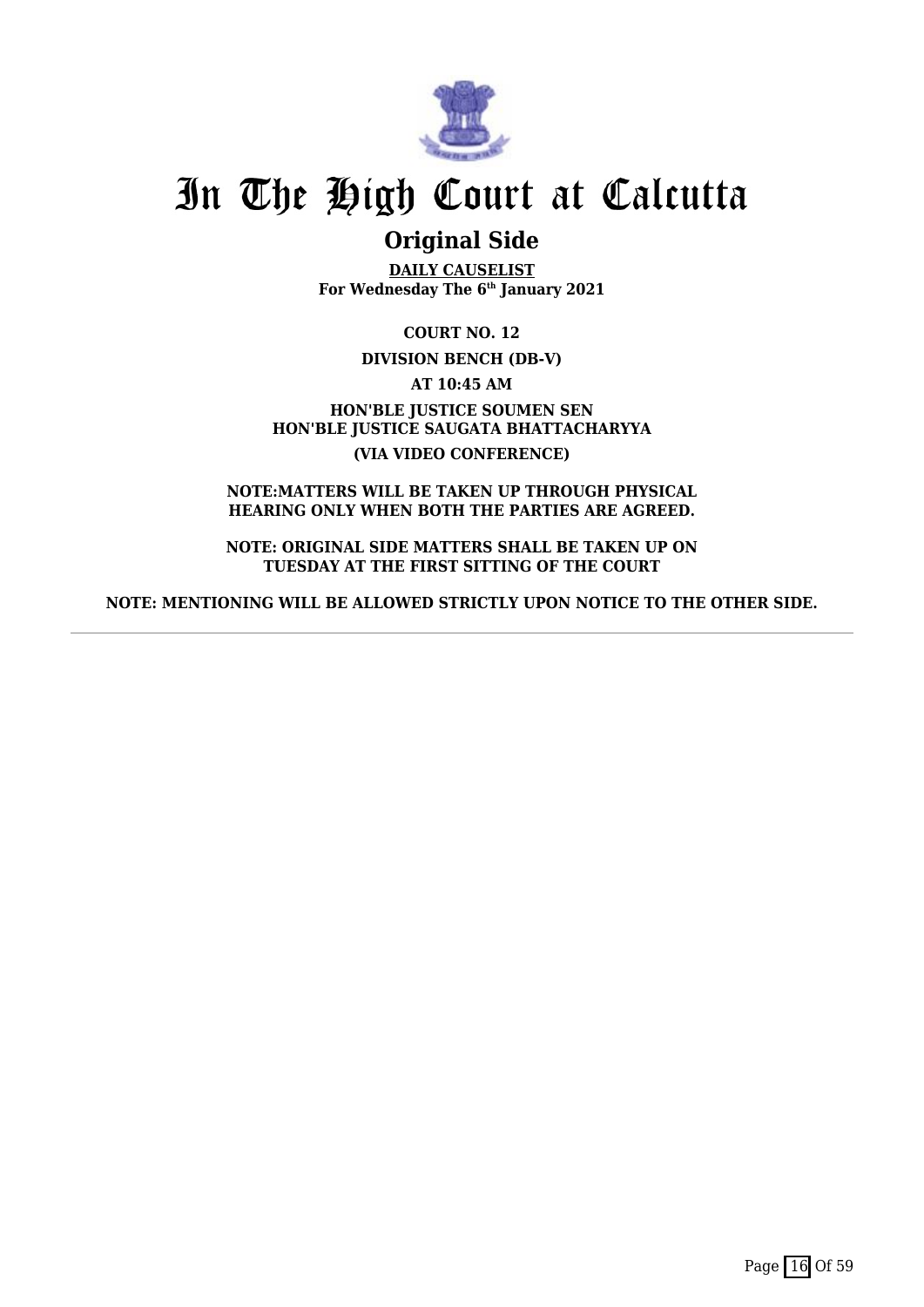

## **Original Side**

**DAILY CAUSELIST For Wednesday The 6th January 2021**

**COURT NO. 5 DIVISION BENCH (DB-VII) AT 10:45 AM**

**HON'BLE JUSTICE SUBRATA TALUKDAR HON'BLE JUSTICE SUBHASIS DASGUPTA (VIA VIDEO CONFERENCE)**

**NOTE:MATTERS WILL BE TAKEN UP THROUGH PHYSICAL HEARING ONLY WHEN BOTH THE PARTIES ARE AGREED.**

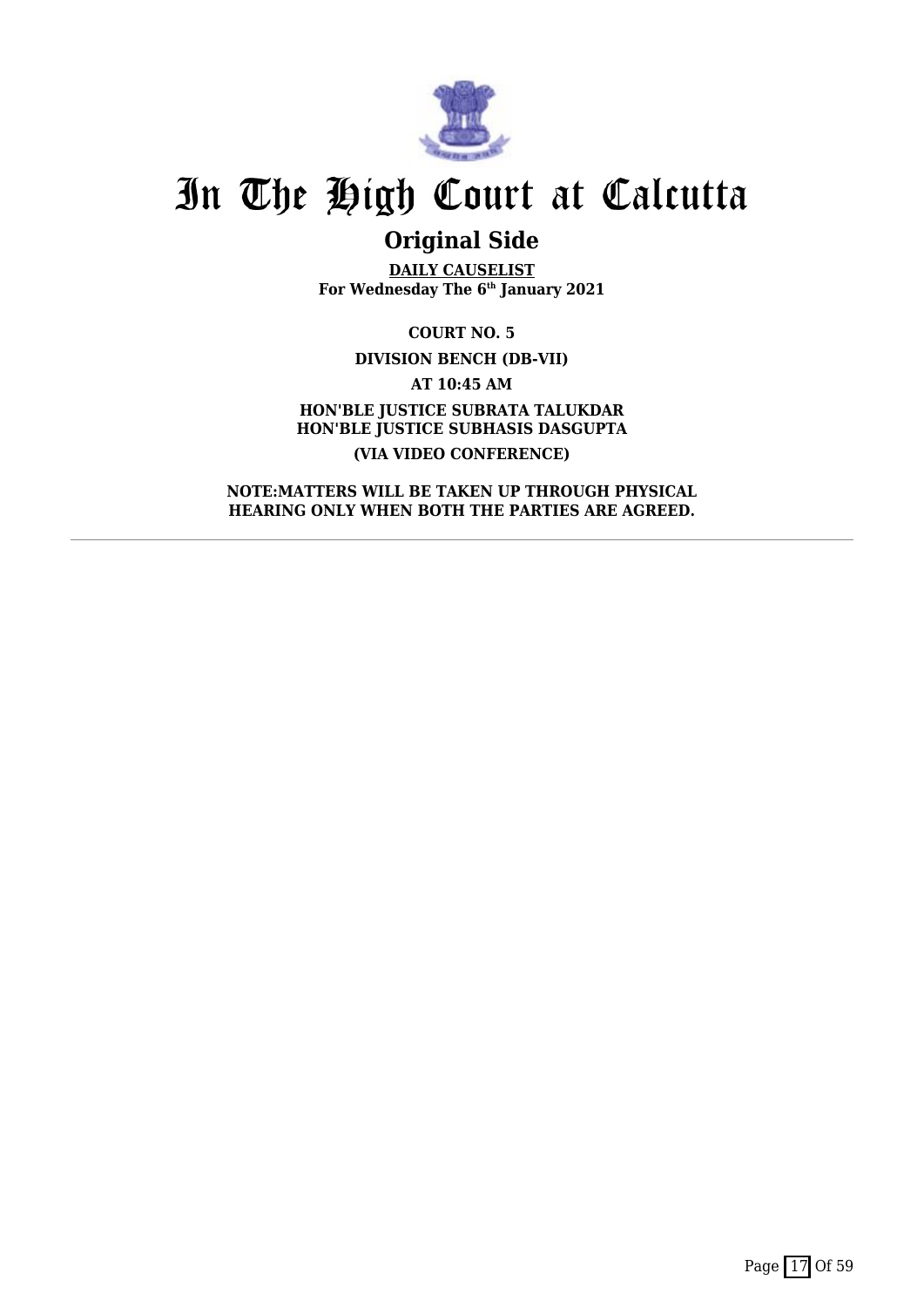

## **Original Side**

**DAILY CAUSELIST For Wednesday The 6th January 2021**

**COURT NO. 25 SINGLE BENCH (SB-I) AT 2:00 PM HON'BLE JUSTICE TAPABRATA CHAKRABORTY (VIA VIDEO CONFERENCE)**

**NOTE:MATTERS WILL BE TAKEN UP THROUGH PHYSICAL HEARING ONLY WHEN BOTH PARTIES ARE AGREED**

**NOTE : ON EVERY THURSDAY ORIGINAL SIDE MATTERS WILL BE TAKEN UP AT 2:00 P.M.**

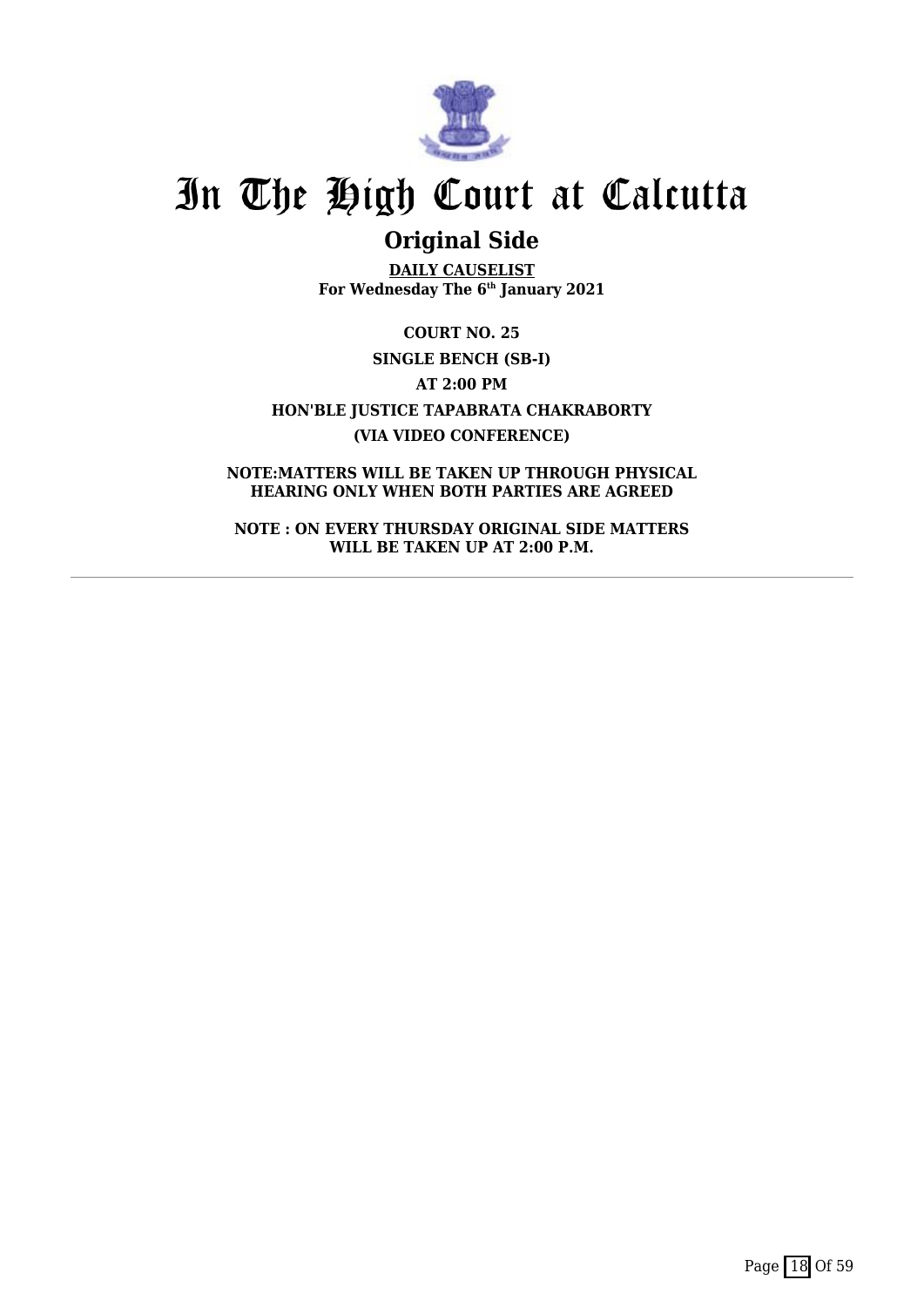

## **Original Side**

**DAILY CAUSELIST For Wednesday The 6th January 2021**

### **COURT NO. 4**

### **SINGLE BENCH (SB-II)**

**AT 10:45 AM**

### **HON'BLE JUSTICE ARINDAM SINHA**

### **(VIA VIDEO CONFERENCE)**

### **NOTE:MATTERS WILL BE TAKEN UP THROUGH PHYSICAL HEARING ONLY WHEN BOTH THE PARTIES ARE AGREED.**

### **NOTE : 1) ON MONDAY, TUESDAY AND THURSDAY ORIGINAL SIDE MATTERS WILL BE TAKEN UP FROM 3:00 P.M.**

### **2) ON WEDNESDAY ORIGINAL SIDE MATTERS WILL BE TAKEN UP FROM 10:45 A.M.**

#### **TO BE MENTIONED**

| 1              | AS/3/2017<br>[S.A.]                   | RIGVEDA MARITIME PT LTD<br>VS.<br>THE O& P INTERESTED IN<br>VESSEL M.V. VSEVOLOD<br><b>BELETSKIY &amp; ANR</b> | S.K.DAS & CO                             |                               |  |
|----------------|---------------------------------------|----------------------------------------------------------------------------------------------------------------|------------------------------------------|-------------------------------|--|
| $\overline{2}$ | WPO/422/2020                          | SREE SREE ISWAR SRIDHAR<br>JEW<br><b>VS</b><br>THE STATE OF WEST<br><b>BENGAL AND ORS.</b>                     | <b>SHAILENDRA KUMAR</b><br><b>MISHRA</b> |                               |  |
|                |                                       | <b>FOR ORDERS</b>                                                                                              |                                          |                               |  |
| 3              | EC/487/2013<br>[S.A.]                 | <b>SLEEPWELL INDUSTRIES</b><br>CO. LTD.<br><b>VS</b><br>LMJ INTERNATIONAL LTD.                                 | SANDERSONS &<br><b>MORGANS</b>           | SUBHRANGSU MAITI<br>(FOR J/D) |  |
|                | IA NO: GA/3/2018(Old No:GA/2029/2018) |                                                                                                                |                                          |                               |  |
| 4              | EC/488/2013<br>[S.A.]                 | <b>SLEEPWELL INDUSTRIES</b><br>CO. LTD.<br><b>VS</b><br>LMJ INTERNATIONAL LTD.                                 | SANDERSONS &<br><b>MORGANS</b>           |                               |  |
|                |                                       |                                                                                                                |                                          |                               |  |

IA NO: GA/3/2018(Old No:GA/2006/2018)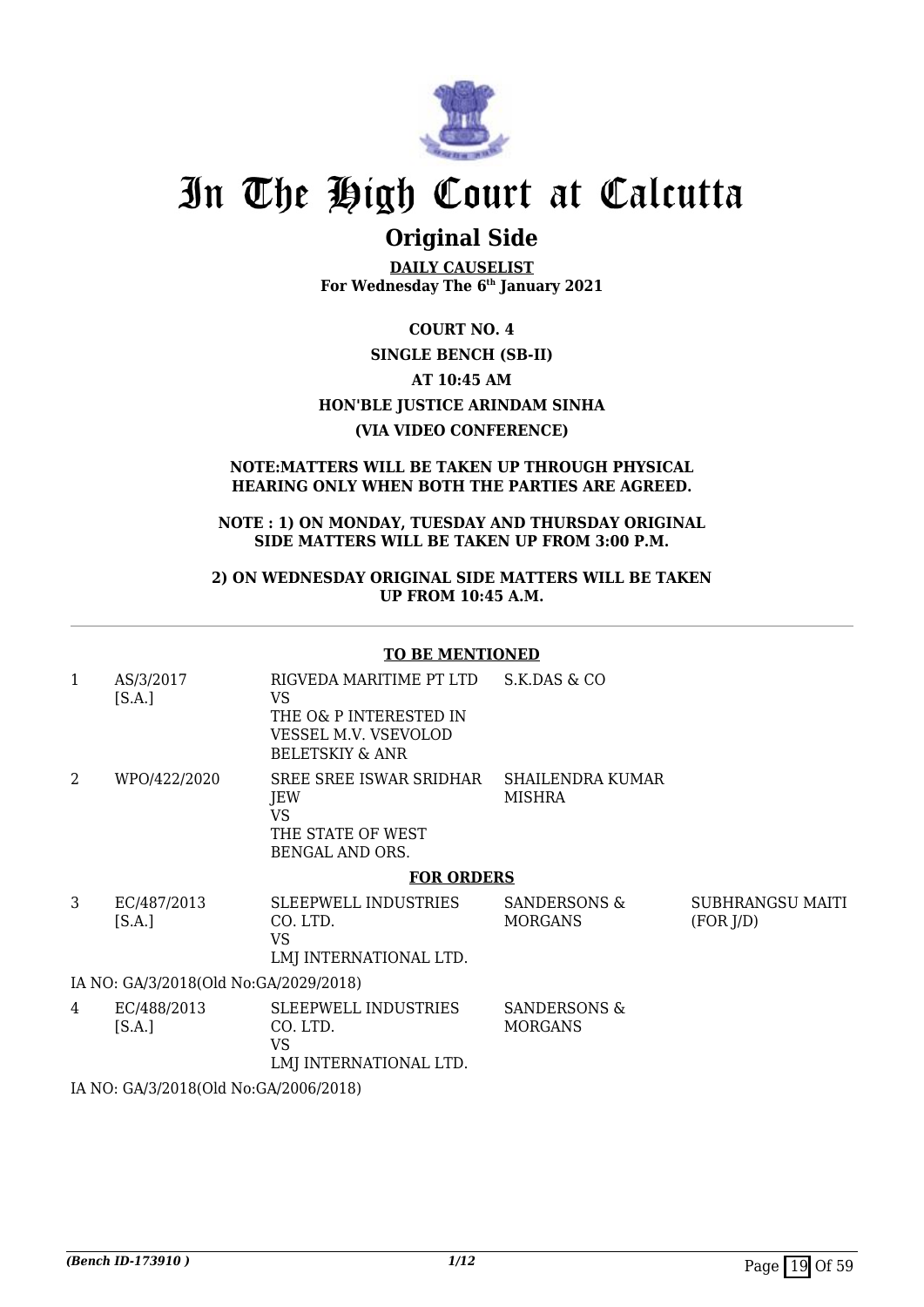| 5  | IA NO. GA/1/2019<br>(Old No:<br>GA/2387/2019)                    | <b>ADARSH KUMAR</b><br>HALWASIYA<br>Vs<br>UNION OF INDIA & ANR.                      | L. P. MANOT<br>L. P. MANOT & CO.       |                                         |
|----|------------------------------------------------------------------|--------------------------------------------------------------------------------------|----------------------------------------|-----------------------------------------|
|    | [S.A.]                                                           |                                                                                      |                                        |                                         |
| 6  | In WPO/278/2018<br>IA NO. GA/1/2019<br>(Old No:<br>GA/2396/2019) | ANURADHA HALWASIYA<br><b>Vs</b><br>UNION OF INDIA & ANR.                             | L. P. MANOT<br>L. P. MANOT & CO.       |                                         |
|    | [S.A.]<br>In WPO/279/2018                                        |                                                                                      |                                        |                                         |
| 7  | IA NO. GA/1/2019<br>(Old No:<br>GA/2397/2019)                    | <b>ANVITA TANTIA</b><br>Vs<br>UNION OF INDIA ANR.                                    | L.P.MANOT<br>L.P.MANOT & CO            |                                         |
|    | [S.A.]<br>In WPO/280/2018                                        |                                                                                      |                                        |                                         |
| 8  | WPO/251/2020                                                     | SITALA PRASAD JAISWAL<br><b>ANDA ANR</b><br><b>VS</b>                                | <b>SUBHANKAR</b><br><b>CHAKRABORTY</b> |                                         |
|    |                                                                  | THE KOLKATA MUNICIPAL<br>CORPORATION                                                 |                                        |                                         |
|    | IA NO: GA/1/2020                                                 |                                                                                      |                                        |                                         |
|    |                                                                  | <b>FOR DISMISSAL</b>                                                                 |                                        |                                         |
| 9  | WPO/1044/2015                                                    | CENTRAL BANK OF INDIA<br><b>VS</b>                                                   | <b>CHOUDHURY &amp; CO.</b>             |                                         |
|    |                                                                  | THE KOLKATA MUNICIPAL<br><b>CORPORATION &amp; ORS.</b>                               |                                        |                                         |
|    | IA NO: GA/1/2020(Old No:GA/538/2020)                             |                                                                                      |                                        |                                         |
|    |                                                                  | <b>SPECIALLY ASSIGNED MATTERS</b>                                                    |                                        |                                         |
| 10 | AP/380/2017<br>[S.A.]                                            | LAXMI PAT SURANA<br>VS                                                               | G. S. GUPTA                            | FOX &<br>MANDAL(RES.1,4)                |
|    |                                                                  | PANTALOON RETAIL INDIA<br>LTD & ORS                                                  |                                        |                                         |
|    | wt11 AP/993/2017                                                 | LAXMI PAT SURANA<br><b>VS</b>                                                        | G. S. GUPTA                            | FOX & MANDAL ON<br>24.11.2017 (RES NO 1 |
|    |                                                                  | PANTALOON RETAIL INDIA<br>LTD. & ORS.                                                |                                        | TO <sub>4</sub>                         |
| 12 | AP/391/2018<br>[S.A.]                                            | DAMODAR VALLEY<br><b>CORPORATION</b><br>VS<br><b>BLUE STAR PACKAGING</b><br>PVT. LTD | <b>SUBIR PAL</b>                       | V.BHATIA AND ASSO.                      |
|    |                                                                  | IA NO: GA/1/2018(Old No:GA/2347/2018), GA/2/2019                                     |                                        |                                         |
| 13 | IA NO. GA/17/2018<br>(Old No:<br>GA/1625/2018)                   | MR. SHYAMAL KUMAR<br><b>MUKHERJEE</b><br>Vs<br>RUP KUMAR BARIK & ORS.                | P.C. BOSE<br><b>B.MULLICK</b>          | C.K.DUTTA, P.C.<br><b>BOSE</b>          |

In CS/1337/1965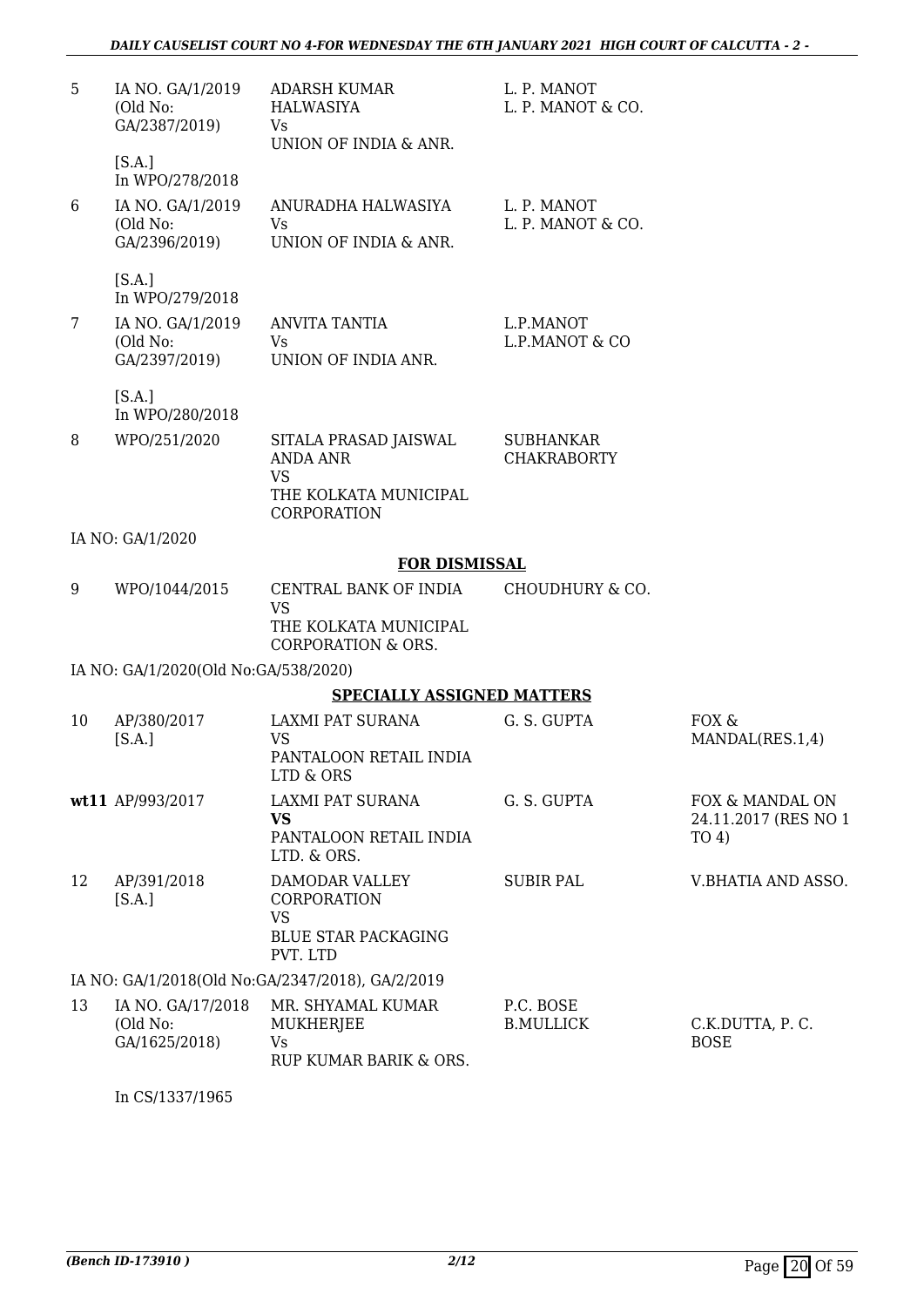| 14 | IA NO. GA/16/2017<br>(Old No:<br>GA/4004/2017) | MR. SHYAMAL KUMAR<br><b>MUKHERJEE</b><br>Vs<br>RUP KUMAR BARIK & ORS.                   | P.C. BOSE<br><b>B.MULLICK</b>              | C.K.DUTTA, P.C.<br><b>BOSE</b> |
|----|------------------------------------------------|-----------------------------------------------------------------------------------------|--------------------------------------------|--------------------------------|
|    | In CS/1337/1965                                |                                                                                         |                                            |                                |
| 15 | CS/830/1987<br>[S.A.]                          | <b>ENERTECH ENGINEERS</b><br>(INDIA) PVT.LTD.<br>VS<br>TECALEMIT INDIA LIMITED          | M.K.ROY<br>CHOWDHURI & CO                  |                                |
|    | IA NO: GA/1/2003(Old No:GA/4302/2003)          |                                                                                         |                                            |                                |
| 16 | IA NO. CA/12/2010<br>(Old No:<br>CA/891/2010)  | IN THE MATTER OF: THE<br>SUTNA STONE & LIME CO.<br>LTD. (LIQ) RE:<br>Vs                 | N. C. BOSE & CO.<br>O/L                    |                                |
|    | [S.A.]<br>In CP/580/2000                       | SARVESHWARI MINING (P)<br>LTD. VS THE O/L, HIGH<br><b>COURT</b>                         |                                            |                                |
| 17 | IA NO. CA/16/2016<br>(Old No:<br>CA/88/2016)   | RE: SUTNA STONE & LIME<br>CO.LTD. AND (IN LIQN.)-<br>AND-<br>Vs                         | KHAITAN & CO<br>O/L                        |                                |
|    | [S.A.]<br>In CP/580/2000                       | <b>COLLECTOR &amp; D.M.OF</b><br>SATNA M.P -VS-THE O/L,<br>HIGH COURT CAL &             |                                            |                                |
| 18 | IA NO. CA/18/2017<br>(Old No:<br>CA/195/2017)  | IN THE MATTER OF SUTNA<br>STONE & LIME CO.LTD.<br>AND (IN LIQN.)<br>Vs                  | O/L, HIGH COURT,<br><b>CALCUTTA</b><br>O/L |                                |
|    | [S.A.]<br>In CP/580/2000                       |                                                                                         |                                            |                                |
| 19 | IA NO. CA/19/2018<br>(Old No:<br>CA/195/2018)  | IN THE MATTER OF : SUTNA<br>STONE & LIME CO.LTD.<br>AND (IN LIQN.)<br>Vs                | O/L, HIGH COURT,<br><b>CALCUTTA</b><br>O/L |                                |
|    | [S.A.]<br>In CP/580/2000                       |                                                                                         |                                            |                                |
| 20 | IA NO. CA/20/2019<br>(Old No:<br>CA/165/2019)  | IN THE MATTER OF SUTNA<br>STONE & LIME CO.LTD.<br>AND (IN LIQN.)<br>Vs                  | O/L<br>O/L                                 |                                |
|    | [S.A.]<br>In CP/580/2000                       |                                                                                         |                                            |                                |
| 21 | WPO/22/2005<br>[S.A.]                          | BUDGE BUDGE CO. LTD. &<br>ANR.<br><b>VS</b><br>ASST.COM. COMMERCIAL<br>TAXES, CORP.DIV. | S. KAKRANIA & CO.                          |                                |
| 22 | IA NO. GA/6/2019<br>(Old No:<br>GA/427/2019)   | JAI CHAND MAHTAB & ORS.<br><b>Vs</b><br>SRI NIL MADHAB ROY &<br>ORS.                    | M/S. R. C. KAR<br>M/S. R. C. KAR           |                                |
|    | [S.A.]<br>In CS/127/2006                       |                                                                                         |                                            |                                |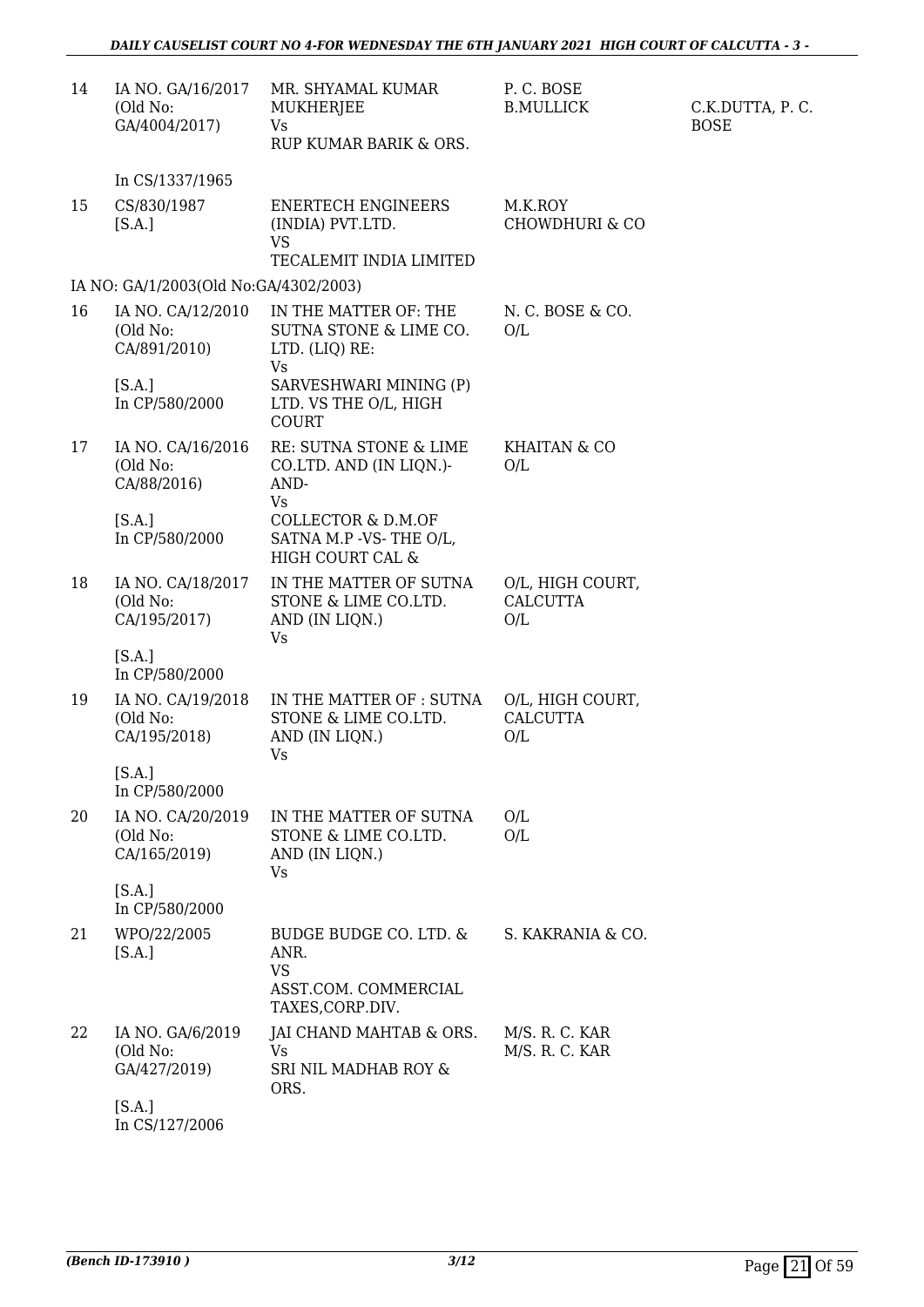| 23 | IA NO. GA/9/2019<br>(Old No:<br>GA/1711/2019) | NUMAZAR DORAB MEHTA &<br>ORS.<br>Vs<br>THE ASSAM COMPANY                                     | M/S. S. JALAN<br>M/S. S. JALAN & CO.                                                |                                    |
|----|-----------------------------------------------|----------------------------------------------------------------------------------------------|-------------------------------------------------------------------------------------|------------------------------------|
|    | [S.A.]<br>In CS/16/2007                       | <b>INDIA LIMITED</b>                                                                         |                                                                                     |                                    |
| 24 | IA NO. GA/5/2016<br>(Old No:<br>GA/336/2016)  | SHYAMA SHARAN<br><b>BHALOTIA &amp; ORS.</b><br>Vs<br><b>ESSEM ENERPRISES</b><br>PRIVATE LTD. | ANURAG BAGARIA<br>ANURAG BAGARIA                                                    |                                    |
|    | In CS/140/2009                                |                                                                                              |                                                                                     |                                    |
| 25 | IA NO. GA/4/2016<br>(Old No:<br>GA/332/2016)  | SHYAMA SHARAN<br><b>BHALOTIA &amp; ORS.</b><br>Vs<br>FORTUNE ENTERPRISES<br>PRIVATE LTD.     | ANURAG BAGARIA<br>ANURAG BAGARIA                                                    |                                    |
|    | In CS/141/2009                                |                                                                                              |                                                                                     |                                    |
| 26 | IA NO. GA/3/2015<br>(Old No:<br>GA/2872/2015) | RAJEEV MAHESWARI AND<br><b>ORS</b><br><b>Vs</b><br><b>WARDENS OF THE</b>                     | R.GINODIA & CO.<br><b>CHOUDHURY'S LAW</b><br><b>OFFICES</b>                         |                                    |
|    | [S.A.]<br>In CS/300/2013                      | ARMENIAN HOLY CHURCH<br>OF NAZARETH                                                          |                                                                                     |                                    |
| 27 | IA NO. GA/5/2018<br>(Old No:<br>GA/667/2018)  | RAJEEV MAHESWARI AND<br><b>ORS</b><br>Vs<br><b>WARDENS OF THE</b>                            | <b>CHOUDHURY'S LAW</b><br><b>OFFICE</b><br><b>CHOUDHURY'S LAW</b><br><b>OFFICES</b> |                                    |
|    | [S.A.]<br>In CS/300/2013                      | ARMENIAN HOLY CHURCH<br>OF NAZARETH                                                          |                                                                                     |                                    |
| 28 | CS/72/2015<br>[S.A.]                          | EAST WIND HOLIDAY<br>TOURS PVT. LTD.<br><b>VS</b><br>AIR INDIA LIMITED                       | <b>KAUNISH</b><br><b>CHAKRABORTI</b>                                                |                                    |
|    |                                               | IA NO: GA/3/2018(Old No:GA/2732/2018), GA/4/2018(Old No:GA/2853/2018)                        |                                                                                     |                                    |
| 29 | AP/1111/2016<br>[S.A.]                        | DAMODAR VALLEY<br>CORPORATION<br><b>VS</b><br>M/S STP LTD                                    | <b>SUBIR PAL</b>                                                                    | <b>SUBHRANSU</b><br><b>GANGULY</b> |
| 30 | WPO/486/2017<br>[S.A.]                        | MD. HUSSAIN<br><b>VS</b><br>UNION OF INDIA & ANR                                             | RAVI KUMAR DUBEY                                                                    |                                    |
| 31 | WPO/223/2018<br>[S.A.]                        | SHRI KAILASH KUMAR<br>TIBREWAL<br><b>VS</b><br>UNION OF INDIA & ANR.                         | L.P. MANOT & CO.                                                                    |                                    |
|    | IA NO: GA/1/2019(Old No:GA/800/2019)          |                                                                                              |                                                                                     |                                    |
| 32 | WPO/224/2018<br>[S.A.]                        | SMT. SEEMA TIBREWAL<br>VS<br>UNION OF INDIA & ANR                                            | L.P. MANOT & CO.                                                                    |                                    |
|    |                                               |                                                                                              |                                                                                     |                                    |

IA NO: GA/1/2019(Old No:GA/801/2019)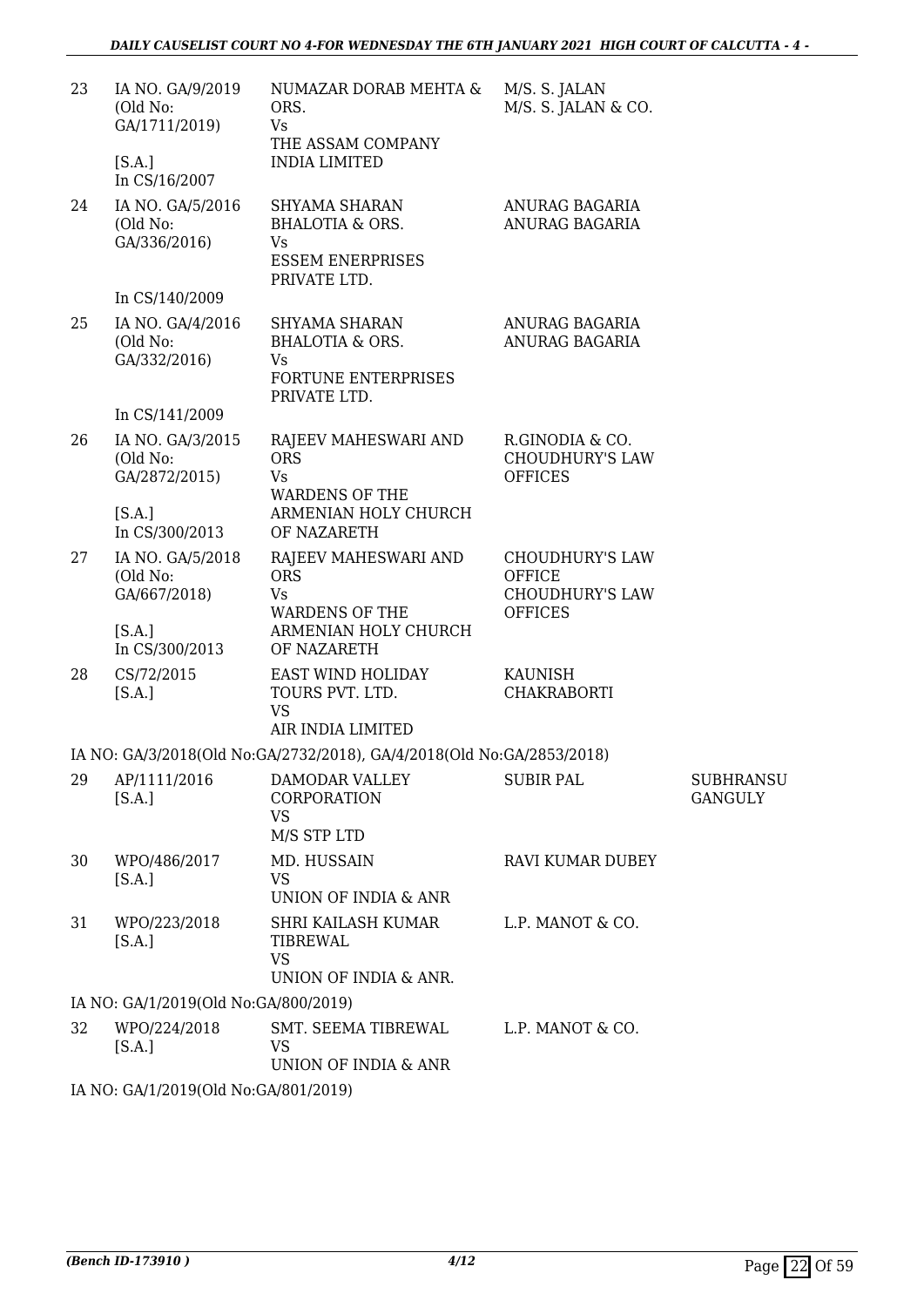| 33 | AP/339/2018<br>[S.A.]                         | DAMODAR VALLEY<br><b>CORPORATION</b><br><b>VS</b>                                                                                                                    | <b>AMIT KUMAR NAG</b>                                                            |                                                                |
|----|-----------------------------------------------|----------------------------------------------------------------------------------------------------------------------------------------------------------------------|----------------------------------------------------------------------------------|----------------------------------------------------------------|
|    |                                               | <b>SETH &amp; ASSOCIATES</b>                                                                                                                                         |                                                                                  |                                                                |
| 34 | EC/460/2018<br>[S.A.]                         | AI CHAMPADANY<br><b>INDUSTRIES LIMITED</b><br><b>VS</b><br>ORIENTAL INSURANCE<br><b>COMPANY LIMITED</b>                                                              | <b>ABHIJIT GUHA RAY</b>                                                          |                                                                |
| 35 | AP/485/2018                                   | M/S TIMBOCOM                                                                                                                                                         | <b>SOUMEN DAS</b>                                                                |                                                                |
|    | [S.A.]                                        | <b>VS</b>                                                                                                                                                            |                                                                                  |                                                                |
|    |                                               | KOLKATA PORT TRUST                                                                                                                                                   |                                                                                  |                                                                |
| 36 | CS/111/2019<br>[S.A.]                         | ANIL RAJKUMAR MUKERJI<br><b>AND 3 OTHERS</b><br><b>VS</b><br><b>RT REV PARITOSH</b>                                                                                  | AISHWARYA KUMAR<br>AWASTHI                                                       | SINHA AND CO.<br>(RES.1,2 IN G.A 1532)<br>OF 2019)             |
|    |                                               | <b>CANNING AND 9 OTHERS</b>                                                                                                                                          |                                                                                  |                                                                |
|    |                                               | IA NO: GA/1/2019(Old No:GA/1517/2019), GA/2/2019(Old No:GA/1523/2019), GA/3/2019(Old<br>No:GA/1532/2019), GA/4/2020(Old No:GA/7/2020), GA/5/2020(Old No:GA/828/2020) |                                                                                  |                                                                |
| 37 | WPO/122/2019<br>[S.A.]                        | DIPAK JAMNADAS POPAT<br><b>AND ORS</b><br><b>VS</b>                                                                                                                  | ANJAN<br><b>BHATTACHARYA (DAS</b><br>AND COMPANY)                                |                                                                |
|    |                                               | THE STATE OF WEST<br><b>BENGAL AND ORS</b>                                                                                                                           |                                                                                  |                                                                |
|    |                                               | <b>COURT APPLICATIONS UNDER ART.226</b>                                                                                                                              |                                                                                  |                                                                |
| 38 | IA NO. GA/1/2019<br>(Old No:<br>GA/1114/2019) | <b>MD SABIR</b><br>Vs<br>THE KOLKATA MUNICIPAL<br><b>CORPORATION &amp; ORS</b>                                                                                       | <b>ANINDITA</b><br><b>BHATTACHARYA</b><br><b>ANINDITA</b><br><b>BHATTACHARYA</b> | JAVED K.<br>SANWASWALA(RES.6)<br>JAVED K.<br>SANWASWALA(RES.6) |
|    | In WPO/190/2018                               |                                                                                                                                                                      |                                                                                  |                                                                |
| 39 | WPO/643/2018                                  | <b>SMT. SWAPNA</b>                                                                                                                                                   | <b>ASIS KUMAR DAS</b>                                                            |                                                                |
|    |                                               | CHAKRABORTY & ORS.<br><b>VS</b><br>KOLKATA MUNICIPAL &<br>ORS,                                                                                                       |                                                                                  |                                                                |
|    | wt40 WPO/397/2019                             | SWAPNA CHAKRABORTY<br>AND ORS.<br><b>VS</b><br>KOLKATA MUNICIPAL                                                                                                     | <b>ASIS KUMAR DAS</b>                                                            |                                                                |
|    |                                               | CORPORATION AND ORS.                                                                                                                                                 |                                                                                  |                                                                |
| 41 | WPO/12/2019                                   | SEFALI SINGH AND ORS.<br><b>VS</b><br>KOLKATA MUNICIPAL<br>CORPORATION AND ORS.                                                                                      | CHANCHAL KUMAR<br><b>DUTT</b>                                                    |                                                                |
|    |                                               | IA NO: GA/1/2020(Old No:GA/129/2020), GA/2/2020(Old No:GA/599/2020)                                                                                                  |                                                                                  |                                                                |
| 42 | IA NO. GA/1/2019<br>(Old No:<br>GA/1479/2019) | JAYASHREE TAGORE AND 2<br><b>OTHERS</b><br><b>Vs</b><br>THE KOLKATA MUNICIPAL<br><b>CORPORATION AND 6</b>                                                            | NILAY SENGUPTA<br>NILAY SENGUPTA                                                 |                                                                |
|    | In WPO/136/2019                               | <b>OTHERS</b>                                                                                                                                                        |                                                                                  |                                                                |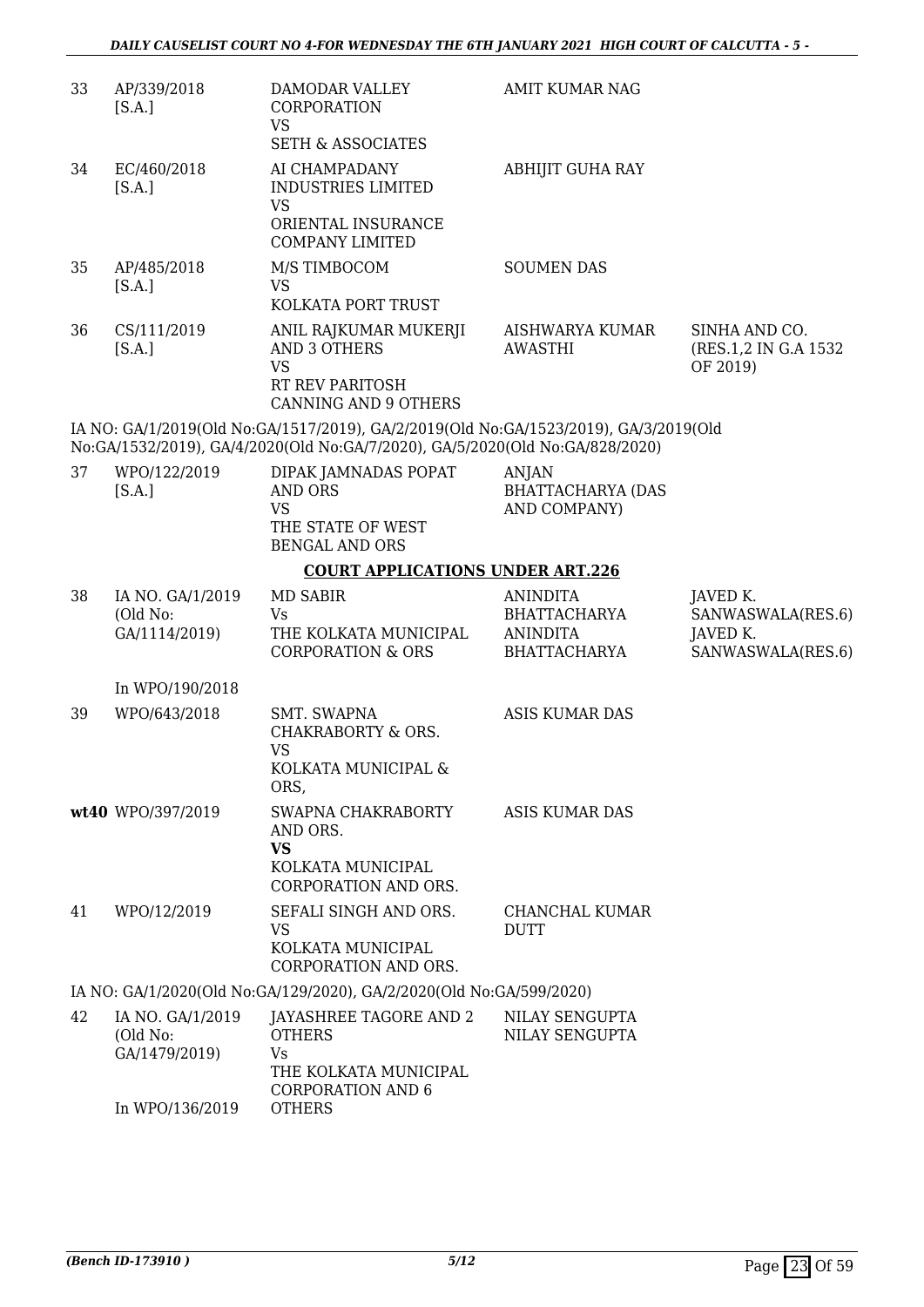| 43 | WPO/367/2019                                                    | KHAIRUNNESSA ALIAS<br><b>KHAIRUNNISA</b><br><b>VS</b><br>THE STATE OF WEST<br><b>BENGAL AND 11 OTHERS</b>                        | <b>ATAUR RAHMAN</b>                    | <b>SIBANGI</b><br>CHATTAPADHYAY<br>(FOR RES.9 TO12)   |
|----|-----------------------------------------------------------------|----------------------------------------------------------------------------------------------------------------------------------|----------------------------------------|-------------------------------------------------------|
|    | IA NO: GA/1/2019(Old No:GA/2836/2019)                           |                                                                                                                                  |                                        |                                                       |
| 44 | WPO/416/2019                                                    | AMAR NATH SINGH AND<br><b>ANR</b><br><b>VS</b><br>THE KOLKATA MUNICIPAL<br><b>CORPORATION AND ORS</b>                            | H.N. DATTA AND CO.                     | LAL RATAN MONDAL<br>(FOR RES.7)                       |
|    |                                                                 | IA NO: GA/1/2019(Old No:GA/2189/2019), GA/2/2019(Old No:GA/2193/2019)                                                            |                                        |                                                       |
| 45 | WPO/418/2019                                                    | MAHBOOB ALAM<br><b>VS</b><br>THE KOLKATA MUNICIPAL<br>CORPORATION AND ORS.                                                       | <b>SWARVANU SAHA</b>                   |                                                       |
| 46 | WPO/433/2019                                                    | <b>SUKHAMOY MALLICK</b><br><b>VS</b><br>THE KOLKATA MUNICIPAL<br><b>CORPORATION AND ORS</b>                                      | MAHABOOB AHMED                         |                                                       |
| 47 | WPO/435/2019                                                    | <b>JIBAN KUMAR SEN</b><br><b>VS</b><br>THE KOLKATA MUNICIPAL<br><b>CORPORATION AND 3</b><br><b>OTHERS</b>                        | M/S. N.C. BOSE AND<br>CO.              |                                                       |
| 48 | IA NO. GA/1/2020<br>(Old No:<br>GA/362/2020)<br>In WPO/439/2019 | <b>JUSTIN CONRAD NAGLE</b><br><b>AND ORS</b><br>Vs<br>THE DY. CHIEF ENGINEER<br>(N) BOROUGH VI CALCUTTA<br>MUNICIPAL CORPORATION | J BANERJEE AND CO<br>J BANERJEE AND CO |                                                       |
|    |                                                                 | <b>AND ORS</b>                                                                                                                   |                                        |                                                       |
| 49 | WPO/443/2019                                                    | SANJOY DUTTA<br><b>VS</b><br>THE KOLKATA MUNICIPAL<br><b>CORPORATION AND ORS</b>                                                 | DEB KUMAR<br><b>CHANDRA</b>            |                                                       |
| 50 | WPO/444/2019                                                    | RAJKUMAR SINGH AND ANR<br><b>VS</b><br>THE KOLKATA MUNICIPAL<br><b>CORPORATION AND ORS</b>                                       | ANJAN<br><b>BHATTACHARYA</b>           | <b>SOUNAK</b><br><b>BHATTACHARYA</b><br>(FOR RES.5,6) |
| 51 | WPO/446/2019                                                    | RAMPURIA INDUSTRIES<br>AND INVESTMENTS<br>LIMITED AND ANR.<br><b>VS</b><br>KOLKATA MUNICIPAL<br>CORPORATION AND ORS.             | MANNA AND CO.                          |                                                       |
| 52 | WPO/452/2019                                                    | PRABIR PALADHI AND 3<br><b>OTHERS</b><br><b>VS</b><br>THE KOLKATA MUNICIPAL<br><b>CORPORATION AND 8</b><br><b>OTHERS</b>         | <b>SUTIRTHA DAS</b>                    | NITIN KR. DAS (FOR<br>RES.9                           |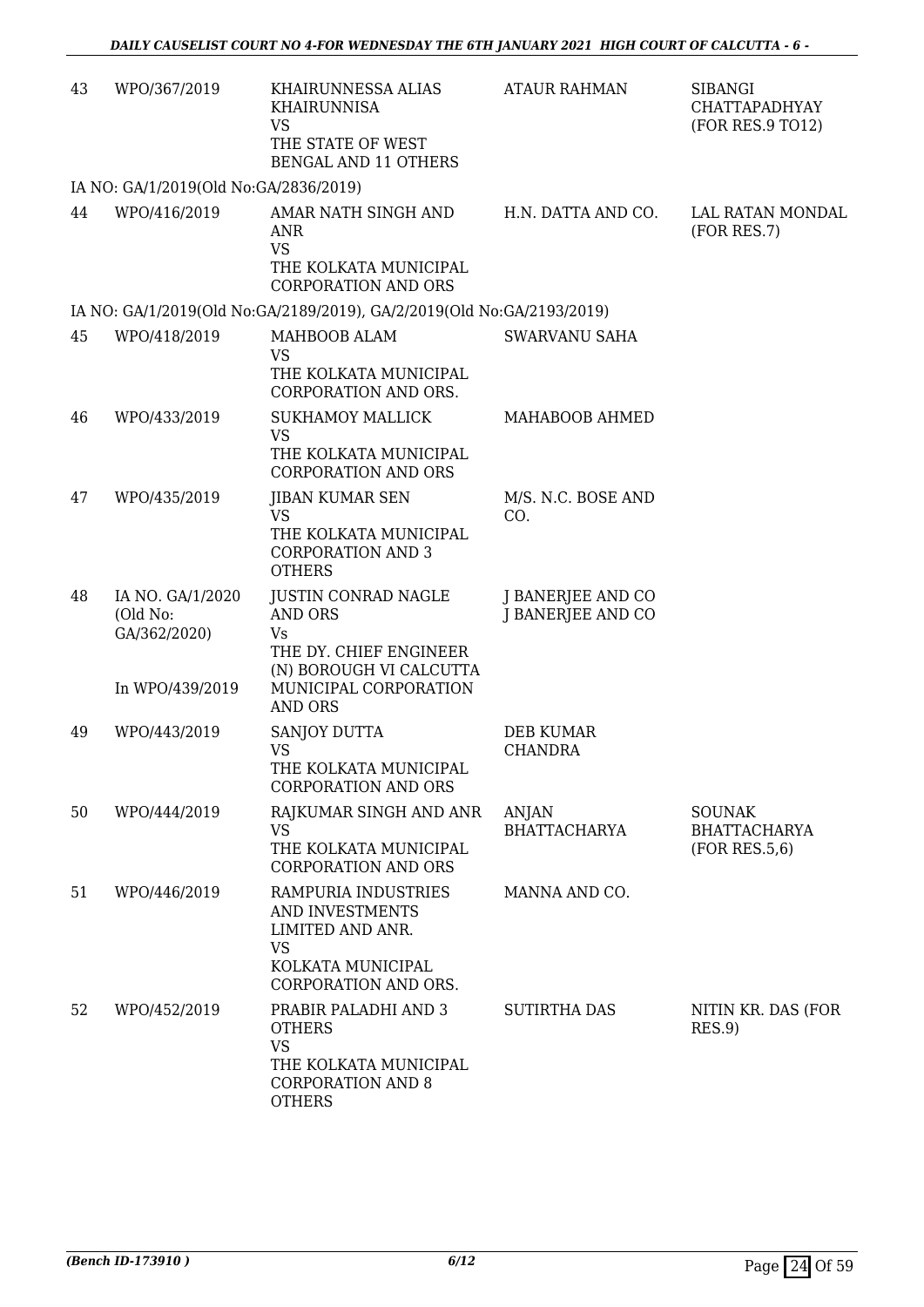| 53 | WPO/469/2019 | <b>BIPIN MEHTA AND ORS</b><br><b>VS</b><br>KOLKATA MUNICIPAL<br><b>CORPORATION AND ORS</b>                       | PRADEEP PANDEY                         |                                                                         |
|----|--------------|------------------------------------------------------------------------------------------------------------------|----------------------------------------|-------------------------------------------------------------------------|
| 54 | WPO/470/2019 | SMT. SUHASINI LOHIA<br><b>VS</b><br>KOLKATA MUNICIPAL<br>CORPORATION AND ORS.                                    | S. KAKRANIA AND CO.                    | MUKHERJEE PRASAD<br>& ASSO.(FOR PRO.<br>RES.<br>16, 17, 18, 22, 24, 28) |
| 55 | WPO/473/2019 | KALLU BABU LALCHAND<br>HUF<br><b>VS</b><br>KOLKATA MUNICIPAL<br><b>CORPORATION AND 6</b><br><b>OTHERS</b>        | <b>VINAY KUMAR</b><br><b>PUROHIT</b>   |                                                                         |
| 56 | WPO/475/2019 | MOHANLAL KHEMKA AND<br><b>ANR</b><br><b>VS</b><br>KOLKATA MUNICIPAL<br><b>CORPORATION AND 7</b><br><b>OTHERS</b> | PRADEEP KUMAR<br>JEWRAJKA              |                                                                         |
| 57 | WPO/494/2019 | MD. MEHTAB<br><b>VS</b><br><b>KOLKATA</b><br>MUNICIPALCORPORATION<br>AND ORS.                                    | RAMPRAVESH SINGH                       | <b>IMTIYAZ ASLAM</b><br>LODHI (FOR RES.6)                               |
| 58 | WPO/504/2019 | ADIBANSTALA MOHALLA<br>SEVA SAMITY AND ANR.<br><b>VS</b><br>KOLKATA MUNICIPAL<br>CORPORATION AND ORS.            | PRIYANKAR BASU<br><b>MALLICK</b>       |                                                                         |
| 59 | WPO/505/2019 | HARIS CHANDRA DALEI<br><b>VS</b><br>THE KOLKATA MUNICIPAL<br>CORPORATION AND ORS.                                | <b>ALOTRIYA</b><br><b>MUKHERJEE</b>    |                                                                         |
| 60 | WPO/519/2019 | PRASANTA SEN<br>VS.<br>THE KOLKATA MUNICIPAL<br><b>CORPORATION AND ORS</b>                                       | SHARMISTHA LAHA                        |                                                                         |
| 61 | WPO/521/2019 | MUSSTT. TASLIMUNESSA<br><b>BIBI</b><br><b>VS</b><br>KOLKATA MUNICIPAL<br><b>CORPORATION AND ORS</b>              | CHANCHAL KUMAR<br><b>DUTTA</b>         |                                                                         |
| 62 | WPO/557/2019 | SUDIP KUSARYE AND ANR<br><b>VS</b><br>KOLKATA MUNICIPAL<br><b>CORPORATION AND 4</b><br><b>OTHERS</b>             | <b>KOUSHIK</b><br><b>BHATTACHARYYA</b> |                                                                         |
| 63 | WPO/577/2019 | KRISHANA PRASAD SHAW<br><b>VS</b><br>THE KOLKATA MUNICIPAL<br>CORPORATION AND ORS                                | SK SAMIM AKHTER                        |                                                                         |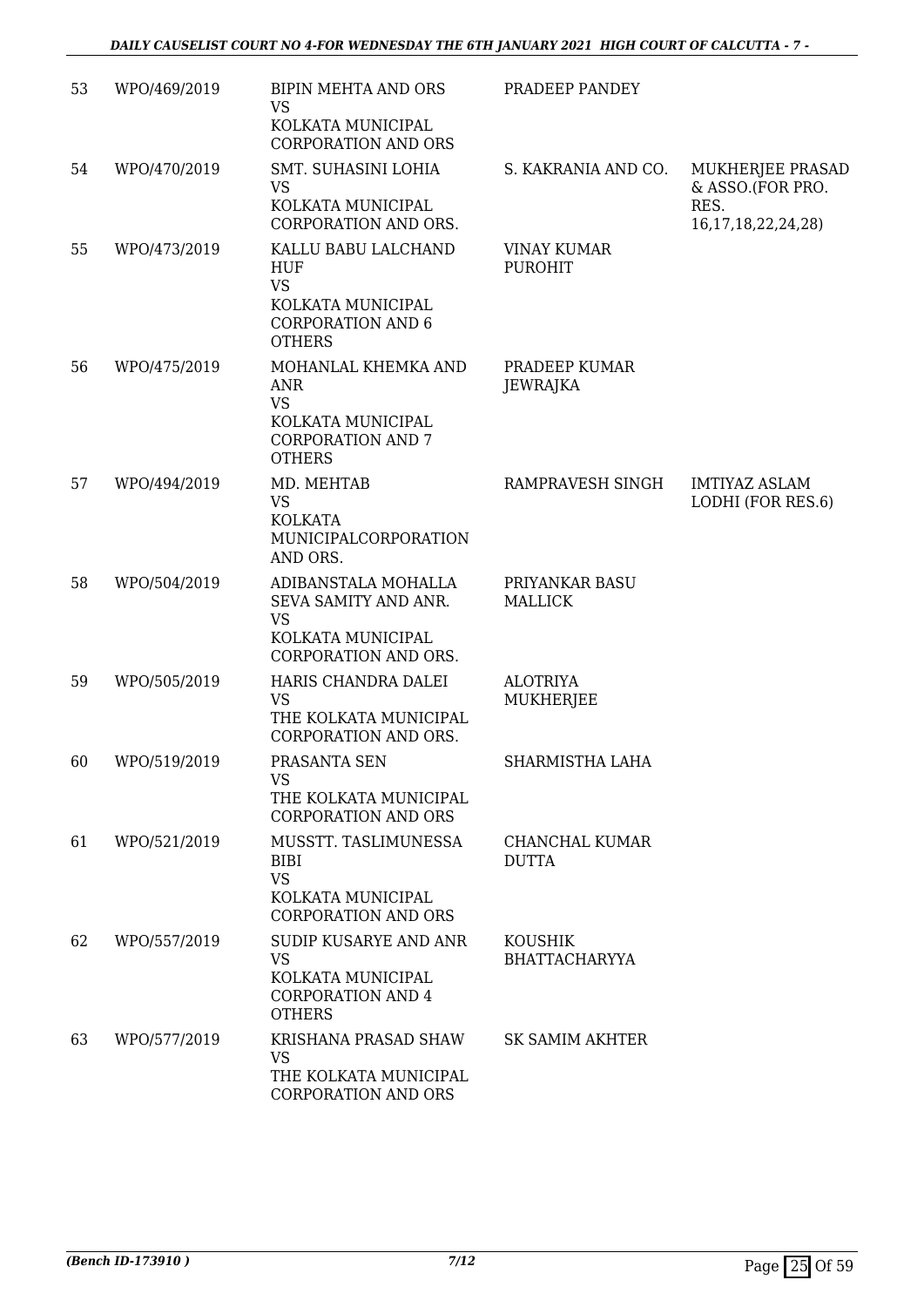| 64 | WPO/594/2019                          | LAKHU DUBEY<br><b>VS</b><br>THE KOLKATA MUNICIPAL<br><b>CORPORATION AND ORS</b>                                 | MAHABOOB AHMED                      |                                            |
|----|---------------------------------------|-----------------------------------------------------------------------------------------------------------------|-------------------------------------|--------------------------------------------|
| 65 | WPO/600/2019                          | MD. ALLAUDDIN AND ORS<br><b>VS</b><br>KOLKATA MUNICIPAL<br><b>CORPORATION AND ORS</b>                           | <b>SANCHITA</b><br><b>CHAUDHURI</b> |                                            |
| 66 | WPO/606/2019                          | ABDUL KADER AND ORS.<br><b>VS</b><br>KOLKATA MUNICIPAL<br>CORPORATION AND ORS.                                  | SK. REAZUL ISLAM                    | SABYASACHI<br>BHATTACHARJEE<br>(PVT. RES.) |
| 67 | WPO/633/2019                          | RENU SHAW AND ANR.<br><b>VS</b><br>THE KOLKATA MUNICIPAL<br><b>CORPORATION AND ORS</b>                          | <b>GAUTAM DAS</b>                   |                                            |
| 68 | WPO/635/2019                          | BIKASH KAMAL BANERJEE<br><b>VS</b><br>KOLKATA MUNICIPAL<br>CORPORATION AND ORS.                                 | KHAITAN AND CO.                     |                                            |
| 69 | WPO/643/2019                          | RADHEYSHYAM KESHRI<br><b>VS</b><br>STATE OF WEST BENGAL<br><b>AND ORS</b>                                       | <b>NILAY SENGUPTA</b>               | <b>GARGI GOSWAMI</b><br>(FOR RES.6)        |
| 70 | WPO/646/2019                          | <b>RATAN SINGH</b><br><b>VS</b><br>THE KOLKATA MUNICIPAL<br>CORPORATION AND ORS.                                | <b>ARPITA BASU</b>                  |                                            |
| 71 | WPO/648/2019                          | ASHOK KUMAR SHAW AND<br><b>ORS</b><br><b>VS</b><br>KOLKATA MUNICIPAL<br><b>CORPORATION AND ORS</b>              | ABHIK CHITTA<br><b>KUNDU</b>        |                                            |
|    | wt72 WPO/974/2011                     | THE BENGAL PROPERTIES<br>PRIVATE LIMITED & ANR.<br>VS<br>THE KOLKATA MUNICIPAL<br><b>CORPORATION &amp; ORS.</b> | S. K. PODDAR                        |                                            |
|    | IA NO: GA/1/2013(Old No:GA/3689/2013) |                                                                                                                 |                                     |                                            |
| 73 | WPO/6/2020                            | AFSHA NADIM<br>VS<br>THE KOLKATA MUNICIPAL<br><b>CORPORATION AND 6</b><br><b>OTHERS</b>                         | RAMIJ MUNSI                         |                                            |
| 74 | WPO/7/2020                            | OM PRAKASH BHARTIA<br>VS<br>THE KOLKATA MUNICIPAL<br>CORPORATION AND ORS.                                       | TARUNJYOTI TEWARI                   |                                            |
| 75 | WPO/17/2020                           | SHAHID AHMED AND ORS<br><b>VS</b><br>KOLKATA MUNICIPAL<br>CORPORATION AND ORS                                   | NITIN KUMAR DAS                     |                                            |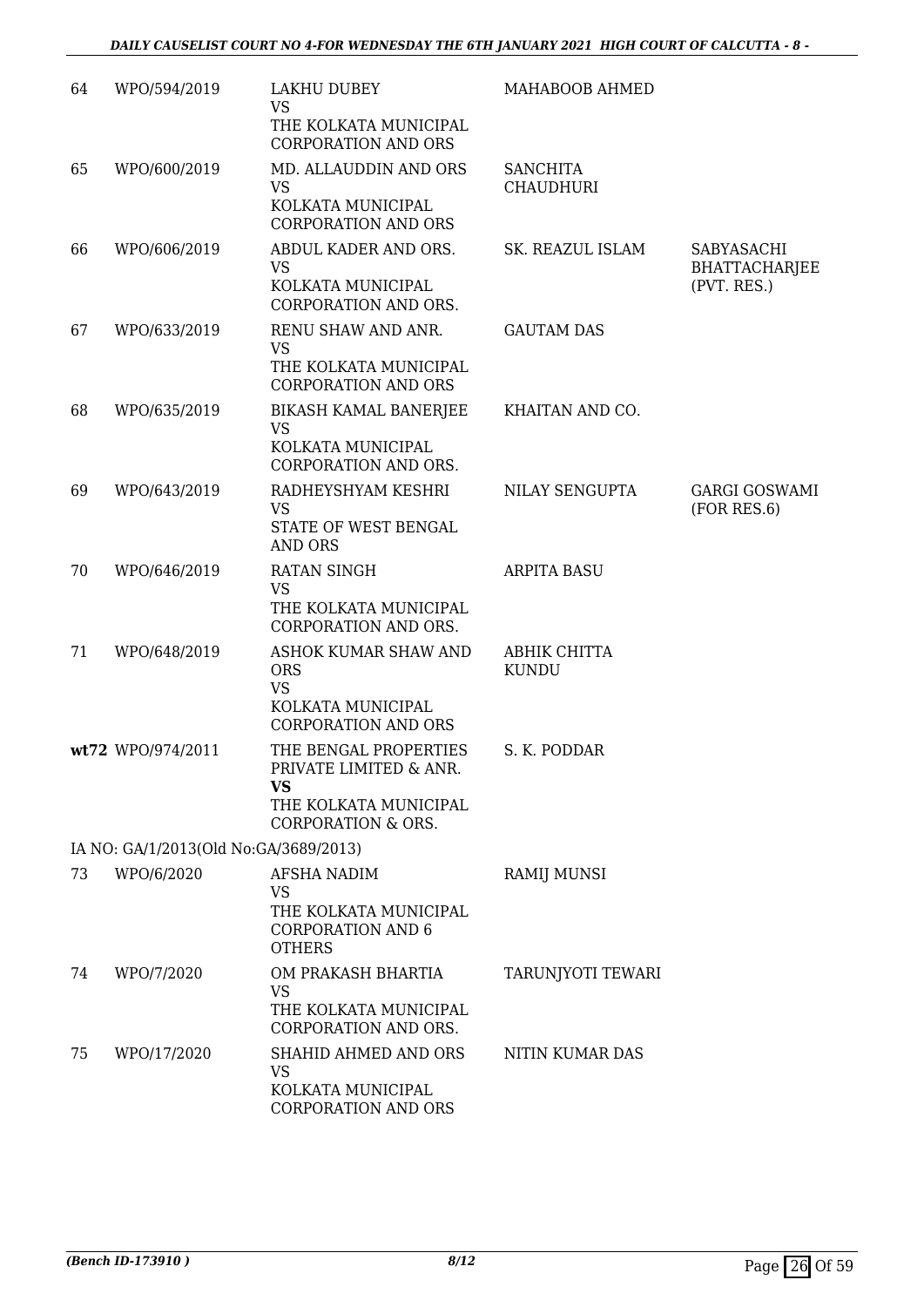| 76 | WPO/26/2020 | SHARDA DEVI BUBNA AND<br>ORS.<br><b>VS</b><br>THE KOLKATA MUNICIPAL<br>CORPORATION AND ORS.               | <b>TEESHAM DAS</b>                 |
|----|-------------|-----------------------------------------------------------------------------------------------------------|------------------------------------|
| 77 | WPO/30/2020 | M/S. BRIJNATH<br>KHANDELWAL AND CO.<br><b>VS</b><br>KOLKATA MUNICIPAL<br>CORPORATION AND ORS.             | DIPENDRA NATH<br><b>CHUNDER</b>    |
| 78 | WPO/40/2020 | <b>RARVEZ AHMED</b><br><b>VS</b><br>KOLKATA MUNICIPAL<br>CORPORATION AND ORS.                             | RAMPRAVESH SINGH                   |
| 79 | WPO/62/2020 | SMT USHA JAISWAL<br><b>VS</b><br>THE KOLKATA MUNICIPAL<br><b>CORPORATION AND ORS</b>                      | PRODYOT KR. ROY                    |
| 80 | WPO/64/2020 | MD. MEHTAB<br><b>VS</b><br>KOLKATA MUNICIPAL<br>CORPORATION AND ORS.                                      | RAMPRAVESH SINGH                   |
| 81 | WPO/73/2020 | MIR MOHASIN ALI<br><b>VS</b><br>THE KOLKATA MUNICIPAL<br><b>CORPORATION AND 20</b><br><b>OTHERS</b>       | <b>RAMIJ MUNSI</b>                 |
| 82 | WPO/74/2020 | HILLMAN DEVELOPERS (P)<br>LTD AND ANR<br><b>VS</b><br>THE KOLKATA MUNICIPAL<br><b>CORPORATION AND ORS</b> | SIMA CHAKRABORTY                   |
| 83 | WPO/76/2020 | <b>MANISH KOCHAR</b><br><b>VS</b><br>THE KOLKATA MUNICIPAL<br>CORPORATION AND ORS.                        | <b>EMON</b><br><b>BHATTACHARYA</b> |
| 84 | WPO/91/2020 | SRI SANTOSH KUMAR<br>DALMIA<br><b>VS</b><br>THE KOLKATA MUNICIPAL<br><b>CORPORATION AND ORS</b>           | SAPTARSHI MAL                      |
| 85 | WPO/95/2020 | SANJAY DAS AND ORS<br><b>VS</b><br>THE WEST BENGAL STATE<br>ELECTION COMMISSION<br>AND ORS                | <b>ANITA SHAW</b>                  |
| 86 | WPO/96/2020 | AJAY MADHOGARIA AND<br>ORS.<br><b>VS</b><br>KOLKATA MUNICIPAL<br>CORPORATION AND ORS.                     | NILAY SENGUPTA                     |

IA NO: GA/1/2020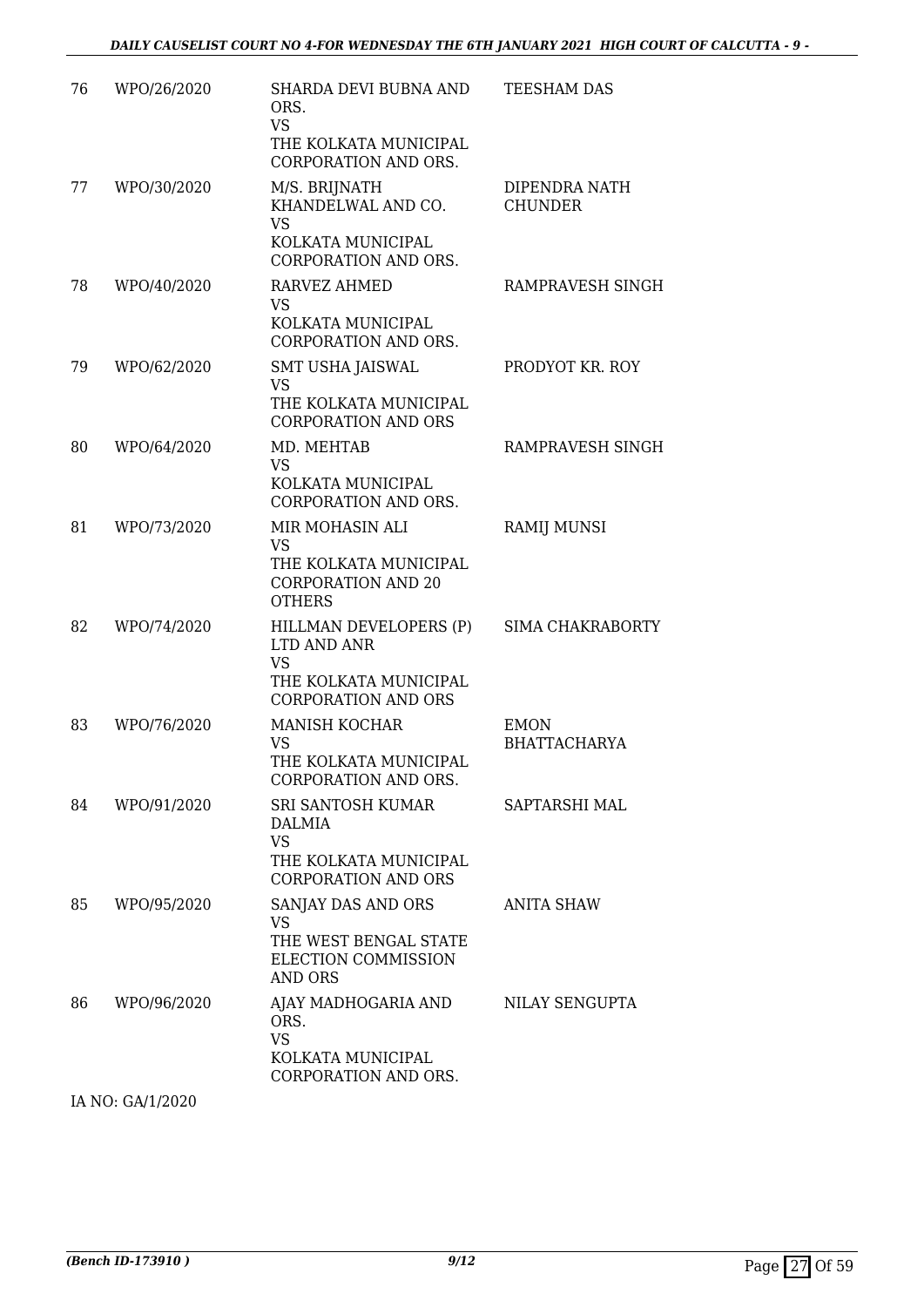| 87 | WPO/97/2020  | SAMPA DUTTA AND ANR                                                                                               | ANIRUDHA SARKAR                       |
|----|--------------|-------------------------------------------------------------------------------------------------------------------|---------------------------------------|
|    |              | <b>VS</b><br>THE STATE OF WEST<br><b>BENGAL AND ORS</b>                                                           |                                       |
| 88 | WPO/127/2020 | MR. HARSH VARDHAN RUIA<br><b>VS</b><br>KOLKATA MUNICIPAL<br>CORPORATION AND ORS.                                  | <b>SANCHARI</b><br><b>CHAKRABORTY</b> |
| 89 | WPO/134/2020 | MD. QASIM<br><b>VS</b><br>THE KOLKATA MUNICIPAL<br><b>CORPORATION AND ORS</b>                                     | <b>SUNITI CHATTERJEE</b>              |
| 90 | WPO/137/2020 | <b>GAYATRI GUPTA</b><br><b>VS</b><br>KOLKATA MUNICIPAL<br><b>CORPORATION AND ORS.</b>                             | MAHESH KUMAR<br><b>JOSHI</b>          |
| 91 | WPO/138/2020 | TAPAS KUMAR MAJUMDAR<br><b>VS</b><br><b>STATE OF WEST BENGAL</b><br>AND ORS.                                      | CHIRANJIB SINHA                       |
| 92 | WPO/140/2020 | PODDAR DEWKI LTD AND<br><b>ANR</b><br><b>VS</b><br>THE KOLKATA MUNICIPAL<br><b>CORPORATION AND ORS</b>            | <b>MOTI SAGAR TIWARI</b>              |
| 93 | WPO/151/2020 | SILICAL HOUSING SYSTEMS<br><b>LIMITED AND ORS</b><br><b>VS</b><br>KOLKATA MUNICIPAL<br><b>CORPORATION AND ORS</b> | <b>VICTOR MOSES AND</b><br>CO         |
| 94 | WPO/156/2020 | PUNJAB NATIONAL BANK<br><b>VS</b><br>THE KOLKATA MUNICIPAL<br><b>CORPORATION AND ORS</b>                          | PARNA ROY<br><b>CHOUDHURY</b>         |
| 95 | WPO/157/2020 | ROUND UP PROPERTIES<br>PVT LTD AND ANR<br><b>VS</b><br>THE WEST BENGAL<br>HERITAGE COMMISSION<br>AND ORS          | J BANERJEE AND CO                     |
| 96 | WPO/164/2020 | <b>SULTAN KHICHI</b><br><b>VS</b><br>KOLKATA MUNICIPAL<br><b>CORPORATION AND ORS.</b>                             | PRIYANKAR BASU<br><b>MALLICK</b>      |
| 97 | WPO/182/2020 | MR. ARTAK SARGSYAN<br><b>VS</b><br>STATE OF WEST BENGAL<br>AND ORS.                                               | CHIRANJIB SINHA                       |
| 98 | WPO/191/2020 | SANTOSH SINGH<br><b>VS</b><br>KOLKATA MUNICIPAL<br>CORPORATION AND ORS                                            | ARINDAM BANERJEE                      |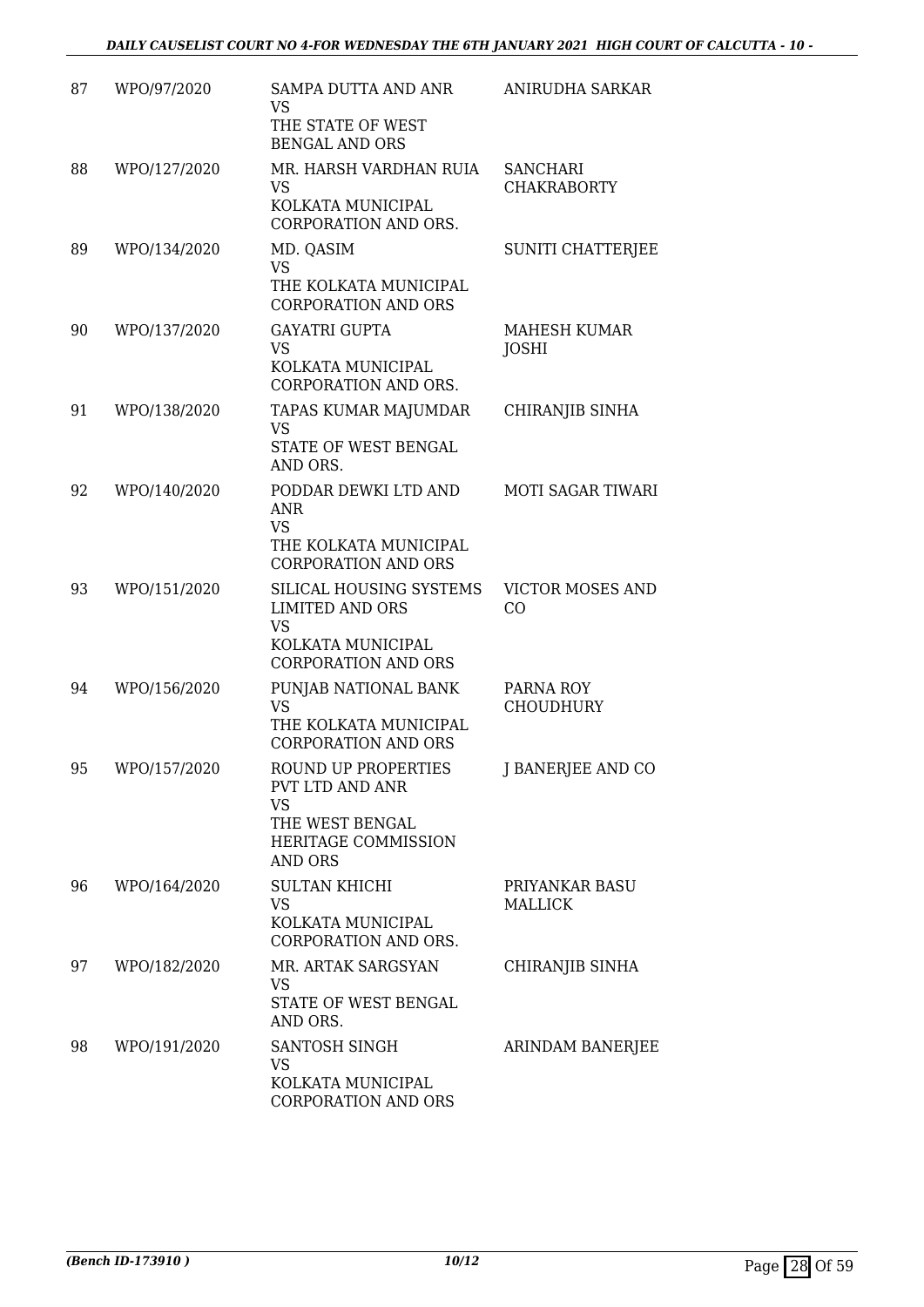| 99  | WPO/240/2020     | SURESH CHAND JAIN<br><b>VS</b>                                                                                                                      | TEESHAM DAS                          |
|-----|------------------|-----------------------------------------------------------------------------------------------------------------------------------------------------|--------------------------------------|
|     |                  | THE KOLKATA MUNICIPAL<br>CORPORATION AND ORS.                                                                                                       |                                      |
| 100 | WPO/270/2020     | MD. ISSA HUSSAIN<br><b>VS</b>                                                                                                                       | <b>TANUSREE DAS</b>                  |
|     |                  | THE KOLKATA MUNUCIPAL<br><b>CORPORATION OTHERS</b>                                                                                                  |                                      |
|     | IA NO: GA/1/2020 |                                                                                                                                                     |                                      |
| 101 | WPO/275/2020     | ADITYA RESIDENCY PVT<br>LTD AND M/S. RAJVEER<br><b>INFRASTRUCTURE REALITY</b><br><b>PVT LTD</b><br>VS<br>THE STATE OF WEST<br><b>BENGAL AND ORS</b> | <b>TANUSREE DAS</b>                  |
|     | IA NO: GA/1/2020 |                                                                                                                                                     |                                      |
| 102 | WPO/384/2020     | MAHERJAN BIBI<br><b>VS</b><br>THE KOLKATA MUNICIPAL<br><b>CORPORATION AND ORS.</b>                                                                  | <b>JAVED MAJID</b>                   |
| 103 | WPO/407/2020     | SMT NIHAR LAW AND ANR<br><b>VS</b>                                                                                                                  | <b>SYANTAN BOSE</b>                  |
|     |                  | THE KOLKATA MUNICIPAL<br><b>CORPORATION AND ORS</b>                                                                                                 |                                      |
| 104 | WPO/408/2020     | MD. NASIM<br><b>VS</b>                                                                                                                              | <b>JAVED MAJID</b>                   |
|     |                  | THE KOLKATA MUNICIPAL<br>CORPORATION AND ORS.                                                                                                       |                                      |
| 105 | WPO/434/2020     | TRANSPARENCY BUILDERS<br>PVT LTD AND ANR<br>VS                                                                                                      | <b>AMIT GUPTA</b>                    |
|     |                  | KOLKATA MUNICIPAL<br><b>CORPORATION AND ORS</b>                                                                                                     |                                      |
| 106 | WPO/438/2020     | <b>JUSTIN CONRAD NAGLE</b><br>AND ORS.<br><b>VS</b><br>THE KOLKATA MUNICIPAL                                                                        | <b>ABHIJIT SARKAR</b>                |
|     |                  | CORPORATION AND ORS.                                                                                                                                |                                      |
|     | 107 WPO/445/2020 | TAPAN KUMAR BHUNIA<br>AND ANR<br>VS<br>KOLKATA MUNICIPAL                                                                                            | <b>SYED SHAMSUL</b><br><b>AREFIN</b> |
|     |                  | CORPORATION AND ORS                                                                                                                                 |                                      |
| 108 | WPO/449/2020     | M/S. SUMANTA SUSANTA<br><b>OVERSEAS PRIVATE</b><br>LIMITED AND ANR.<br><b>VS</b>                                                                    | REKHA GHOSH                          |
|     |                  | THE KOLKATA MUNICIPAL<br>CORPORATION AND ORS.                                                                                                       |                                      |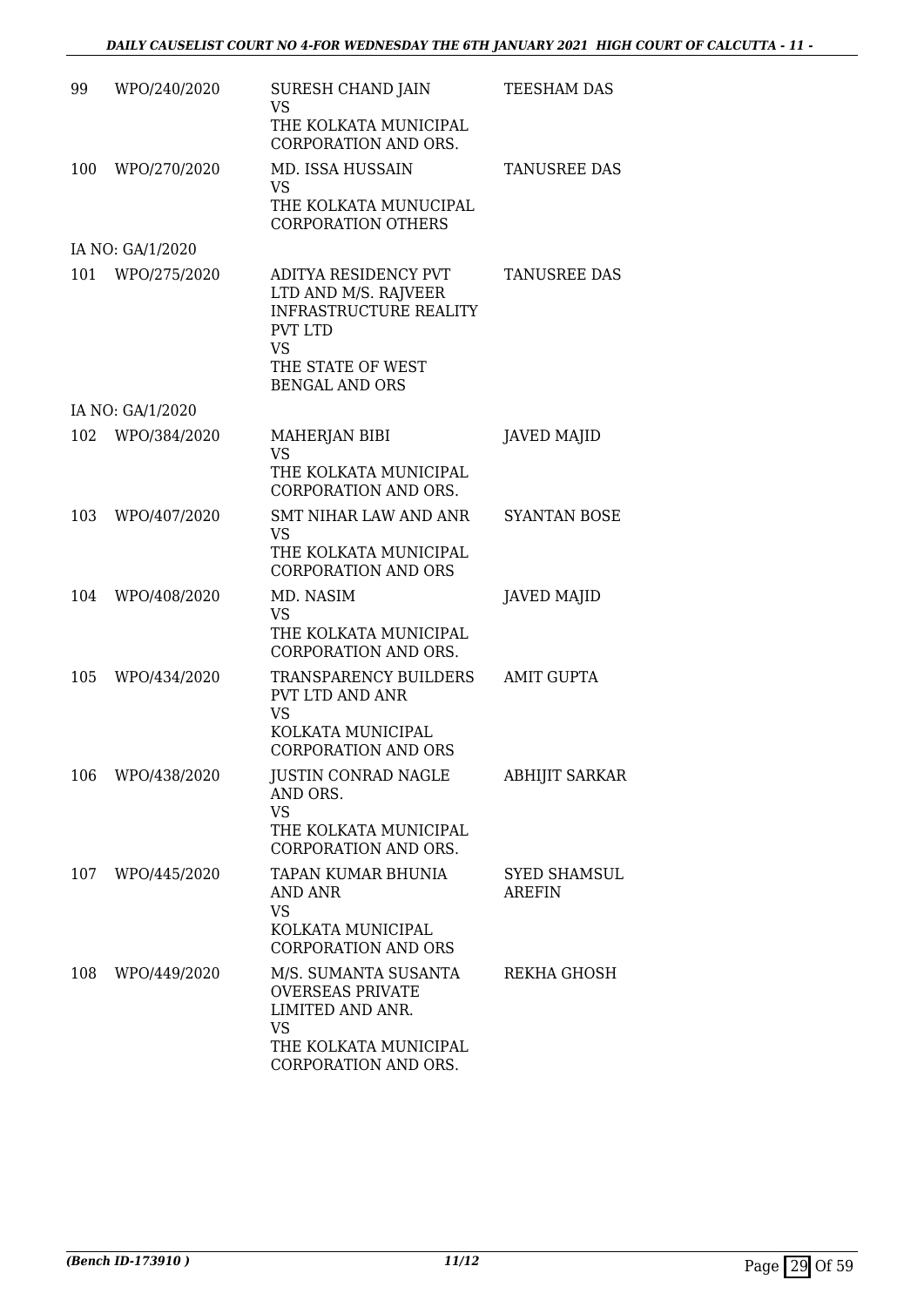| 109 | WPO/456/2020                          | <b>SUPERNOVA PRIVATE</b><br>LIMITED AND ANR.<br><b>VS</b>                                            | PARAG CHATURVEDI                         |                |
|-----|---------------------------------------|------------------------------------------------------------------------------------------------------|------------------------------------------|----------------|
|     |                                       | KOLKATA MUNICIPAL<br>CORPORATION AND ORS.                                                            |                                          |                |
|     |                                       | <b>FOR HEARING</b>                                                                                   |                                          |                |
| 110 | WPO/2635/1998                         | MRS.VAISHALI MANEK<br><b>VS</b><br>CALCUTTA MUNICIPAL<br>CORPORATION                                 | P.KR.JEWRAJKA                            | H.ROYCHOWDHURY |
|     |                                       | IA NO: GA/2/2003(Old No:GA/263/2003), GA/5/2016(Old No:GA/1244/2016), GA/6/2019(Old No:GA/2713/2019) |                                          |                |
| 111 | WPO/1767/1999                         | NIRODH CHANDRA<br>MAJUMDAR<br><b>VS</b><br>C.M.C.                                                    | <b>S.K.ROY KARMAKAR</b>                  | K.BHATTACHARYA |
|     | IA NO: GA/6/2019(Old No:GA/2569/2019) |                                                                                                      |                                          |                |
| 112 | WPO/441/2012<br>[S.A.]                | MCLEOD RUSSEL INDIA<br>LTD.& ANR.<br><b>VS</b>                                                       | KHAITAN & CO.                            |                |
|     |                                       | THE ASSISTANT DIRECTOR<br>OF INCOME TAX-2(1),<br>KOLKATA,                                            |                                          |                |
| 113 | WPO/12/2013                           | HINDALCO INDUSTRIES<br>LIMITED & ANR.<br><b>VS</b><br>UNION OF INDIA & ORS.                          | ATISH GHOSH &<br><b>ASSOCIATES</b>       |                |
|     |                                       | IA NO: GA/1/2020(Old No:GA/679/2020), GA/2/2020(Old No:GA/678/2020)                                  |                                          |                |
|     | 114 WPO/1082/2013                     | <b>RITA MITRA</b><br><b>VS</b>                                                                       | <b>SUMITA SHAW</b>                       |                |
|     |                                       | KOLKATA MUNICIPAL<br><b>CORPORATION AND ORS</b>                                                      |                                          |                |
| 115 | WPO/649/2017                          | RAJVAR PROPERTIES<br>PRIVATE LIMITED & ANR<br><b>VS</b>                                              | <b>SHROFF &amp;</b><br><b>ASSOCIATES</b> |                |
|     |                                       | KOLKATA MUNUCIPAL<br><b>CORPORATION AND ORS</b>                                                      |                                          |                |
|     |                                       | <b>RESTORATION APPLICATION</b>                                                                       |                                          |                |
| 116 | IA NO. GA/1/2020                      | <b>ECGC LTD</b>                                                                                      | <b>SHIHINI</b>                           |                |
|     |                                       | <b>Vs</b><br>THE KOLKATA MUNICIPAL                                                                   | <b>BHATTACHARYA</b><br><b>SHIHINI</b>    |                |
|     | In WPO/405/2017                       | <b>CORPORATION &amp; ANR.</b>                                                                        | <b>BHATTACHARYA</b>                      |                |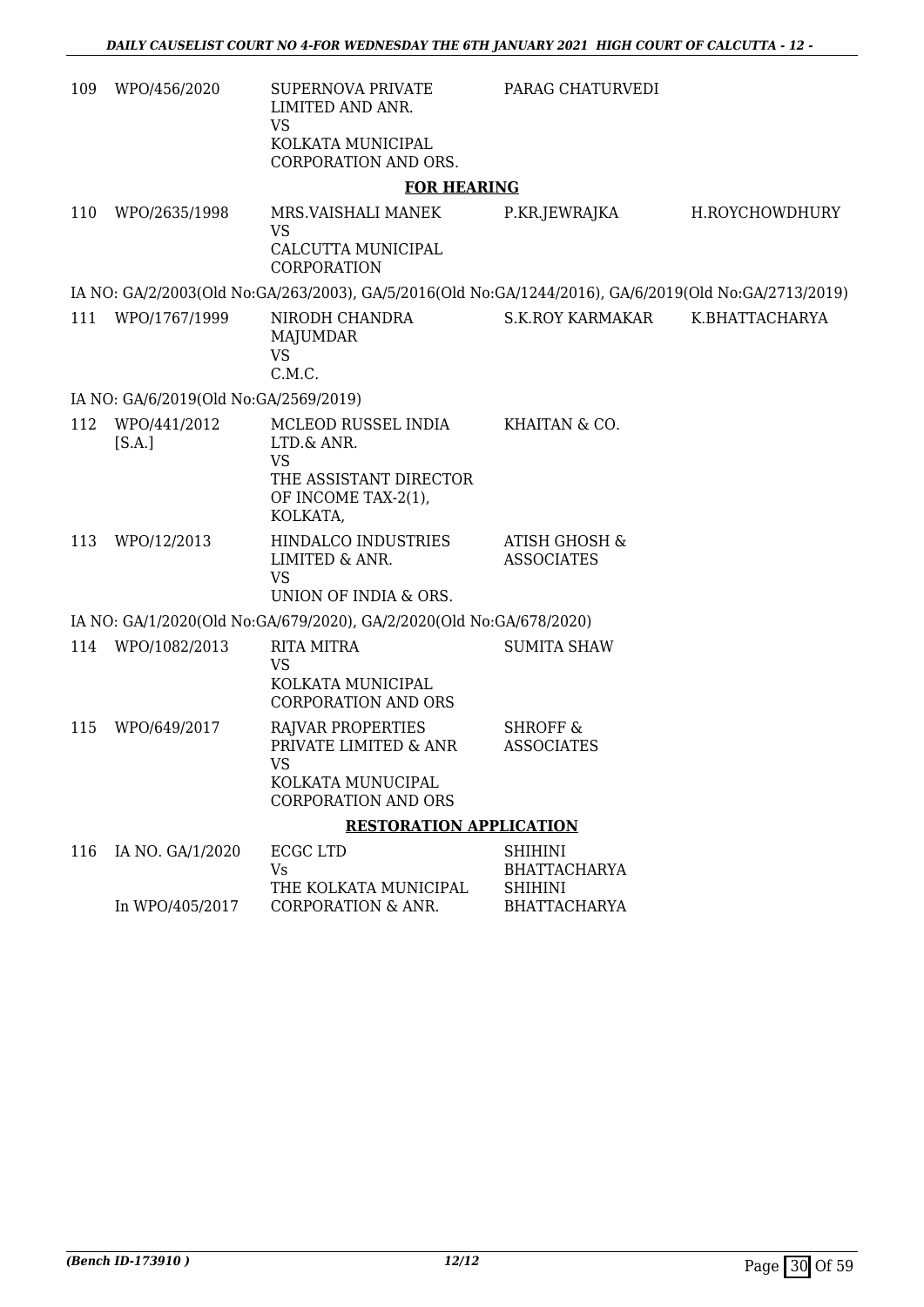

### **Original Side**

**DAILY CAUSELIST For Wednesday The 6th January 2021**

**COURT NO. 6**

### **SINGLE BENCH ()**

**AT 2:00 PM**

**HON'BLE JUSTICE ARIJIT BANERJEE**

### **(VIA VIDEO CONFERENCE)**

### **ON WEDNESDAY, 6TH JANUARY, 2021 AT 2:00 P.M. AND, THEREAFTER, AS AND WHEN SITS SINGLY - WILL SIT SINGLY AND TAKE SOME CONTEMPT, ASSIGNED, REVIEW, MODIFICATION/CLARIFICATION MATTERS.**

**NOTE:1) MATTERS WILL BE TAKEN UP THROUGH PHYSICAL HEARING ONLY WHEN BOTH THE PARTIES ARE AGREED.**

### **NOTE: 2) ORIGINAL SIDE MATTERS WILL BE TAKEN UP AT 2 P.M.**

**NOTE: 3) AFTER COMPLETION OF ORIGINAL SIDE MATTERS, IF TIME PERMITS APPELLATE SIDE MATTERS WILL BE TAKEN UP.**

### **RECALLING APPLICATION**

| 1 | IA NO. GA/1/2019<br>(Old No:<br>GA/1604/2019)<br>In EC/135/2019 | SREI EQUIPMENT FINANCE<br><b>LIMITED</b><br>Vs<br>AMBAY COKE INDUSTRIES<br>PRIVATE LIMITED             | <b>SKR AND</b><br><b>ASSOCIATES</b><br><b>SKR AND</b><br><b>ASSOCIATES</b> |
|---|-----------------------------------------------------------------|--------------------------------------------------------------------------------------------------------|----------------------------------------------------------------------------|
| 2 | IA NO. GA/2/2019<br>(Old No:<br>GA/1919/2019)<br>In EC/135/2019 | <b>SREI EQUIPMENT FINANCE</b><br><b>LIMITED</b><br>Vs<br>AMBAY COKE INDUSTRIES<br>PRIVATE LIMITED      | <b>SKR AND</b><br><b>ASSOCIATES</b><br><b>SKR AND</b><br><b>ASSOCIATES</b> |
|   |                                                                 | <b>CONTEMPT MATTERS</b>                                                                                |                                                                            |
| 3 | CC/135/2008                                                     | KALPANA MAITY & ORS.<br>VS<br>DILIP KUMAR GHATAK &<br>ANR.                                             | <b>TAPAN KUMAR</b><br><b>MAHAPATRA</b>                                     |
| 4 | CC/162/2015<br>WITH WPA<br>5747(W)/2018                         | MAHADEB KAR AND ORS.<br>VS<br>RAJANVIR SINGH KAPUR,<br>MANAGING DIRECTOR, THE<br>CTC(1978)LTD AND ANR. | <b>SUSANTA PAL</b>                                                         |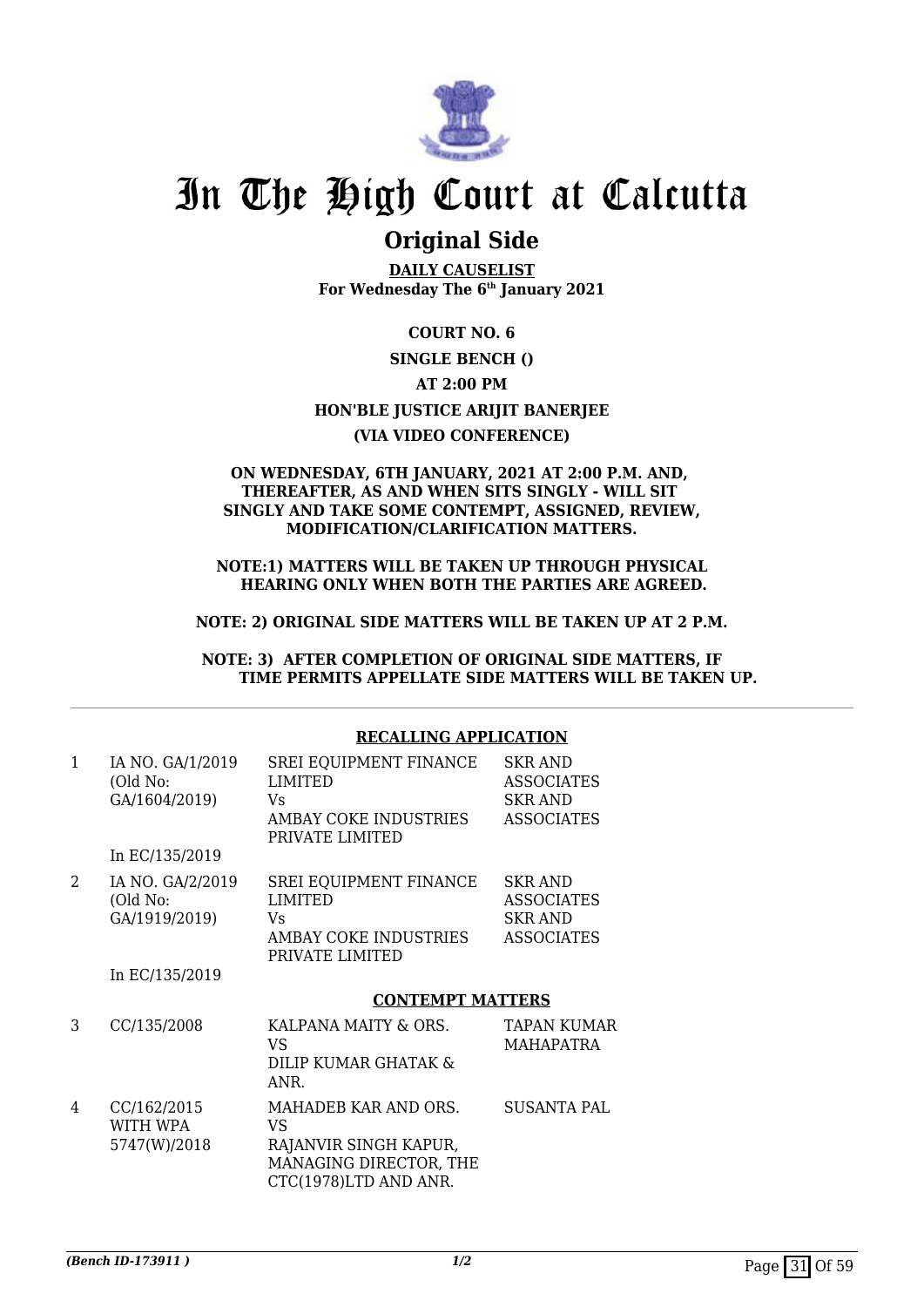|   | wt5 RVWO/49/2016        | THE CALCUTTA TRAMWAYS<br>COMPANY (1978) LIMITED<br>& ORS.<br><b>VS</b><br>MAHADEB KAR & ANR.                                | <b>NILADRI</b><br>BHATTACHARJEE      |                                     |
|---|-------------------------|-----------------------------------------------------------------------------------------------------------------------------|--------------------------------------|-------------------------------------|
|   |                         | IA NO: GA/1/2016(Old No:GA/3077/2016), GA/2/2019(Old No:GA/66/2019)                                                         |                                      |                                     |
| 6 | CC/21/2016              | KARNANI PROPERTIES<br>LIMITED<br><b>VS</b><br>MR. ABHISHEK KEJRIWAL &<br><b>ANR</b>                                         | MS. ANURADHA<br><b>PODDAR</b>        | PRADYOT KR.<br>NANDI(RES.1,2)       |
| 7 | CC/102/2017             | MIHIR CHOREY<br><b>VS</b><br><b>SUJIT KUMAR MAITY</b>                                                                       | <b>SYED SHAMSUL</b><br><b>AREFIN</b> |                                     |
|   |                         | <b>PART HEARD MATTERS</b>                                                                                                   |                                      |                                     |
| 8 | TS/13/2006<br>[PT. HD.] | IN THE GOODS OF KALAP<br>NATH JAISWAL (DECEASED)<br>$-AND-$<br><b>VS</b><br>PRADIP KR. JAISWAL -VS-<br>NIRMALA DEVI JAISWAL | KAUSHIK MONDAL                       | <b>JAYANTA KUMAR</b><br><b>PINE</b> |
|   |                         | IA NO: GA/10/2017(Old No:GA/363/2017), GA/11/2020(Old No:GA/181/2020)                                                       |                                      |                                     |
| 9 | TS/14/2006<br>[Pt.Hd.]  | IN THE GOODS OF SAROJ<br>KR. CHATTERJEE (DEC) -<br>AND-<br><b>VS</b>                                                        | PARTHA PRATIM<br>MUKHERJEE           |                                     |
|   |                         | <u>IA NO: CA/5/2006(Old No:CA/3120/2006). CA/8/2009(Old No:CA/3002/2009). CA/13/2019(Old I</u>                              |                                      |                                     |

IA NO: GA/5/2006(Old No:GA/3120/2006), GA/8/2009(Old No:GA/3002/2009), GA/13/2019(Old No:GA/2478/2019)

| 10 | TS/6/2010<br>[PT. HD.] | IN THE GOODS OF SMT.<br>BELARANI GHOSH (DEC)<br>VS<br>AVA DUTTA -VS- ALO DEY | J. N. MANNA &<br>AMLAN JYOTI<br>SENGUPTA | <b>SUVASREE GHOSE</b> |
|----|------------------------|------------------------------------------------------------------------------|------------------------------------------|-----------------------|
|    |                        |                                                                              |                                          |                       |

IA NO: GA/2/2013(Old No:GA/2302/2013)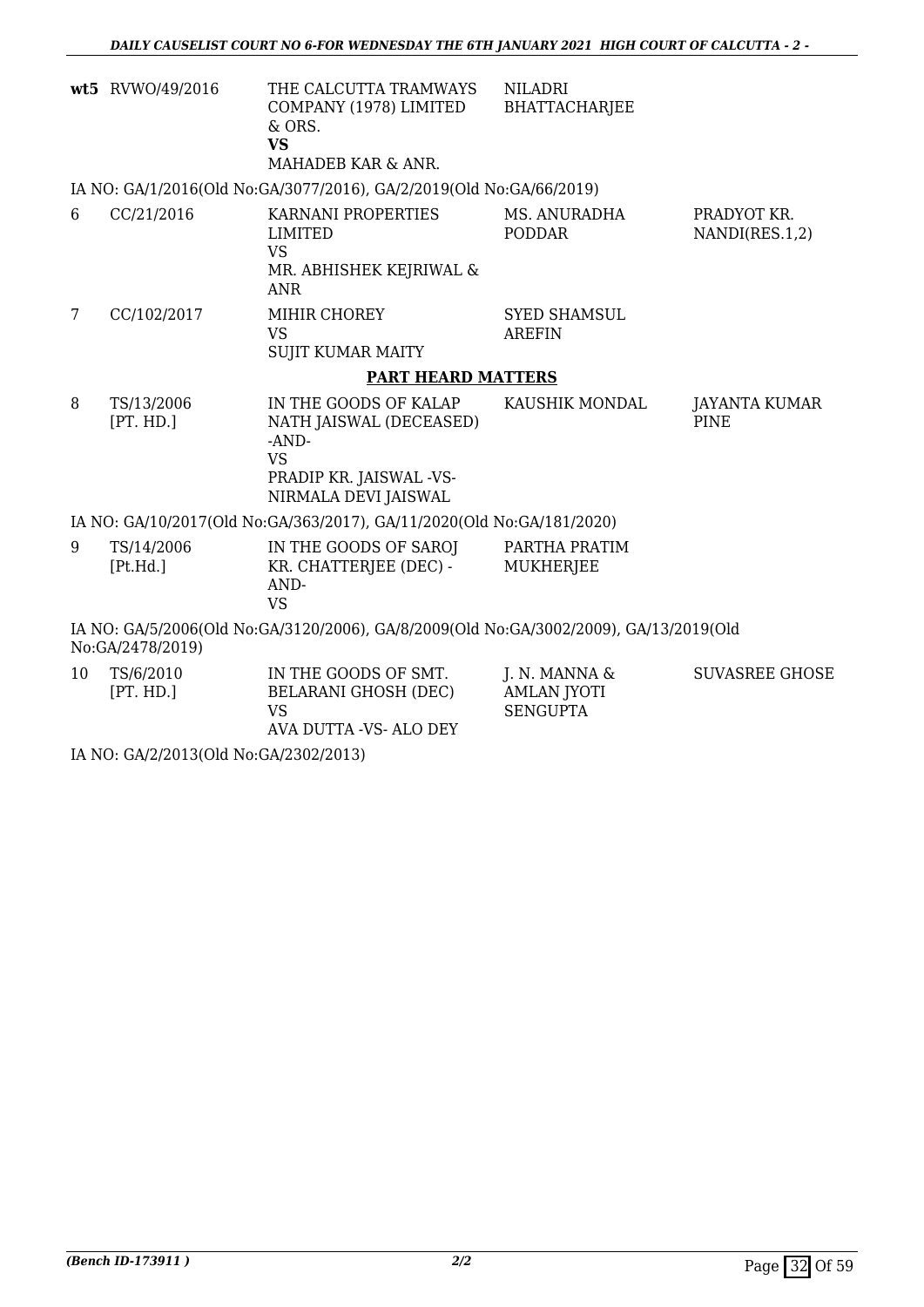

## **Original Side**

**DAILY CAUSELIST For Wednesday The 6th January 2021**

**COURT NO. 36 SINGLE BENCH (SB-III,COMMERCIAL BENCH) AT 10:45 AM HON'BLE JUSTICE DEBANGSU BASAK (VIA VIDEO CONFERENCE)**

### **NOTE:MATTERS WILL BE TAKEN UP THROUGH PHYSICAL HEARING ONLY WHEN BOTH PARTIES ARE AGREED**

### **PRESENTATION OF PLAINT**

| $\mathbf{1}$ | CS/67/2020       | SHENTRACON TREXIM<br>PRIVATE LIMITED<br>VS.                                                         | <b>ASHOK KUMAR</b><br><b>SINGH</b>     |
|--------------|------------------|-----------------------------------------------------------------------------------------------------|----------------------------------------|
|              |                  | MRS RITA KEDIA                                                                                      |                                        |
| 2            | CS/68/2020       | SHENTRACON TREXIM<br>PRIVATE LIMITED<br><b>VS</b><br><b>ADITYA KEDIA</b>                            | <b>ASHOK KUMAR</b><br><b>SINGH</b>     |
| 3            | CS/160/2020      | <b>SWASTIK PROJECTS</b><br>PRIVATE LIMITED<br><b>VS</b><br>CITY ENCLAVE PRIVATE<br>LIMITED AND ORS. | MRS. SWATI<br><b>AGARWAL</b>           |
|              | IA NO: GA/1/2020 |                                                                                                     |                                        |
| 4            | CS/170/2020      | PAM DEVELOPMENTS PVT AMRITAM MANDAL<br>LTD AND ORS<br><b>VS</b><br><b>HDFC BANK LTD</b>             |                                        |
|              | IA NO: GA/1/2020 |                                                                                                     |                                        |
|              |                  | <b>NEW MOTION (UNDER COMMERCIAL DIVISION)</b>                                                       |                                        |
| 5            | IA NO. GA/1/2020 | SHREE CEMENT LIMITED<br>Vs<br>PRANAY AGARWAL AND                                                    | <b>TANMOY ROY</b><br><b>TANMOY ROY</b> |
|              | In CS/115/2020   | ORS.                                                                                                |                                        |
| 6            | AP/127/2020      | SREI EQUIPMENT FINANCE SINHA AND CO.<br><b>LIMITED</b><br><b>VS</b><br>SICAL LOGISTICS LIMITED      |                                        |
|              |                  | IA NO: GA/1/2020(Old No:GA/1222/2020), GA/2/2020                                                    |                                        |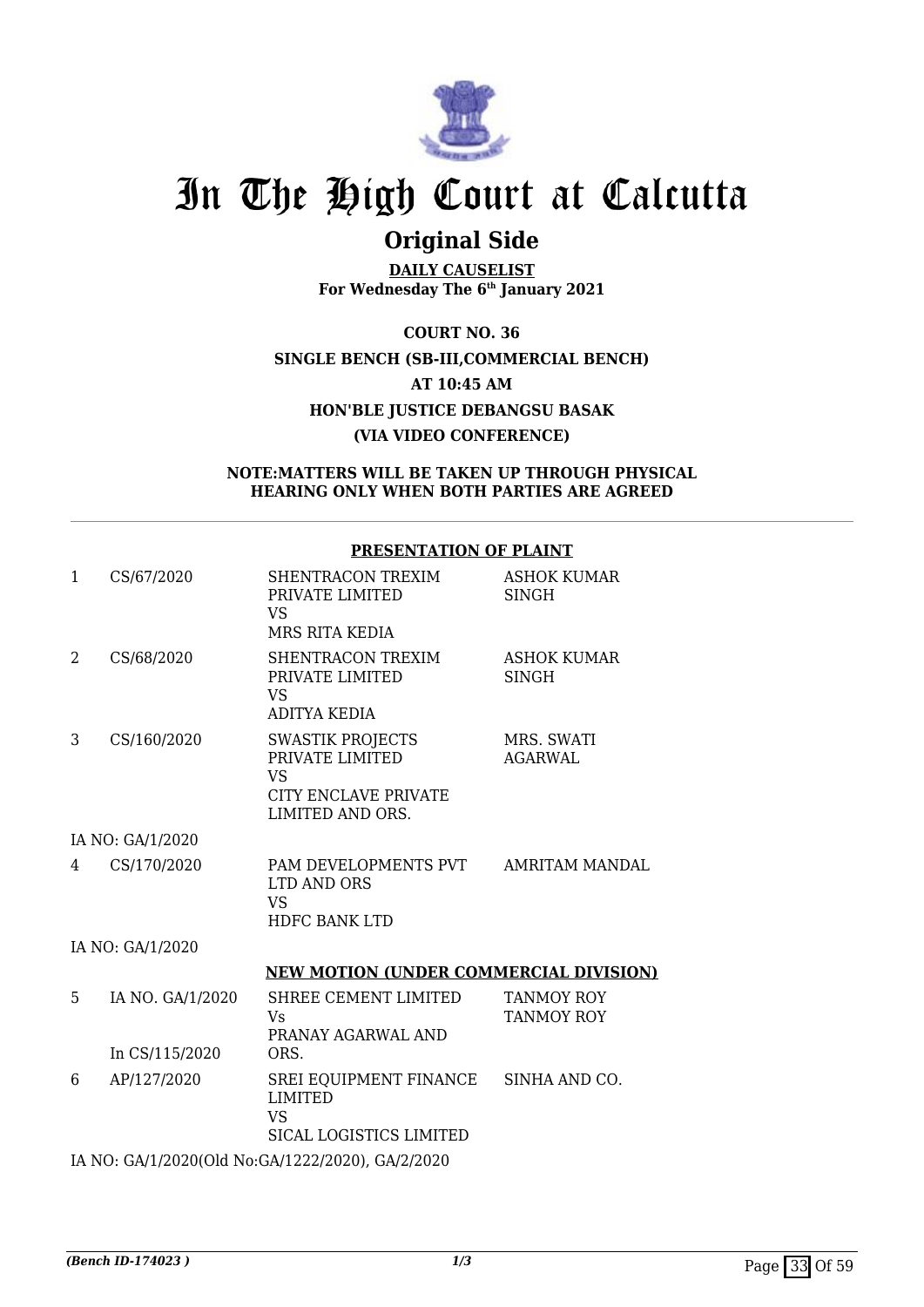| 7  | AP/128/2020                           | SREI EQUIPMENT FINANCE<br><b>LIMITED</b><br><b>VS</b><br>SICAL LOGISTICS LIMITED                | SINHA AND CO.                                |
|----|---------------------------------------|-------------------------------------------------------------------------------------------------|----------------------------------------------|
|    |                                       | IA NO: GA/1/2020(Old No:GA/1223/2020), GA/2/2020                                                |                                              |
| 8  | AP/129/2020                           | SREI EQUIPMENT FINANCE<br><b>LIMITED</b><br><b>VS</b><br>SICAL LOGISTICS LIMITED                | SINHA AND CO.                                |
|    | IA NO: GA/1/2020(Old No:GA/1225/2020) |                                                                                                 |                                              |
| 9  | AP/130/2020                           | SREI EQUIPMENT FINANCE<br><b>LIMITED</b><br><b>VS</b><br>SICAL LOGISTICS LIMITED                | SINHA AND CO.                                |
|    |                                       | IA NO: GA/1/2020(Old No:GA/1226/2020), GA/2/2020                                                |                                              |
| 10 | IA NO. GA/1/2020<br>In CS/143/2020    | MUKESH SARAOGI (HUF)<br>Vs<br>MR. SANJAY<br>JHUNJHUNWALA                                        | <b>SWATI AGARWAL</b><br><b>SWATI AGARWAL</b> |
| 11 | IA NO. GA/1/2020                      | <b>INDIAN CITY PROPERTIES</b><br>LIMITED AND ANR.<br>Vs                                         | <b>BARNIK GHOSH</b><br><b>BARNIK GHOSH</b>   |
|    | In CS/145/2020                        | RELIANCE COMMERCIAL<br><b>FINANCE LIMITED</b>                                                   |                                              |
| 12 | IA NO. GA/1/2020                      | <b>INDIAN CITY PROPERTIES</b><br>LIMITED AND ANR.<br><b>Vs</b>                                  | <b>BARNIK GHOSH</b><br><b>BARNIK GHOSH</b>   |
|    | In CS/146/2020                        | RELIANCE HOME FINANCE<br><b>LIMITED</b>                                                         |                                              |
| 13 | IA NO. GA/1/2020                      | KHAITAN INDIA LIMITED<br><b>Vs</b><br><b>KHAITAR INDUSTRIES</b>                                 | RAJESH UPADHYAY<br>RAJESH UPADHYAY           |
|    | In CS/155/2020                        | PRIVATE LIMITED AND ORS.                                                                        |                                              |
| 14 | AP/405/2020                           | SREI EQUIPMENT FINANCE AYAN CHAKRABORTY<br>LIMITED<br><b>VS</b>                                 |                                              |
|    |                                       | <b>GANNON DUNKERLY AND</b><br>CO. LTD.                                                          |                                              |
| 15 | AP/417/2020                           | AMIT KUMAR GUPTA<br><b>VS</b><br><b>DIPAK PRASAD</b>                                            | SIDHARTHA SHARMA                             |
| 16 | AP/429/2020                           | SREI EQUIPMENT FINANCE<br>LIMITED<br><b>VS</b><br>SEIRRA INFRAVENTURE<br>PRIVATE LIMITED        | SINHA AND CO.                                |
| 17 | AP/430/2020                           | SREI EQUIPMENT FINANCE<br>LIMITED<br><b>VS</b><br><b>SEIRRA INFRAVENTURE</b><br>PRIVATE LIMITED | SINHA AND CO.                                |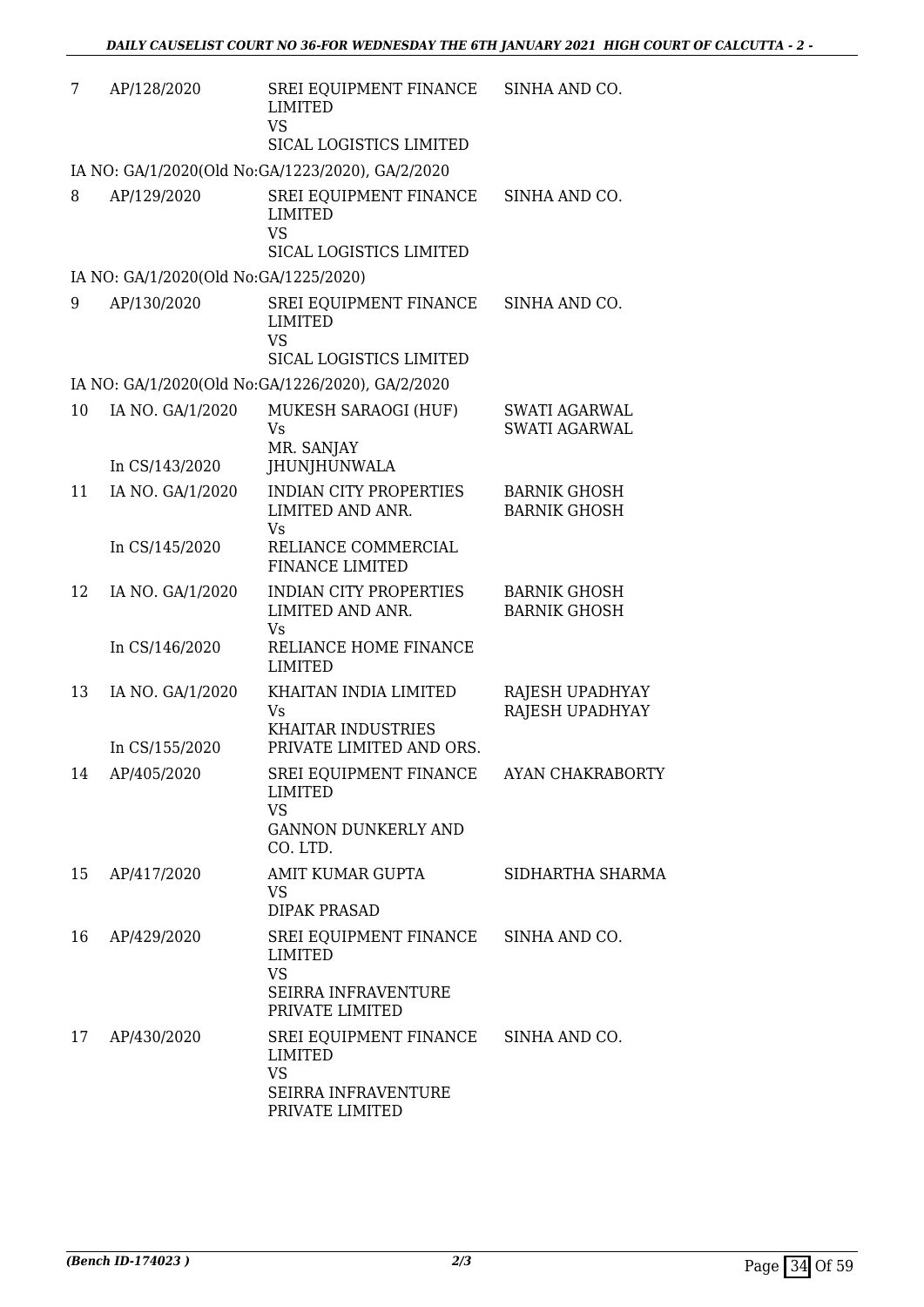| 18 | AP/431/2020 | SREI EQUIPMENT FINANCE<br><b>LIMITED</b><br><b>VS</b><br><b>SEIRRA INFRAVENTURE</b><br>PRIVATE LIMITED               | SINHA AND CO.   |
|----|-------------|----------------------------------------------------------------------------------------------------------------------|-----------------|
|    |             | NEW CHAMBER APPLICATION(UNDER COMMERCIAL DIVISION)                                                                   |                 |
| 19 | EC/266/2020 | RAMESH CO.<br><b>VS</b><br>KOSC INDUSTRIES PRIVATE<br><b>LIMITED</b>                                                 | KHAITAN AND CO. |
|    |             | <b>ADJOURNED MOTION (UNDER COMMECIAL DIVISION)</b>                                                                   |                 |
|    |             | (AT 2:00 P.M.)                                                                                                       |                 |
| 20 | AP/184/2020 | SREI EQUIPMENT FINANCE SINHA AND CO.<br><b>LIMITED</b><br><b>VS</b><br>SEIRRA INFRAVENTURE<br>PRIVATE LIMITED        |                 |
| 21 | AP/186/2020 | SREI EQUIPMENT FINANCE SINHA AND CO.<br><b>LIMITED</b><br><b>VS</b><br><b>SEIRRA INFRAVENTURE</b><br>PRIVATE LIMITED |                 |
| 22 | AP/187/2020 | SREI EQUIPMENT FINANCE<br><b>LIMITED</b><br><b>VS</b><br><b>SEIRRA INFRAVENTURE</b><br>PRIVATE LIMITED               | SINHA AND CO.   |
| 23 | AP/188/2020 | SREI EQUIPMENT FINANCE SINHA AND CO.<br><b>LIMITED</b><br><b>VS</b><br><b>SEIRRA INFRAVENTURE</b><br>PRIVATE LIMITED |                 |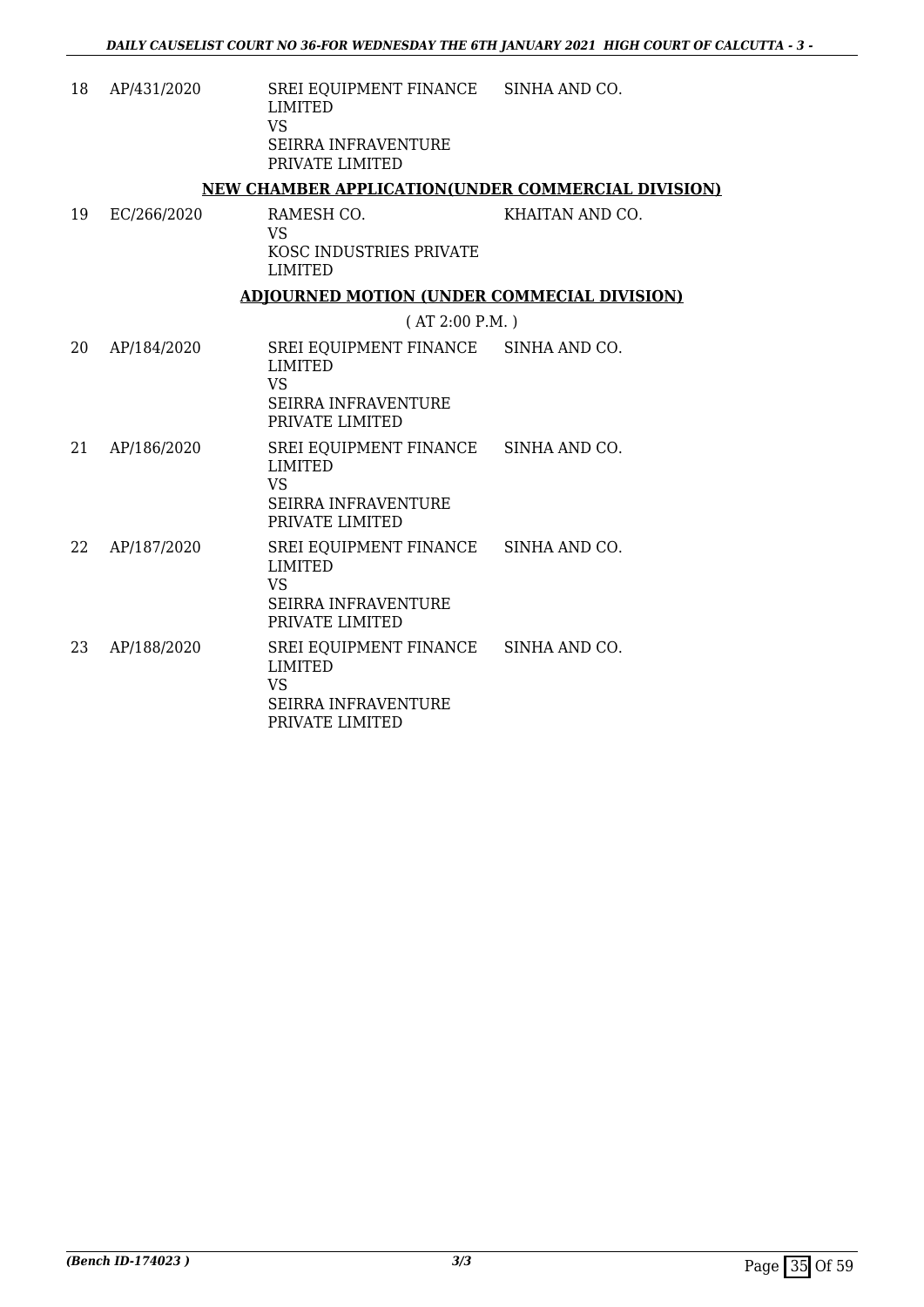

## **Original Side**

**DAILY CAUSELIST For Wednesday The 6th January 2021**

### **COURT NO. 36 SINGLE BENCH (SB-III) AT 10:45 AM HON'BLE JUSTICE DEBANGSU BASAK (VIA VIDEO CONFERENCE)**

### **NOTE:MATTERS WILL BE TAKEN UP THROUGH PHYSICAL HEARING ONLY WHEN BOTH PARTIES ARE AGREED**

### **TO BE MENTIONED**

| $\mathbf{1}$   | EC/185/2019<br>[FOR]<br>WITHDRAWAL]      | RAJIB SAHA<br><b>VS</b><br>MANJUR ALAM MALLICK<br>AND ANR.                                       | CHANCHAL KUMAR<br><b>DUTT</b> | SURYA MAITY (J/D 1) |
|----------------|------------------------------------------|--------------------------------------------------------------------------------------------------|-------------------------------|---------------------|
|                | IA NO: GA/1/2020(Old No:GA/90/2020)      |                                                                                                  |                               |                     |
| $\overline{2}$ | EC/223/2019<br>[FOR<br>WITHDRAWAL]       | MAGMA FINCORP LIMITED<br><b>VS</b><br>SRINIDHI ROLLER FLOUR<br>MILLS PRIVATE LIMITED<br>AND ORS. | SINHA AND CO.                 |                     |
| 3              | EC/526/2019<br><b>FOR</b><br>WITHDRAWAL] | MAGMA FINCORP LIMITED<br><b>VS</b><br>KOULAGI PARAMESHWAR<br>AND ORS.                            | SINHA AND CO.                 |                     |
| 4              | EC/32/2020<br>[FOR<br>WITHDRAWAL]        | MAGMA FINCORP LIMITED<br><b>VS</b><br>M/S. A. R. JAIN COTTON<br>COMPANY AND ORS.                 | SINHA AND CO.                 |                     |
| 5              | EC/59/2020<br>[FOR<br>WITHDRAWAL]        | MAGMA FINCORP LIMITED<br><b>VS</b><br>M. SHAJAKHAN AND ORS.                                      | SINHA AND CO.                 |                     |
| 6              | EC/134/2020<br>[FOR<br>WITHDRAWAL]       | MAGMA FINCORP LIMITED<br><b>VS</b><br>JAVEED STEEL AND ORS.                                      | SINHA AND CO.                 |                     |
|                |                                          | PRESENTATION OF PLAINT                                                                           |                               |                     |
| $\overline{7}$ | CS/277/2019                              | M/S. G R POLYFILM<br>PRIVATE LIMITED AND ORS<br><b>VS</b><br><b>ALLAHABAD BANK</b>               | <b>MOTI SAGAR TIWARI</b>      |                     |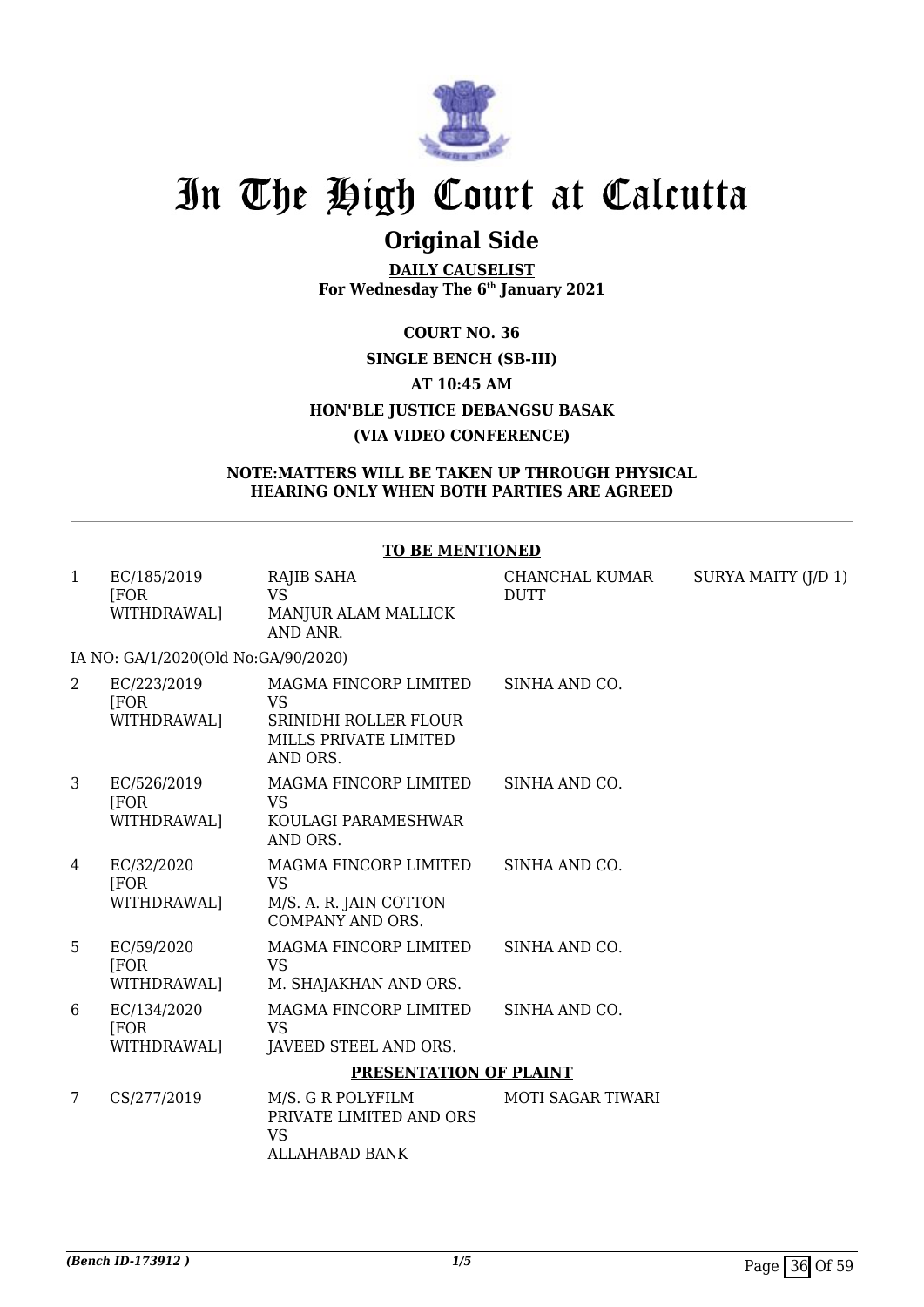| 8  | CS/286/2019       | BANAWARI LAL JALAN AND<br>ANR.<br><b>VS</b><br><b>SHREE NAWALGARH</b><br>VIDYALAYA COMMITTEE<br>AND ORS. | <b>ATISH GHOSH</b>                                      |                                              |
|----|-------------------|----------------------------------------------------------------------------------------------------------|---------------------------------------------------------|----------------------------------------------|
| 9  | CS/13/2020        | HIMADRI SPECIALITY<br>CHEMICAL LTD<br><b>VS</b><br><b>SANGITA DROLIA</b>                                 | <b>AMIT KUMAR NAG</b>                                   |                                              |
| 10 | CS/14/2020        | TIRUPATI JARS PRIVATE<br><b>LIMITED</b><br><b>VS</b><br>PRASANTA DAS                                     | <b>SAUNAVO BASU</b>                                     |                                              |
| 11 | CS/17/2020        | SRI SALASAR SUPPLIERS<br>PVT. LTD.<br><b>VS</b><br><b>SUBRATA INDU</b>                                   | <b>BISAL PAUL</b>                                       |                                              |
| 12 | CS/38/2020        | AKANSHA COMMODITIES<br><b>PVT LTD AND ORS</b><br><b>VS</b>                                               | M/S L.P.TIWARI AND<br>CO                                |                                              |
|    |                   | TCI FINANCE LTD AND ANR<br><b>NEW MOTIONS</b>                                                            |                                                         |                                              |
| 13 | IA NO. GA/28/2020 | <b>BALARAM DAS</b>                                                                                       | S.RAYCHOWDHURY                                          |                                              |
|    |                   | Vs                                                                                                       | S.RAYCHOWDHURY                                          |                                              |
|    | In CS/308/1872    | <b>GURU CHARAN BISWAS</b>                                                                                |                                                         |                                              |
| 14 | IA NO. GA/27/2021 | BIJON KUMAR MULLICK &<br>ORS.<br><b>Vs</b>                                                               | M<br>M & BISWAS<br>, KOUSHIK ROY                        | SANTOSH KR. RAY<br>SANTOSH KR. RAY           |
|    | In CS/464/1981    | <b>ASSOCIATED BUILDERS</b><br>CORPN. & ANR.                                                              |                                                         |                                              |
| 15 | IA NO. GA/12/2020 | <b>ROMIT MITRA</b><br>Vs<br>SHYAMAL KUMAR MITRA &                                                        | <b>DEEP NARAYAN</b><br>MUKHERJEE<br><b>DEEP NARAYAN</b> | <b>SOUVICK MITRA</b><br><b>SOUVICK MITRA</b> |
|    | In CS/135/2017    | ORS.                                                                                                     | MUKHERJEE                                               |                                              |
| 16 | AP/123/2020       | SREI EQUIPMENT FINANCE<br><b>LIMITED</b><br><b>VS</b><br>SICAL LOGISTICS LIMITED                         | SINHA AND CO.                                           |                                              |
|    |                   | IA NO: GA/1/2020(Old No:GA/1217/2020), GA/2/2020                                                         |                                                         |                                              |
| 17 | AP/125/2020       | SREI EQUIPMENT FINANCE<br><b>LIMITED</b><br><b>VS</b><br>SICAL LOGISTICS LIMITED                         | SINHA AND CO.                                           |                                              |
|    |                   | IA NO: GA/1/2020(Old No:GA/1219/2020), GA/2/2020                                                         |                                                         |                                              |
| 18 | AP/126/2020       | SREI EQUIPMENT FINANCE<br><b>LIMITED</b><br><b>VS</b><br>SICAL LOGISTICS LIMITED                         | SINHA AND CO.                                           |                                              |
|    |                   | IA NO: GA/1/2020(Old No:GA/1221/2020), GA/2/2020                                                         |                                                         |                                              |
|    |                   |                                                                                                          |                                                         |                                              |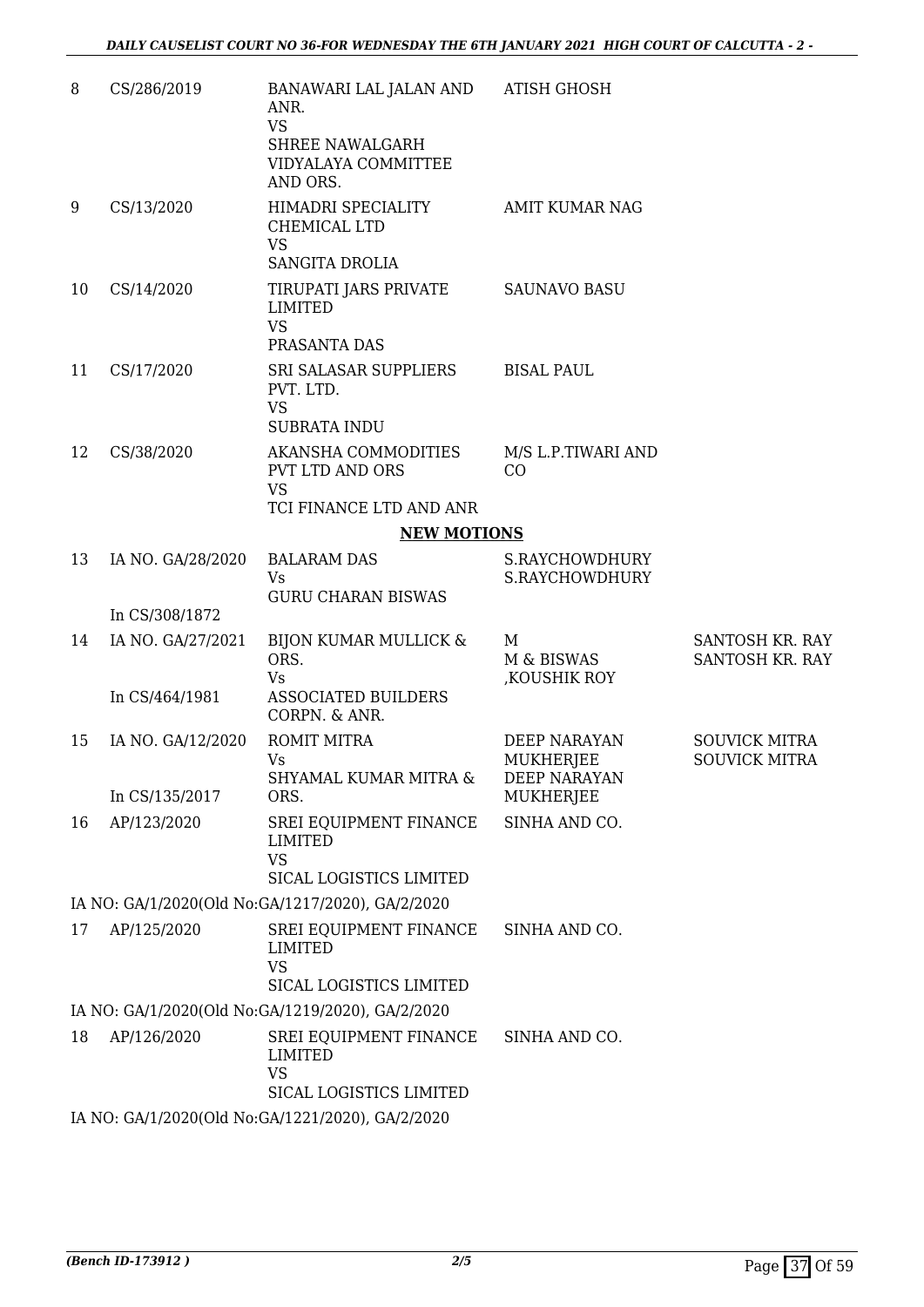| 19 | AP/131/2020                                   | SREI EQUIPMENT FINANCE SINHA AND CO.<br><b>LIMITED</b><br><b>VS</b><br>SICAL LOGISTICE LIMITED |                                                     |                                                                                                 |
|----|-----------------------------------------------|------------------------------------------------------------------------------------------------|-----------------------------------------------------|-------------------------------------------------------------------------------------------------|
|    | IA NO: GA/1/2020(Old No:GA/1227/2020)         |                                                                                                |                                                     |                                                                                                 |
| 20 | AP/154/2020                                   | SREI EQUIPMENT FINANCE<br><b>LIMITED</b><br><b>VS</b>                                          | <b>ARCHANA</b><br><b>CHOWDHARY</b>                  |                                                                                                 |
|    |                                               | <b>BALINDER KAUR AND ANR</b>                                                                   |                                                     |                                                                                                 |
| 21 | AP/162/2020                                   | SREI EQUIPMENT FINANCE<br><b>LIMITED</b><br><b>VS</b><br>BIKASH RANJAN POLEI AND               | AYAN CHAKRABORTY                                    |                                                                                                 |
|    |                                               | ANR                                                                                            |                                                     |                                                                                                 |
| 22 | AP/163/2020                                   | SREI EQUIPMENT FINANCE AYAN CHAKRABORTY<br><b>LIMITED</b><br><b>VS</b>                         |                                                     |                                                                                                 |
|    |                                               | <b>VENKATESH M AND ANR</b>                                                                     |                                                     |                                                                                                 |
| 23 | AP/165/2020                                   | SREI EQUIPMENT FINANCE<br><b>LIMITED</b><br><b>VS</b>                                          | <b>AVISHEK GUHA</b>                                 |                                                                                                 |
|    |                                               | KALYANI SETHI AND ANR.                                                                         |                                                     |                                                                                                 |
| 24 | AP/419/2020                                   | <b>MAHADEB PAN</b><br><b>VS</b>                                                                | PRABIR BERA                                         |                                                                                                 |
|    |                                               | SASANKA SEKHAR PAN AND<br><b>OTHERS</b>                                                        |                                                     |                                                                                                 |
|    |                                               | <b>NEW CHAMBER APPLICATIONS</b>                                                                |                                                     |                                                                                                 |
| 25 | IA NO. GA/13/2020<br>(Old No:<br>GA/726/2020) | ANIL KUMAR PATODIA &<br>ANR.<br>Vs<br><b>SUNIL KUMAR PATODIA &amp;</b><br>ORS.                 | SHARMA KAJARIA<br>SHARMA KAJARIA &<br>CO.           | <b>ASOK BHAUMICK</b><br>(RES.9,40 IN GA)<br>3099/13)<br><b>ASOK BHAUMICK</b><br>(RES.9,40 IN GA |
|    | In CS/338/2013                                |                                                                                                |                                                     | 3099/13)                                                                                        |
| 26 | IA NO. GA/2/2020                              | TALAT AHMED & ORS.<br>Vs<br>PRABHADEEP                                                         | <b>SINHA</b><br><b>SINHA &amp; CO</b>               | SANDIP KR.<br>DATTA(RES.4,5)<br>SANDIP KR.                                                      |
|    | In EC/243/2017                                | CONSTRUCTION PV T LTD &<br>ORS.                                                                |                                                     | DATTA(RES.4,5)                                                                                  |
| 27 | IA NO. GA/1/2019<br>(Old No:<br>GA/2900/2019) | IN THE GOODS OF DR.<br>AMULYA RATAN PAUL<br>(DECED)<br>Vs<br>NA                                | PRODYOT KUMAR<br>ROY<br>PRODYOT KUMAR<br><b>ROY</b> |                                                                                                 |
|    | In PLA/31/2019                                |                                                                                                |                                                     |                                                                                                 |
| 28 | IA NO. GA/1/2020                              | TIRUMALA DURGARAO<br>VEERAPANENI<br><b>Vs</b>                                                  | PRATIMA MISHRA<br>PRATIMA MISHRA                    |                                                                                                 |
|    | In CS/110/2019                                | M/S. TITAGARH WAGON LTD                                                                        |                                                     |                                                                                                 |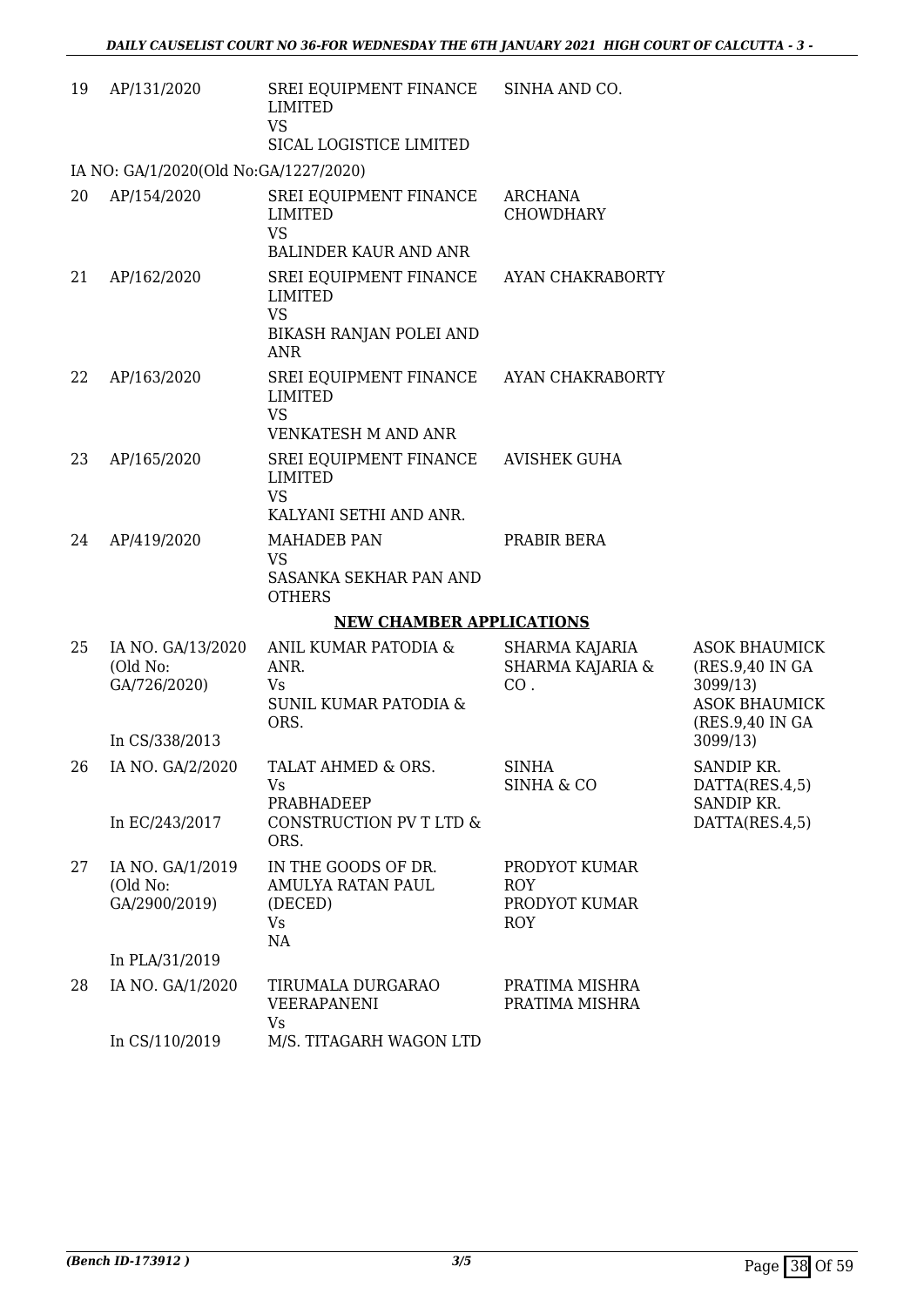| 29 | IA NO. GA/1/2020                               | IN THE GOODS OF KAMAL<br>DASGUPTA (DEC)                                                      | <b>VICTOR MOSES AND</b><br>CO                                                |                                                                                           |
|----|------------------------------------------------|----------------------------------------------------------------------------------------------|------------------------------------------------------------------------------|-------------------------------------------------------------------------------------------|
|    | In PLA/151/2020                                | <b>Vs</b><br>NA                                                                              | <b>VICTOR MOSES AND</b><br>CO                                                |                                                                                           |
|    |                                                | <b>COMPANY MATTER ADJOURNED</b>                                                              |                                                                              |                                                                                           |
|    |                                                | (AT 2:00 P.M. )                                                                              |                                                                              |                                                                                           |
| 30 | IA NO. CA/3/2019<br>(Old No:<br>CA/78/2019)    | IN THE MATTER OF : IAG<br><b>COMPANY LTD -AND-</b><br>Vs                                     | NILAY SENGUPTA<br><b>NILAY SENGUPTA</b>                                      |                                                                                           |
|    | [S.A.]<br>In CP/202/2013                       | M/S SWASTIK ROADWAYS                                                                         |                                                                              |                                                                                           |
|    |                                                | <b>ADJOURNED MOTION</b>                                                                      |                                                                              |                                                                                           |
|    |                                                | (AT 2:00 P.M.)                                                                               |                                                                              |                                                                                           |
| 31 | IA NO. GA/8/2020<br>(Old No:<br>GA/263/2020)   | CITY ENCLAVE PRIVATE<br>LTD.<br><b>Vs</b><br><b>SYED TANSEEN HUQ &amp;</b><br>ORS.           | AWANI KUMAR RAY                                                              |                                                                                           |
|    | In CS/288/2009                                 |                                                                                              |                                                                              |                                                                                           |
| 32 | IA NO. GA/2/2013<br>(Old No:<br>GA/3099/2013)  | ANIL KUMAR PATODIA &<br>ANR.<br>Vs<br><b>SUNIL KUMAR PATODIA &amp;</b><br>ORS.               | <b>ASHISH</b><br><b>CHIRANEWALA</b><br>SHARMA KAJARIA &<br>CO.               | <b>ASOK BHAUMICK</b><br>(RES.9,40 IN GA<br>3099/13)                                       |
|    | In CS/338/2013                                 |                                                                                              |                                                                              |                                                                                           |
| 33 | IA NO. GA/17/2020<br>(Old No:<br>GA/1194/2020) | <b>BALARAM DEVELOPERS</b><br>PVT. LTD. & ANR.<br><b>Vs</b><br>MANIKLAL CHOWDHURY<br>AND ORS. | <b>DWIP RAJ BASU</b><br><b>DWIP RAJ BASU</b>                                 | SINTHIA BALA (For<br>12 to 18 AND 23 to<br>24)<br>SINTHIA BALA (For<br>12 to 18 AND 23 to |
|    | In CS/199/2015                                 |                                                                                              |                                                                              | 24)                                                                                       |
| 34 | IA NO. GA/3/2019<br>(Old No:<br>GA/2447/2019)  | AWAM MARKETING LLP<br>Vs<br>M/S. ORIENT BEVERAGES<br>LTD. AND ORS.                           | ANIRUDDHA SINHA<br>TEESHAM DAS                                               | DSP LAW ASSO. (FOR<br>ADDED RES. 13,14<br>IN GA 2447/19)                                  |
|    | In CS/85/2016                                  |                                                                                              |                                                                              |                                                                                           |
| 35 | IA NO. GA/1/2020<br>(Old No:<br>GA/405/2020)   | BINA DAS @ BINA HALDER<br><b>Vs</b><br>KAKDWIP COURT BAR<br><b>ASSOCIATION AND ORS</b>       | <b>SANTANU</b><br><b>CHATTERJEE</b><br><b>SANTANU</b><br>CHATTERJEE          | ANINDYA HALDER                                                                            |
|    | In ALP/9/2019                                  |                                                                                              |                                                                              |                                                                                           |
| 36 | IA NO. GA/1/2019<br>(Old No:<br>GA/1950/2019)  | ANIL KUMAR VERMA AND<br><b>ORS</b><br>Vs<br>SHILA DEVI VERMA AND<br><b>ANR</b>               | <b>ABHIRUP</b><br><b>CHAKRABORTY</b><br><b>ABHIRUP</b><br><b>CHAKRABORTY</b> |                                                                                           |
|    | In CS/168/2019                                 |                                                                                              |                                                                              |                                                                                           |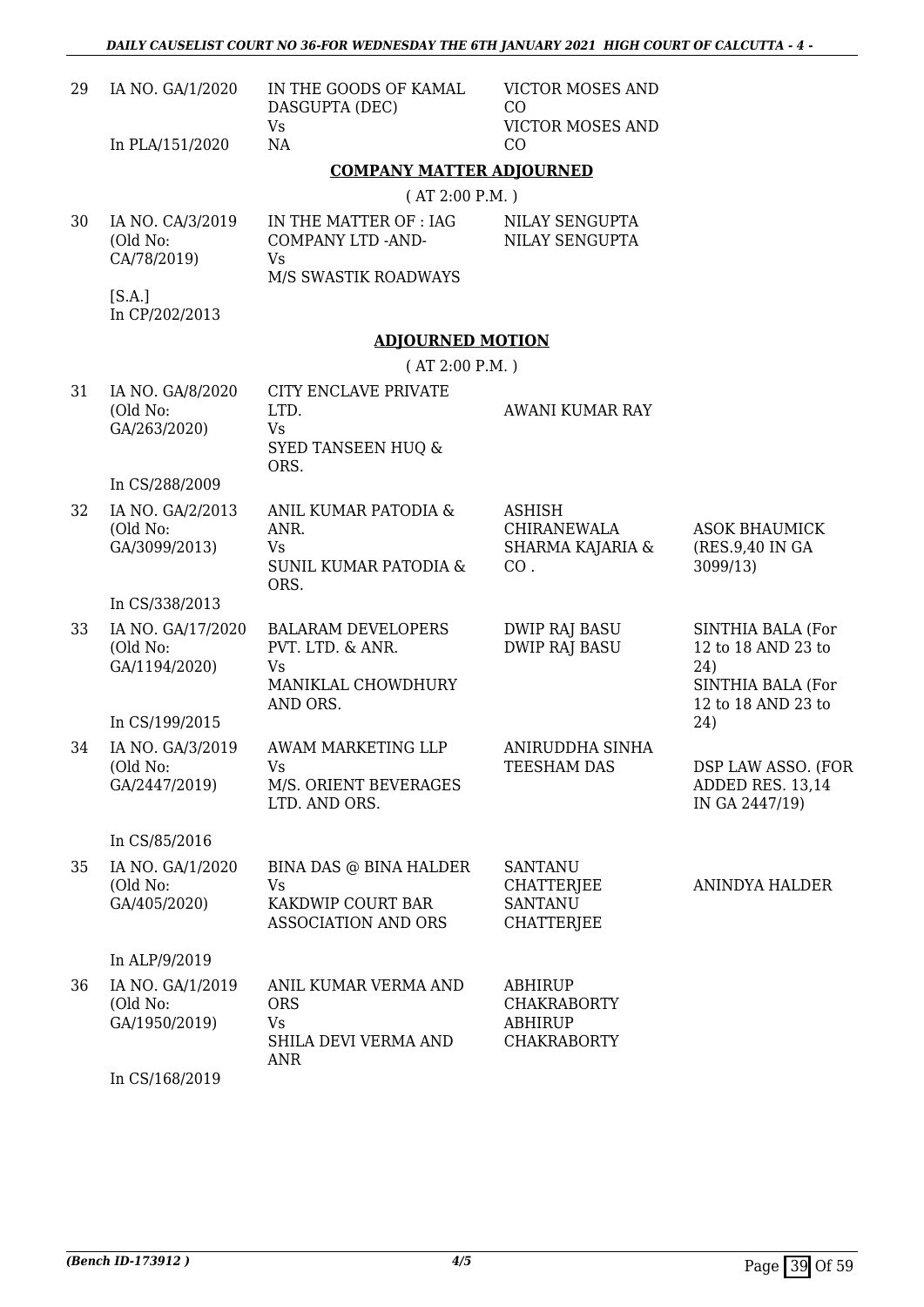### *DAILY CAUSELIST COURT NO 36-FOR WEDNESDAY THE 6TH JANUARY 2021 HIGH COURT OF CALCUTTA - 5 -*

| 37<br>IA NO. GA/1/2019<br>KAILASH KUMAR TIBREWAL<br>L.P. AGARWALLA AND<br>(Old No:<br>Vs<br>CO.<br>GA/2358/2019)<br>RES.3, IN GA<br>AJAY JAIN AND ORS<br>L.P. AGARWALLA AND<br>CO.<br>2358/2019)<br>In CS/210/2019<br>IA NO. GA/1/2019<br><b>GYAN TRADERS LIMITED</b><br>38<br><b>CHOUDHURYS LAW</b><br>(Old No:<br><b>OFFICES</b><br>ABHIJIT SARKAR (IN<br>Vs<br>GA 2583/19)<br>GA/2583/2019)<br>MAHENDRA KUMAR<br><b>CHOUDHURYS LAW</b><br><b>AGARWAL</b><br><b>OFFICES</b><br>In CS/233/2019<br>IA NO. GA/1/2019<br>39<br><b>ASHIS BISWAS</b><br><b>GOPAL PAHARI</b><br>(Old No:<br>Vs<br><b>GOPAL PAHARI</b><br>GA/2846/2019)<br>UNITED BANK OF INDIA<br>In CS/234/2019<br>IA NO. GA/1/2019<br>40<br>KALYAN KUMAR MAHAJAN<br>A N BHATTACHARYYA<br>(Old No:<br><b>Vs</b><br>AND CO<br>GA/2896/2019)<br>TAPATI MAHAJAN AND ORS<br>A N BHATTACHARYYA<br>AND CO<br>In CS/282/2019<br>AP/185/2020<br>SINHA AND CO.<br>41<br>SREI EQUIPMENT FINANCE<br>LIMITED<br><b>VS</b><br>SEIRRA INFRAVENTURE<br>PRIVATE LIMITED<br>42<br>AP/215/2020<br>PAPILLON DEVELOPERS<br><b>DSP LAW</b><br><b>LLP</b><br><b>ASSOCIATES</b><br><b>VS</b><br>DEBJYOTI PAUL AND ANR<br>IA NO: GA/1/2020<br>43<br>AP/231/2020<br>CHOUDHURY AND CO<br><b>SRI NAWALGARH</b><br>VIDYALAYA COMMITTEE<br><b>VS</b><br><b>JIVEM EDUCATION PVT LTD</b><br><b>AND ORS</b> |  |  |                      |
|-----------------------------------------------------------------------------------------------------------------------------------------------------------------------------------------------------------------------------------------------------------------------------------------------------------------------------------------------------------------------------------------------------------------------------------------------------------------------------------------------------------------------------------------------------------------------------------------------------------------------------------------------------------------------------------------------------------------------------------------------------------------------------------------------------------------------------------------------------------------------------------------------------------------------------------------------------------------------------------------------------------------------------------------------------------------------------------------------------------------------------------------------------------------------------------------------------------------------------------------------------------------------------------------------------------------------------------------|--|--|----------------------|
|                                                                                                                                                                                                                                                                                                                                                                                                                                                                                                                                                                                                                                                                                                                                                                                                                                                                                                                                                                                                                                                                                                                                                                                                                                                                                                                                         |  |  | C.K. JAIN & CO. (FOR |
|                                                                                                                                                                                                                                                                                                                                                                                                                                                                                                                                                                                                                                                                                                                                                                                                                                                                                                                                                                                                                                                                                                                                                                                                                                                                                                                                         |  |  |                      |
|                                                                                                                                                                                                                                                                                                                                                                                                                                                                                                                                                                                                                                                                                                                                                                                                                                                                                                                                                                                                                                                                                                                                                                                                                                                                                                                                         |  |  |                      |
|                                                                                                                                                                                                                                                                                                                                                                                                                                                                                                                                                                                                                                                                                                                                                                                                                                                                                                                                                                                                                                                                                                                                                                                                                                                                                                                                         |  |  |                      |
|                                                                                                                                                                                                                                                                                                                                                                                                                                                                                                                                                                                                                                                                                                                                                                                                                                                                                                                                                                                                                                                                                                                                                                                                                                                                                                                                         |  |  |                      |
|                                                                                                                                                                                                                                                                                                                                                                                                                                                                                                                                                                                                                                                                                                                                                                                                                                                                                                                                                                                                                                                                                                                                                                                                                                                                                                                                         |  |  |                      |
|                                                                                                                                                                                                                                                                                                                                                                                                                                                                                                                                                                                                                                                                                                                                                                                                                                                                                                                                                                                                                                                                                                                                                                                                                                                                                                                                         |  |  |                      |
|                                                                                                                                                                                                                                                                                                                                                                                                                                                                                                                                                                                                                                                                                                                                                                                                                                                                                                                                                                                                                                                                                                                                                                                                                                                                                                                                         |  |  |                      |
|                                                                                                                                                                                                                                                                                                                                                                                                                                                                                                                                                                                                                                                                                                                                                                                                                                                                                                                                                                                                                                                                                                                                                                                                                                                                                                                                         |  |  |                      |
|                                                                                                                                                                                                                                                                                                                                                                                                                                                                                                                                                                                                                                                                                                                                                                                                                                                                                                                                                                                                                                                                                                                                                                                                                                                                                                                                         |  |  |                      |
|                                                                                                                                                                                                                                                                                                                                                                                                                                                                                                                                                                                                                                                                                                                                                                                                                                                                                                                                                                                                                                                                                                                                                                                                                                                                                                                                         |  |  |                      |
|                                                                                                                                                                                                                                                                                                                                                                                                                                                                                                                                                                                                                                                                                                                                                                                                                                                                                                                                                                                                                                                                                                                                                                                                                                                                                                                                         |  |  |                      |
|                                                                                                                                                                                                                                                                                                                                                                                                                                                                                                                                                                                                                                                                                                                                                                                                                                                                                                                                                                                                                                                                                                                                                                                                                                                                                                                                         |  |  |                      |
|                                                                                                                                                                                                                                                                                                                                                                                                                                                                                                                                                                                                                                                                                                                                                                                                                                                                                                                                                                                                                                                                                                                                                                                                                                                                                                                                         |  |  |                      |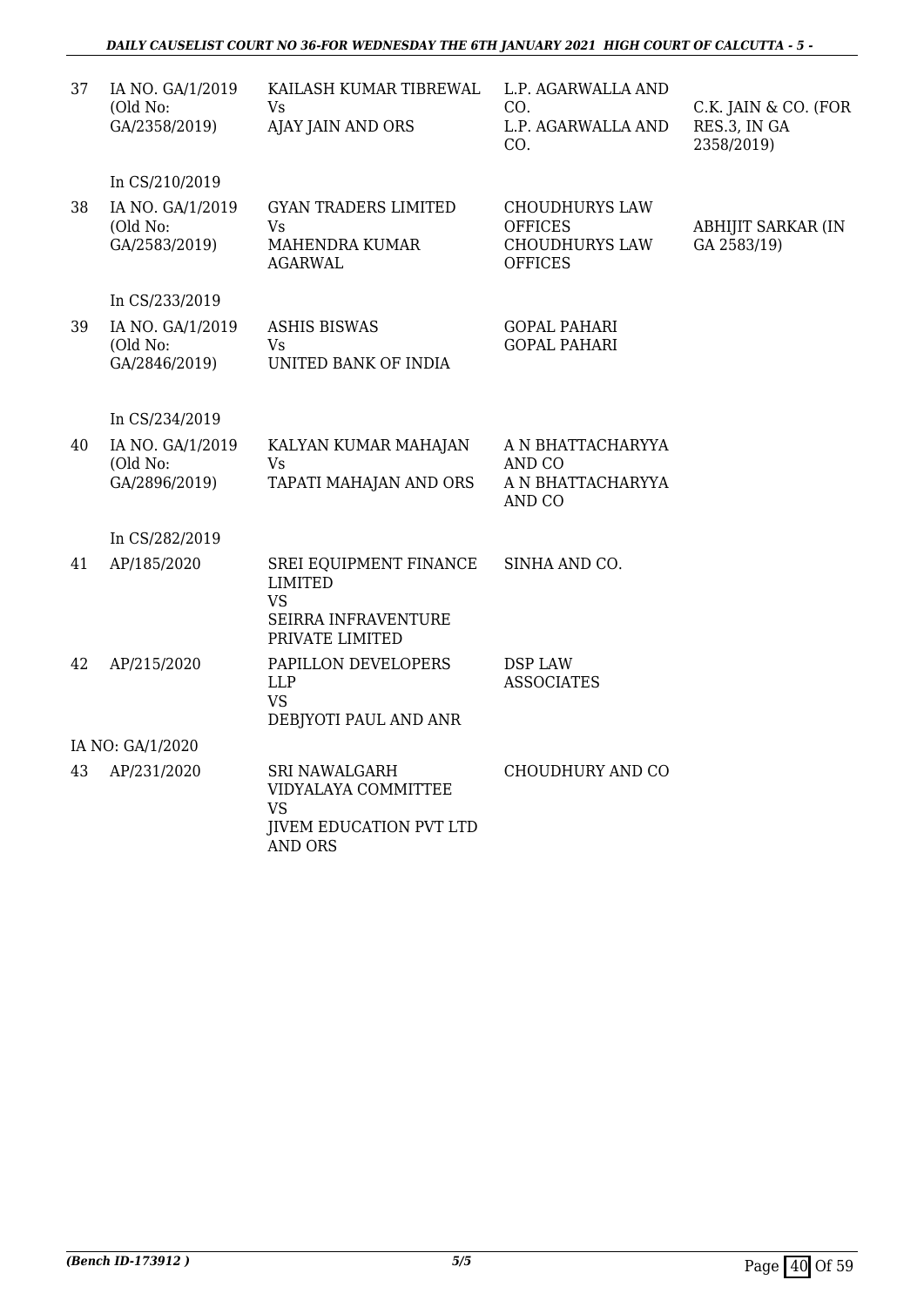

## **Original Side**

**DAILY CAUSELIST For Wednesday The 6th January 2021**

**COURT NO. 38 SINGLE BENCH (SB-IV, COMMERCIAL BENCH) AT 2:00 PM HON'BLE JUSTICE ASHIS KUMAR CHAKRABORTY (VIA VIDEO CONFERENCE)**

**NOTE:MATTERS WILL BE TAKEN UP THROUGH PHYSICAL HEARING ONLY WHEN BOTH THE PARTIES ARE AGREED.**

**NOTE: ORIGINAL SIDE MATTERS WILL BE TAKEN UP FROM 2:00 P.M.**

**NOTE: ROSTER FOR COMMERCIAL APPELLATE DIVISION AND COMMERCIAL DIVISION, CALCUTTA HIGH COURT ON AND FROM MONDAY, THE 7TH DECEMBER, 2020 ISSUED ON 1ST DECEMBER, 2020 IS MODIFIED TO THE FOLLOWING EXTENT - MATTERS UNDER SECTION 11 OF THE ARBITRATION AND CONCILIATION ACT, 1996 INCLUDING APPLICATION CONNECTED THERETO.**

**NOTE: MENTIONING WILL BE PERMITTED ONLY ON THE VIRTUAL MODE INDICATING GROUP(S) OR SECTION(S) ALONG WITH GROUND OF URGENCY.**

### **NOTE: COMMERCIAL BENCH WILL BE TAKEN UP FIRST.**

|   |             | <b>NEW MOTIONS (SECTION 11)</b>                                                     |                       |
|---|-------------|-------------------------------------------------------------------------------------|-----------------------|
| 1 | AP/96/2020  | M/S. MEGOTIA<br>CONSTRUCTION PVT LTD<br>VS<br>HINDALCO INDUSTRIES<br><b>LIMITED</b> | <b>BIJON MAJUMDAR</b> |
| 2 | AP/103/2020 | M/S MEGOTIA<br>CONSTRUCTION PVT LTD<br>VS<br>HINDALCO INDUSTRIES<br>LTD.            | <b>BIJON MAJUMDAR</b> |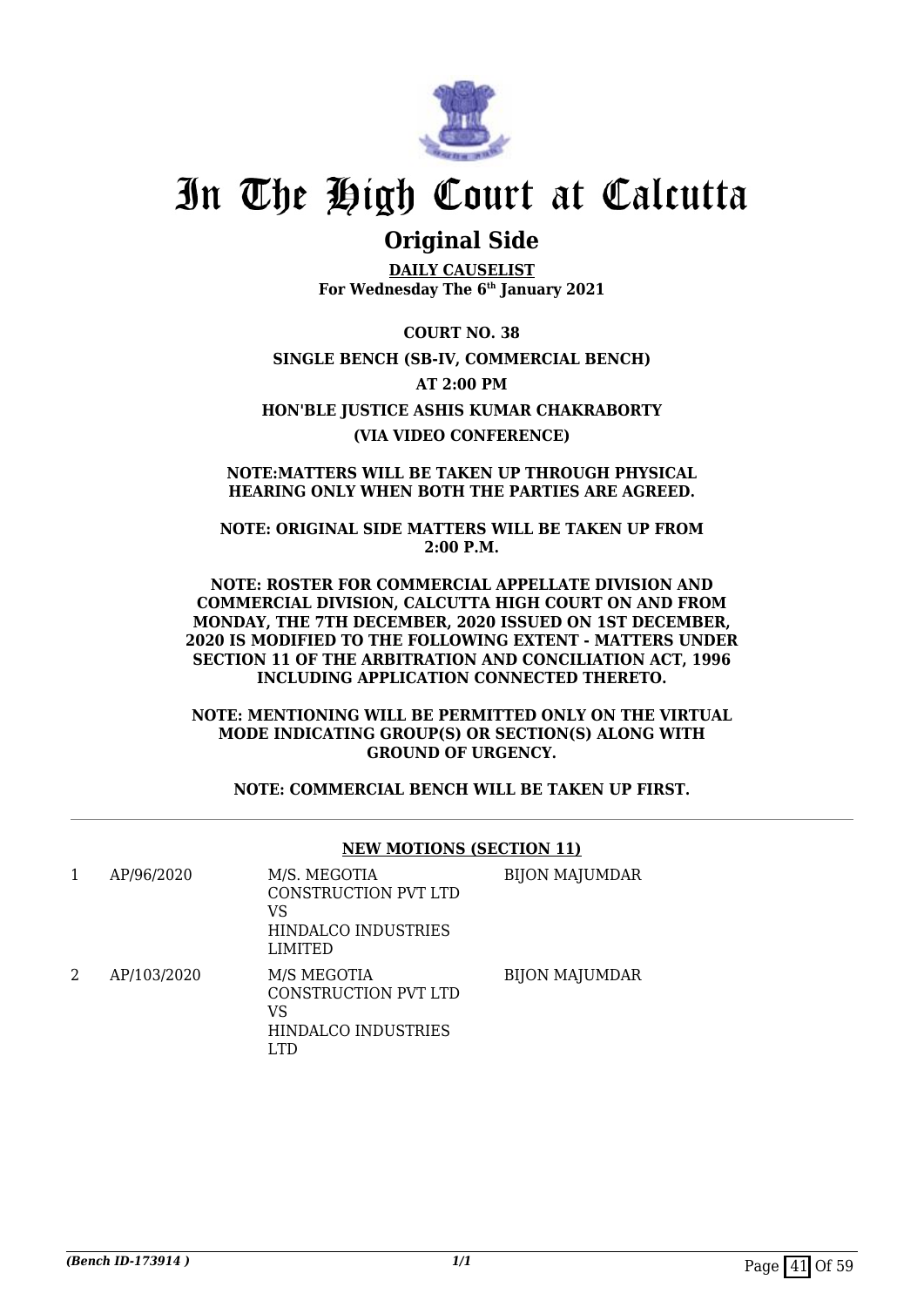

### **Original Side**

**DAILY CAUSELIST For Wednesday The 6th January 2021**

**COURT NO. 38 SINGLE BENCH (SB-IV) AT 2:00 PM HON'BLE JUSTICE ASHIS KUMAR CHAKRABORTY (VIA VIDEO CONFERENCE)**

### **NOTE:MATTERS WILL BE TAKEN UP THROUGH PHYSICAL HEARING ONLY WHEN BOTH THE PARTIES ARE AGREED.**

**NOTE: ORIGINAL SIDE MATTERS WILL BE TAKEN UP FROM 2:00 P.M.**

**NOTE: ROSTER FOR COMMERCIAL APPELLATE DIVISION AND COMMERCIAL DIVISION, CALCUTTA HIGH COURT ON AND FROM MONDAY, THE 7TH DECEMBER, 2020 ISSUED ON 1ST DECEMBER, 2020 IS MODIFIED TO THE FOLLOWING EXTENT - MATTERS UNDER SECTION 11 OF THE ARBITRATION AND CONCILIATION ACT, 1996 INCLUDING APPLICATION CONNECTED THERETO.**

**NOTE: MENTIONING WILL BE PERMITTED ONLY ON THE VIRTUAL MODE INDICATING GROUP(S) OR SECTION(S) ALONG WITH GROUND OF URGENCY.**

**NOTE: COMMERCIAL BENCH WILL BE TAKEN UP FIRST.**

### **TO BE MENTIONED**

| 1 | IA NO. GA/5/2020        | VISHNU NARAYAN<br>KASHYAP AND ANR.                                                                  | ANIRUDDHA SINHA<br>ANIRUDDHA SINHA    | <b>MUKHERJEE</b><br><b>ASSOCIATES</b> |
|---|-------------------------|-----------------------------------------------------------------------------------------------------|---------------------------------------|---------------------------------------|
|   | [S.A.]<br>In CS/36/2013 | Vs.<br>ANUP KUMAR JAISWAL &<br>ORS.                                                                 |                                       | <b>MUKHERJEE</b><br><b>ASSOCIATES</b> |
| 2 | AP/388/2019             | KIRAN PATRA AND ANR<br>VS<br>RATNA DEY AND ORS                                                      | <b>SOUMO CHAUDHURY</b>                |                                       |
| 3 | AP/351/2020<br>[S.A.]   | KOLKATA METROPOLITAN<br>DEVELOPMENT AUTHORITY<br>VS<br>SOUTH CITY PROJECTD<br>(KOLKATA) LTD AND ANR | <b>SANCHARI</b><br><b>CHAKRABORTY</b> |                                       |
|   | IA NO: GA/1/2020        |                                                                                                     |                                       |                                       |

### **FOR ORDERS**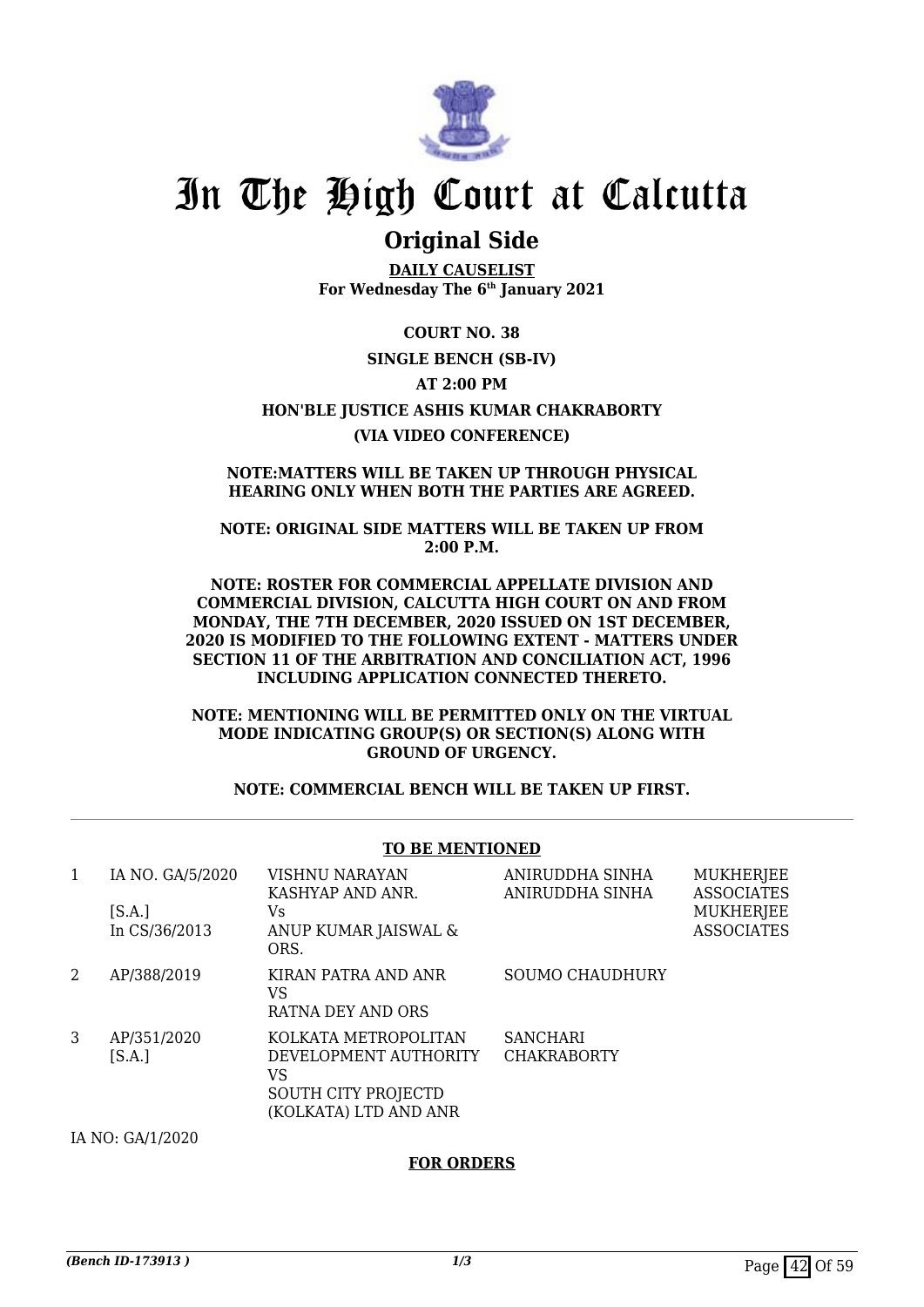4 AP/355/2020 [AT 3:30 P.M.] SMARTWORKS COWORKING SPACES PVT. LTD. VS CODENATION SOLUTIONS LLP KANODIA AND CO.

### **NEW CHAMBER APPLICATIONS**

| 5 | IA NO. GA/2/2020 | IN THE GOODS OF : | KUM KUM   |
|---|------------------|-------------------|-----------|
|   | (Old No:         | PARTHO DE (DEC.)  | MUKHERJEE |
|   | GA/849/2020)     | Vs                | KUM KUM   |
|   |                  | n                 | MUKHERJEE |

[S.A.] DEPARTMENT In PLA/24/2019

### **NEW MOTIONS (SECTION 11)**

| J |
|---|
|---|

| 6              | AP/159/2019 | WEST BENGAL GOLF<br>SOCIETY AND ANR.<br><b>VS</b><br>THE INDIAN GOLF UNION<br>AND ORS.                        | R. GINODIA AND CO.                  | ANURAG BAGARIA |
|----------------|-------------|---------------------------------------------------------------------------------------------------------------|-------------------------------------|----------------|
| $\overline{7}$ | AP/76/2020  | <b>SUBHRA GHOSH</b><br><b>VS</b><br>SMT MAYA GHOSH AND<br><b>ORS</b>                                          | MR ANIRBAN DAS                      |                |
| 8              | AP/86/2020  | PAUL BUILDERS PVT LTD<br><b>AND ANR</b><br><b>VS</b><br><b>INDIAN STATISTICAL</b><br><b>INSTITUTE AND ANR</b> | PAMPA SAHA                          |                |
| 9              | AP/93/2020  | AD IDEAS PRIVATE LIMITED<br><b>VS</b><br><b>HOWRAH MUNICIPAL</b><br><b>CORPORATION AND ANR.</b>               | MULLICK AND CO.                     |                |
| 10             | AP/101/2020 | <b>SAHA BUILDING CENTRE</b><br>PVT LTD<br><b>VS</b><br>THE UNION OF INDIA                                     | <b>SANTANU</b><br><b>CHATTERJEE</b> |                |
| 11             | AP/139/2020 | SHIPRA COMMERCIAL PVT<br>LTD.<br><b>VS</b><br>THE NEW INDIA<br><b>ASSURANCE COMPANY</b><br><b>LIMITED</b>     | <b>SUPREEM NASKAR</b>               |                |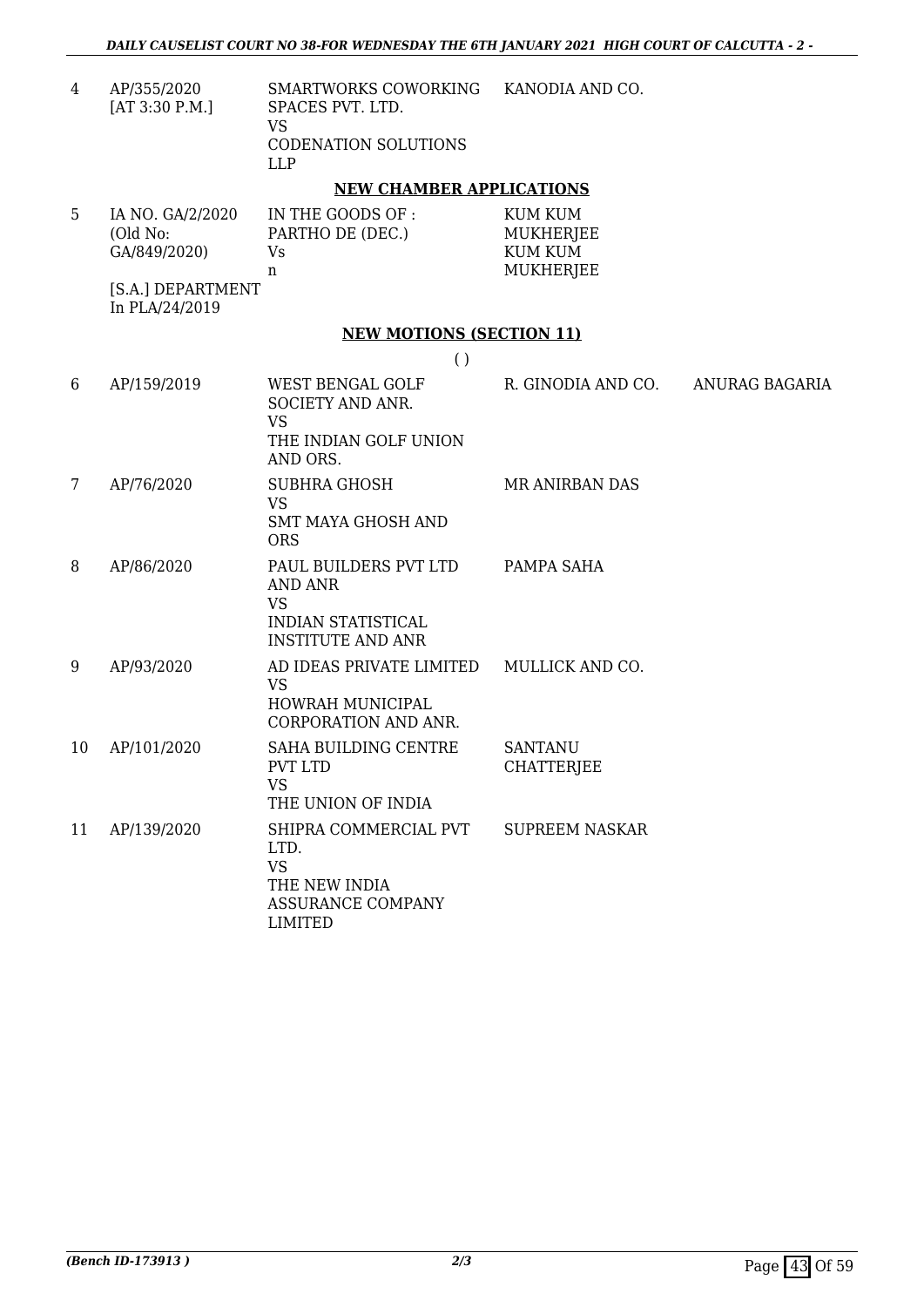VICTOR MOSES AND

CO.

12 AP/414/2020 JAYANTI CINEMA PRIVATE LIMITED VS GSA RETAIL LIMITED (FORMERLY RDB REGENT RETAIL LIMITED)

**NEW MOTION (SECTION 11)**

**------------------------------------------- ITEM NOS. 24 - 64 OF THE DAILY LIST DATED 04/01/2021.**

**------------------------------------------------------------------------------------------------** 

**COMPANY MATTER (NEW) --------------------------------------**

**ITEM NOS. 65 -76 OF THE DAILY LIST DATED 04/01/2021.**

**--------------------------------------------------------------------------------- COMPANY MATTER (ADJOURNED)**

**---------------------------------------------------** 

**ITEM NO. 77 OF THE DAILY LIST DATED 04/01/2021. -------------------------------------------------------------------------**

**ADJOURNED MOTION (SEC- 11)**

**----------------------------------------------**

**ITEM NO. 78, 79 OF THE DAILY LIST DATED 04/01/2021.**

**--------------------------------------------------------------- SPECIALLY FIXED MATTERS**

**-----------------------------------------**

**ITEM NO. 80, 81 OF THE DAILY LIST DATED 04/01/2021. ------------------------------------------------------------------------------**

**CONTEMPT MATTERS**

**----------------------------------**

**ITEM NO. 82, 83 OF THE DAILY LIST DATED 04/01/2021**

**-----------------------------------------------------------------------------**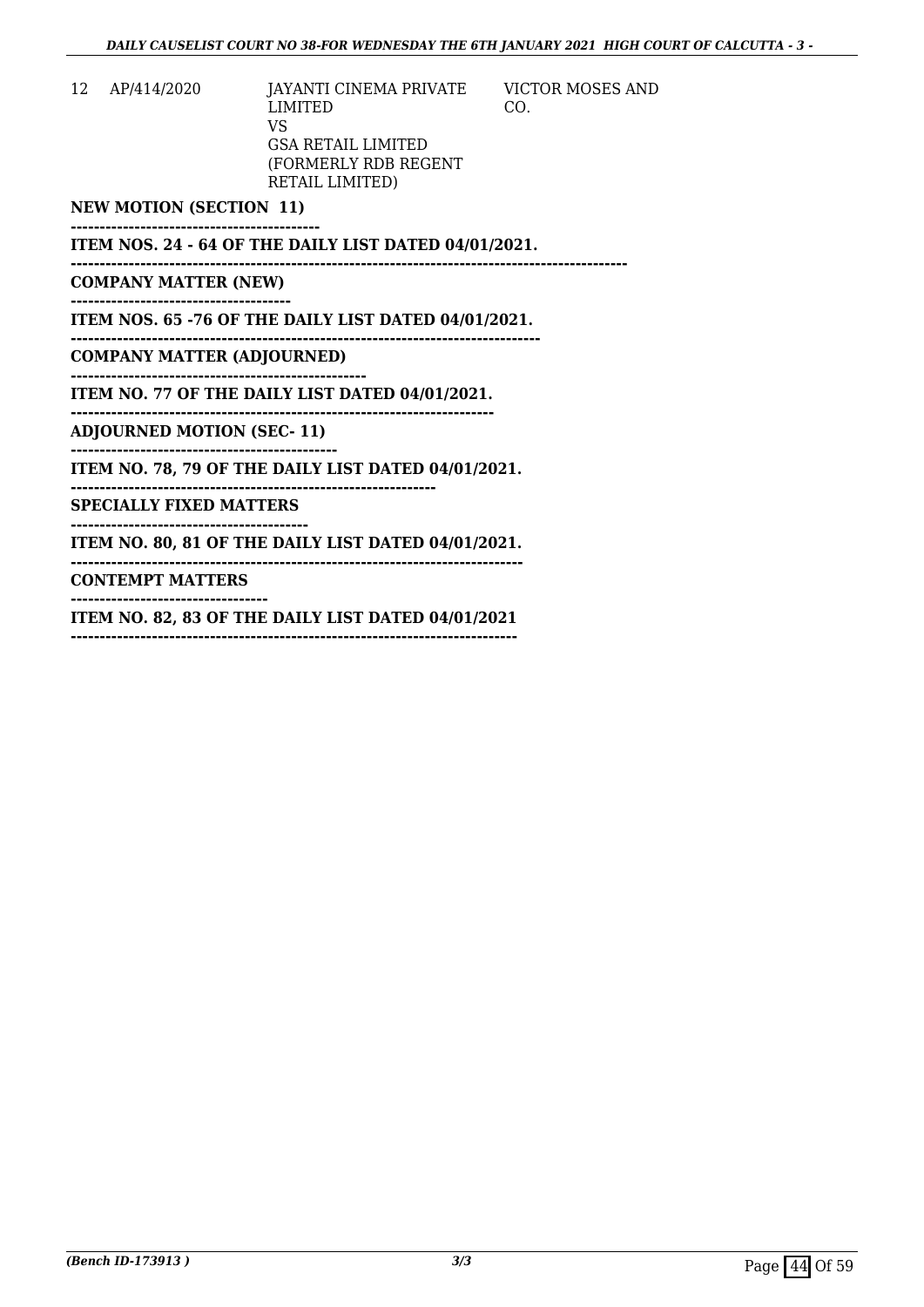

### **Original Side**

**DAILY CAUSELIST For Wednesday The 6th January 2021**

**COURT NO. 13 SINGLE BENCH (SB-VI) AT 3:30 PM HON'BLE JUSTICE RAJASEKHAR MANTHA (VIA VIDEO CONFERENCE)**

**NOTE:MATTERS WILL BE TAKEN UP THROUGH PHYSICAL HEARING ONLY WHEN BOTH THE PARTIES ARE AGREED.**

**NOTE : 1. ORIGINAL SIDE MENTIONING WILL BE ALLOWED UPON BEING LISTED AS "TO BE MENTIONED" ON EVERY TUESDAY AT 3:30 P.M. ONLY IN THE VIRTUAL MODE AS PER NOTIFICATION NO. 4286-RG, DATED 27.11.2020 FOLLOWING THE PRESCRIBED PROCEDURE.**

**2. ORIGINAL SIDE MATTERS WILL BE TAKEN UP ON EVERY FRIDAY AT 3.30 P.M.**

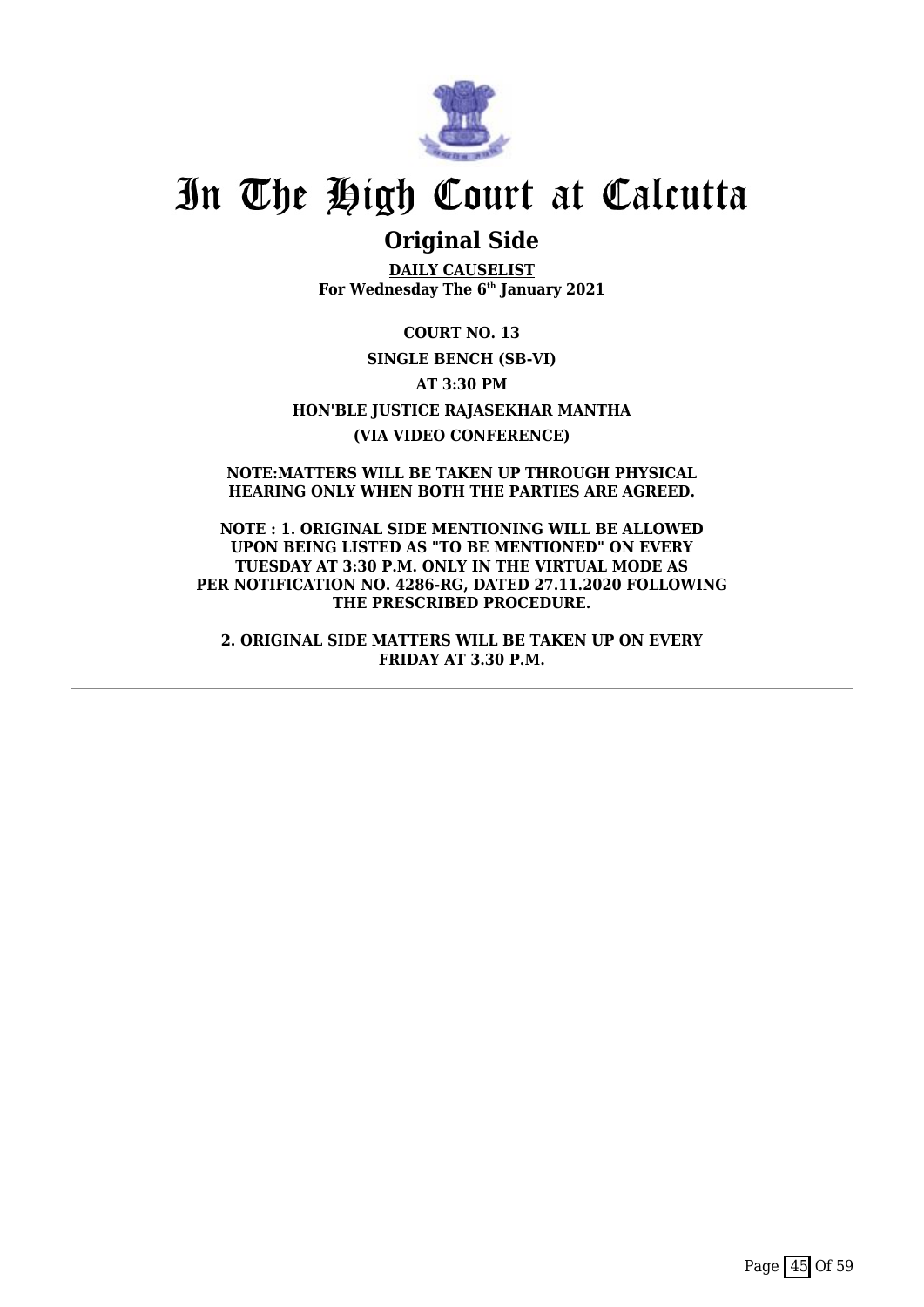

## **Original Side**

**DAILY CAUSELIST For Wednesday The 6th January 2021**

**COURT NO. 8 SINGLE BENCH (SB-VII) AT 10:45 AM HON'BLE JUSTICE SABYASACHI BHATTACHARYYA (VIA VIDEO CONFERENCE)**

#### **NOTE:MATTERS WILL BE TAKEN UP THROUGH PHYSICAL HEARING ONLY WHEN BOTH THE PARTIES ARE AGREED.**

**NOTE: (I) ORIGINAL SIDE MATTERS WILL BE TAKEN UP FROM 10:45 A.M. UPTO 12:00 NOON EVERYDAY.**

**(II) APPELLATE SIDE MATTERS WILL BE TAKEN UP FROM 12:00 NOON ONWARDS OR IMMEDIATELY AFTER COMPLETION OF ORIGINAL SIDE MATTERS, WHICHEVER IS EARLIER.**

**(III) MENTIONING WILL BE ALLOWED ONLY ON EVERY MONDAY AT THE FIRST SITTING.** 

### **COURT APPLICATIONS UNDER ART.226**

| 1 | WPO/181/2020 | <b>SUMAN ANAND</b><br>VS<br>THE STATE OF WEST<br><b>BENGAL AND ORS</b>              | NILANJAN PAL                        |                                                  |
|---|--------------|-------------------------------------------------------------------------------------|-------------------------------------|--------------------------------------------------|
| 2 | WPO/352/2020 | UNIVERSAL BITUMINOUS<br>INDUSTRIES PVT. LTD.<br>VS<br>UNION OF INDIA AND ORS.       | <b>SOUGATA</b><br><b>CHATTERJEE</b> |                                                  |
| 3 | WPO/451/2020 | S SRIDHAR<br>VS<br>HONBLE DISTRICT JUDGE<br>PROBATE JURISDICTION<br>KOLKATA AND ORS | S SRIDHAR (IN<br>PERSON)            |                                                  |
|   |              | <b>SPECIALLY FIXED MATTERS</b>                                                      |                                     |                                                  |
| 4 | WPO/437/2019 | SOVA SOLAR LTD AND ANR.<br>VS<br>THE STATE OF WEST<br><b>BENGAL AND ORS</b>         | FOX AND MANDAL                      | <b>TALAY MASOOD</b><br>SIDDIQUI (FOR<br>RES.2,3) |

### **FOR HEARING**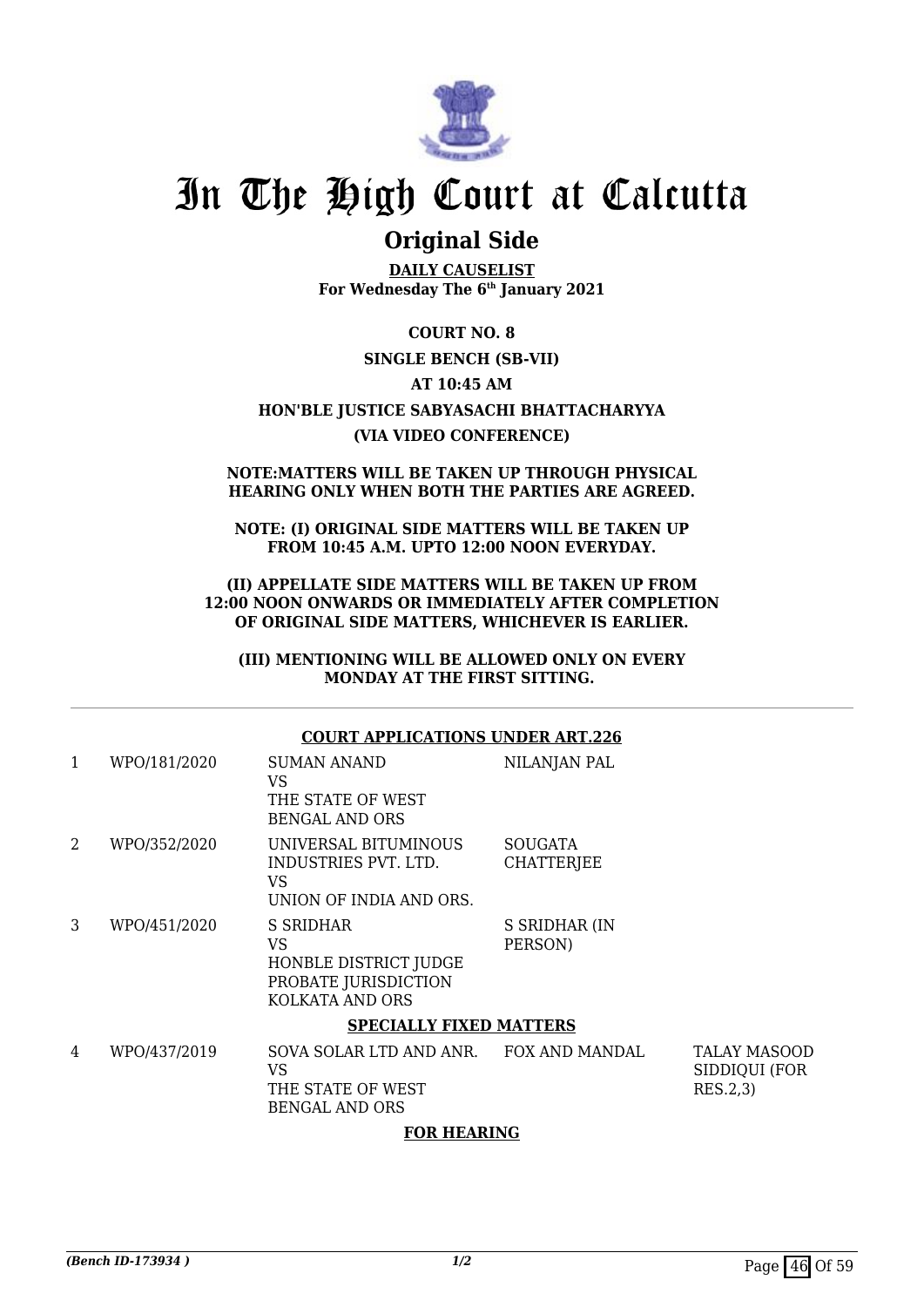5 WPO/444/2018 PRONOTI GOSWAMI VS THE STATE OF WEST BENGAL & ORS.

DIPAK SEN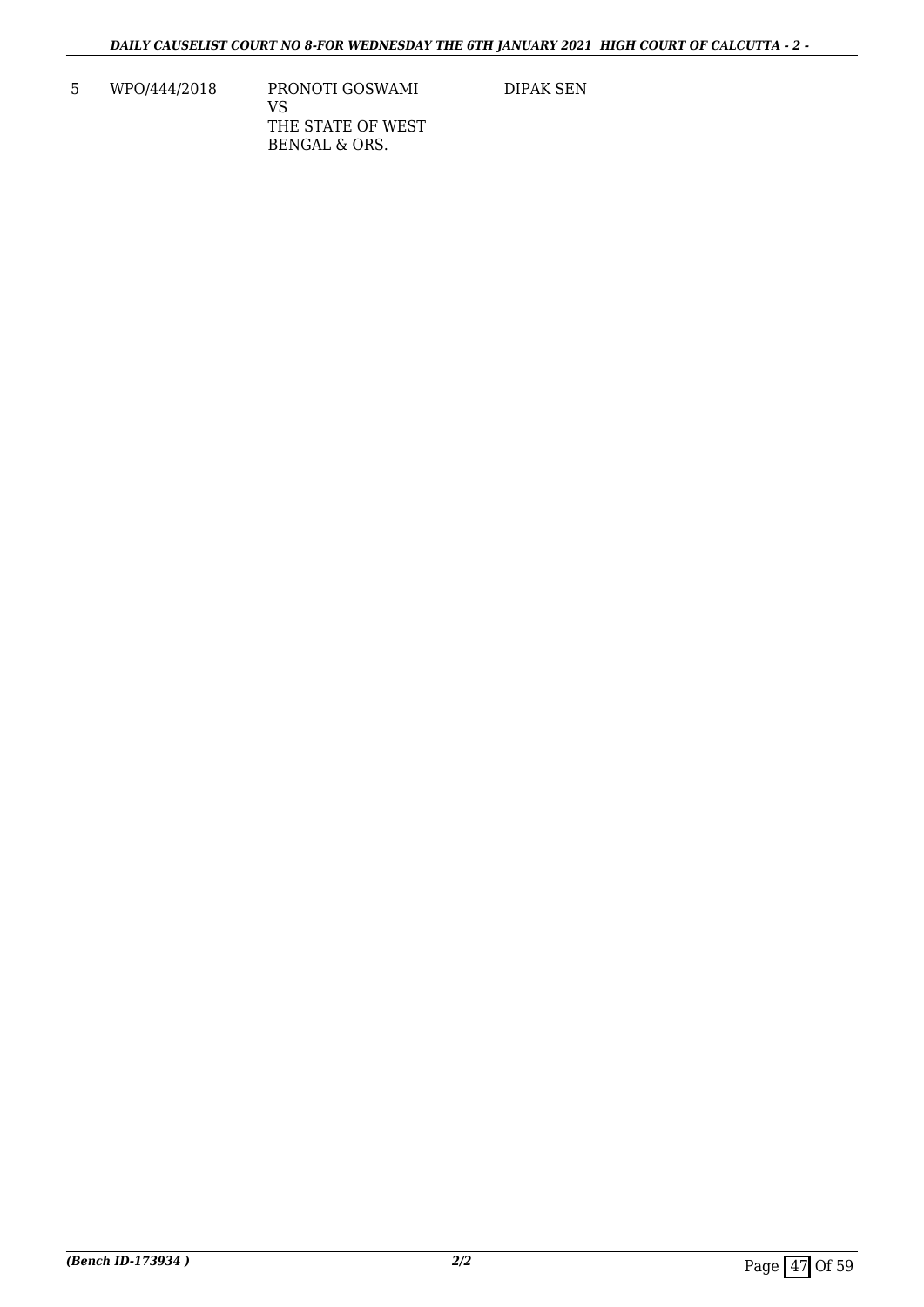

## **Original Side**

**DAILY CAUSELIST For Wednesday The 6th January 2021**

**COURT NO. 39 SINGLE BENCH (SB-VIII, COMMERCIAL BENCH) AT 10:45 AM HON'BLE JUSTICE MOUSHUMI BHATTACHARYA VIA VIDEO CONFERENCE)**

**NOTE: MATTERS WILL BE TAKEN UP THROUGH PHYSICAL HEARING ONLY WHEN BOTH THE PARTIES ARE AGREED**

**NOTE : MATTERS UNDER THE COMMERCIAL DIVISION WILL BE TAKEN UP FIRST.**

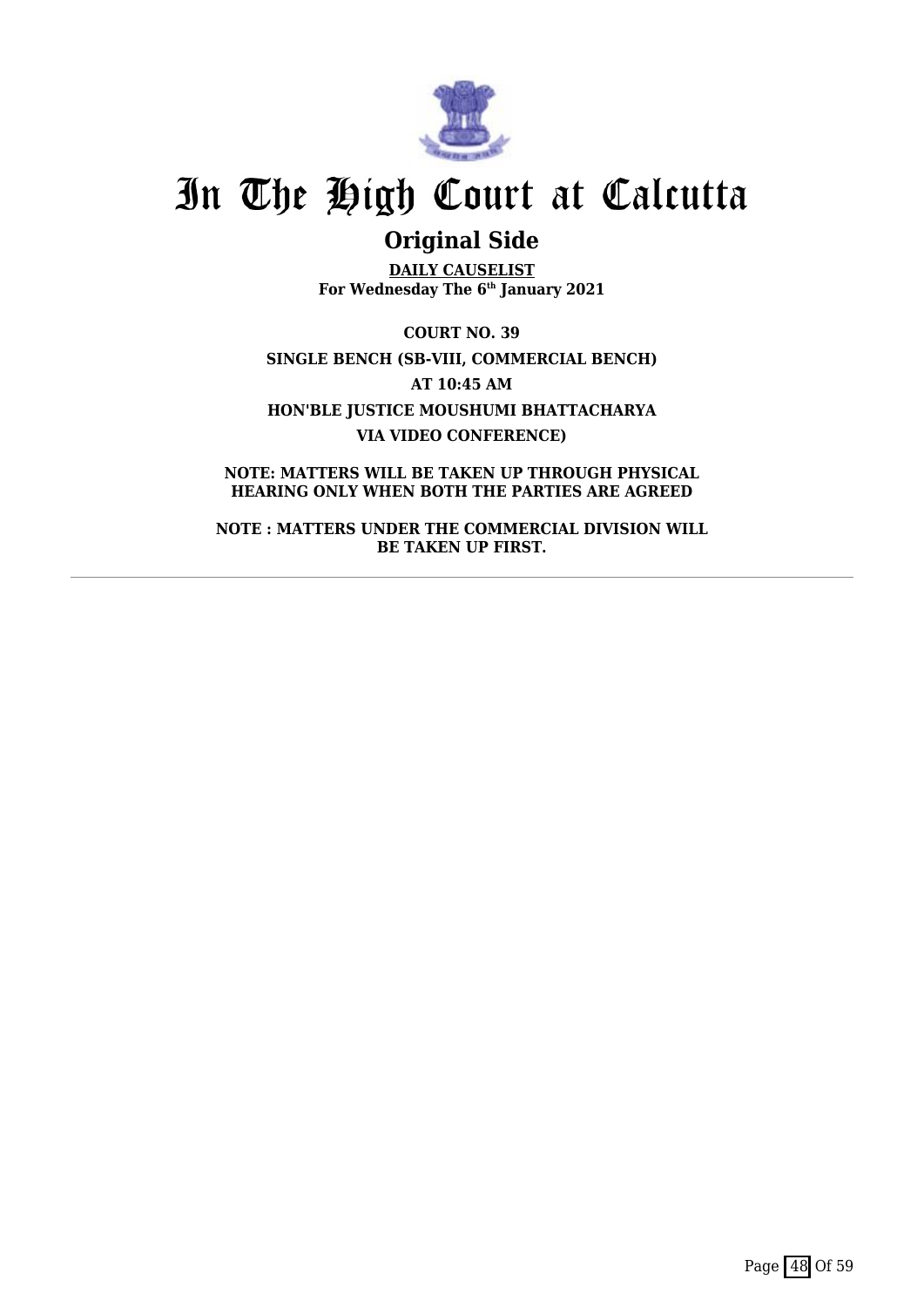

### **Original Side**

**DAILY CAUSELIST For Wednesday The 6th January 2021**

**COURT NO. 39 SINGLE BENCH (SB-VIII) AT 10:45 AM HON'BLE JUSTICE MOUSHUMI BHATTACHARYA (VIA VIDEO CONFERENCE)**

### **NOTE: MATTERS WILL BE TAKEN UP THROUGH PHYSICAL HEARING ONLY WHEN BOTH THE PARTIES ARE AGREED.**

### **NOTE : 1) MATTERS UNDER THE COMMERCIAL DIVISION WILL BE TAKEN UP FIRST.**

**2) SUITS AND SPECIALLY- ASSIGNED MATTERS WILL BE TAKEN UP EVERY DAY TILL 1:00 P.M. AFTER COMPLETION OF COMMERCIAL DIVISION MATTERS.**

**3) ARBITRATION MATTERS WILL BE TAKEN UP FROM 2:00 P.M. TO 4:00 P.M. EVERY DAY.**

**4) THE LIST WILL BE CALLED ON SERIALLY ONCE THE MATTERS INDICATED IN NOTE NO. 2 ARE COMPLETED**

| 1 | IA NO. GA/3/2019<br>(Old No:<br>GA/282/2019) | REENA ORGANICS PVT.<br>LTD.<br>Vs.<br>PRABHU POLY COLOR LTD.                                                   | SANDIP AGARWAL<br>ARUNABHA DEB      |
|---|----------------------------------------------|----------------------------------------------------------------------------------------------------------------|-------------------------------------|
|   | [S.A.]<br>In CS/173/2017                     |                                                                                                                |                                     |
|   |                                              | <b>NEW MOTIONS</b>                                                                                             |                                     |
| 2 | AP/377/2020                                  | SMT. MADHABI MONDAL<br>AND ANR.<br>VS.<br>CHOLAMANDALAM<br>INVESTMENT AND<br>FINANCE COMPANY<br><b>LIMITED</b> | MUKHERJE<br><b>ASSOCIATES</b>       |
| 3 | AP/401/2020                                  | PARITOSH DEBNATH AND<br>ANR.<br>VS<br><b>HDB FINANCIAL SERVISES</b><br>LIMITED                                 | DIPAK KUMAR<br><b>BHATTACHARJEE</b> |

### **ADJOURNED MOTION**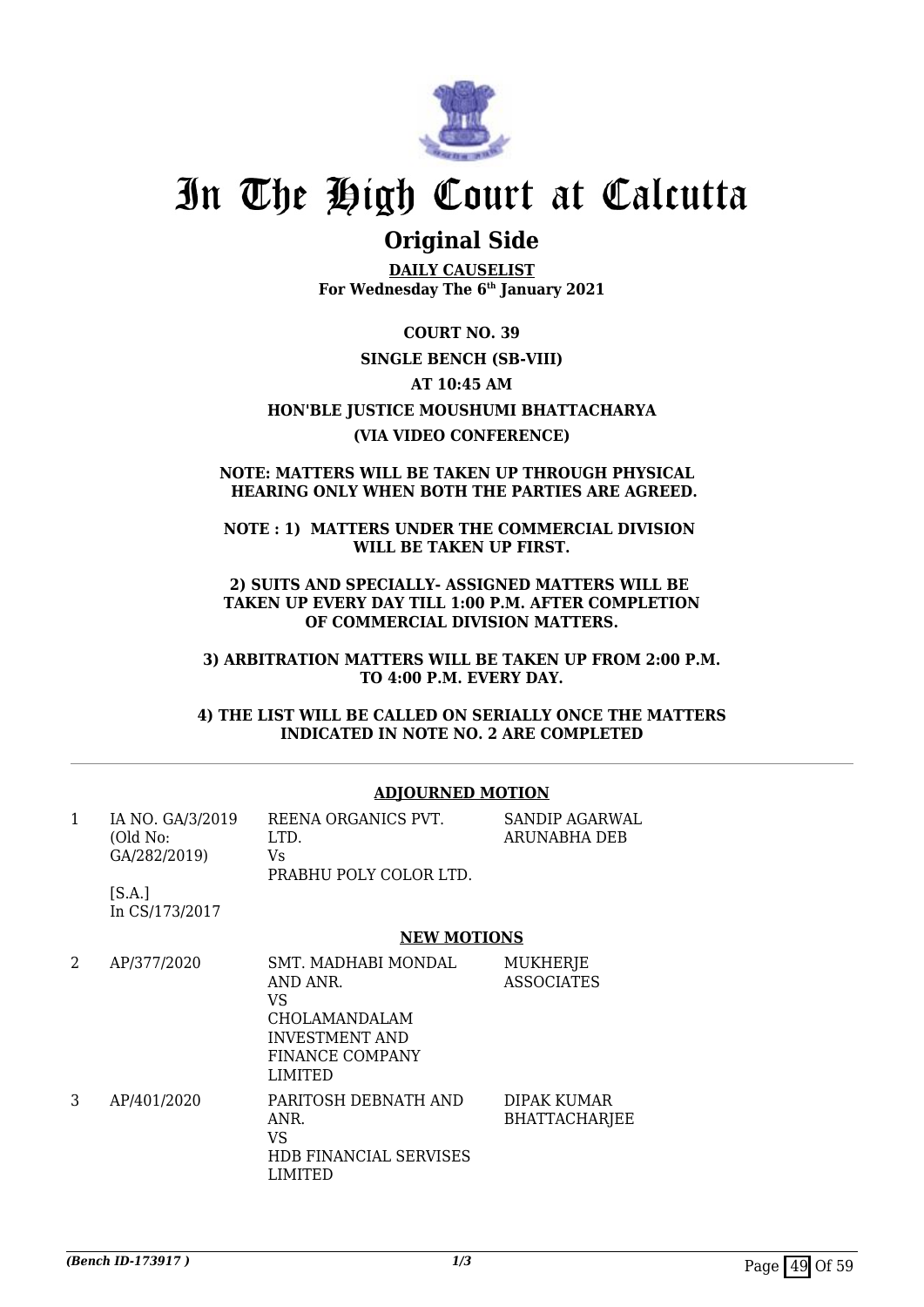| 4           | AP/411/2020      | THE KOLKATA MUNICIPAL<br><b>CORPORATION</b><br><b>VS</b><br><b>JAIN INFRAPROJECTS</b><br><b>LIMITED</b>      | H. S. MONDAL                        |                                     |
|-------------|------------------|--------------------------------------------------------------------------------------------------------------|-------------------------------------|-------------------------------------|
| 5           | AP/420/2020      | NAND KISHORE SHAW AND<br>ANR.<br><b>VS</b>                                                                   | MUKHERJE<br><b>ASSOCIATES</b>       |                                     |
|             |                  | HDB FINANCIAL SERVICES<br>LTD.                                                                               |                                     |                                     |
|             |                  | <b>ARBITRATION MOTION (ADJ.) SEC. 34</b>                                                                     |                                     |                                     |
| 6           | AP/1121/2016     | UNION OF INDIA & ANR.<br><b>VS</b><br>PAM DEVELOPMENT PVT.<br>LTD.                                           | APARNA BANERJEE                     |                                     |
|             | IA NO: GA/2/2019 |                                                                                                              |                                     |                                     |
| $7^{\circ}$ | AP/207/2017      | SURESH KUMAR AGARWAL<br><b>VS</b>                                                                            | <b>SUBIR SABUD</b>                  |                                     |
|             |                  | L & T FINANCE LTD                                                                                            |                                     |                                     |
|             | wt8 AP/214/2017  | SURESH KUMAR AGARWAL<br><b>VS</b>                                                                            | <b>SUBIR SABUD</b>                  |                                     |
|             |                  | L & T. FINANCE LTD.                                                                                          |                                     |                                     |
| 9           | AP/708/2017      | THE ORIENTAL INSURANCE<br><b>COMPANY LIMITED</b><br><b>VS</b><br><b>GLOSTER LIMITED</b>                      | <b>SANJAY PAUL</b>                  |                                     |
| 10          | AP/681/2018      | SHIRLEY BENNO<br><b>SEBASTIAN</b><br><b>VS</b><br>RAJENDRA KUMAR PODDAR                                      | <b>SANDIP KUMAR</b><br><b>DATTA</b> |                                     |
| 11          | AP/696/2018      | M/S. RAMA INFRAPROJECTS<br>PRIVATE LIMITED<br><b>VS</b>                                                      | SOMALI<br>MUKHOPADHYAY              |                                     |
|             |                  | CHIEF ENGINEER, LIFE<br><b>INSURANCE CORPORATION</b><br>OF INDIA, EASTERN                                    |                                     |                                     |
| 12          | AP/787/2018      | MESSRS VARIETY TRADERS<br><b>COMPLEX</b><br><b>VS</b><br>MESSRS HINDALCO<br><b>INDUSTRIES LIMITED</b>        | LUTFUL HAQUE                        |                                     |
| 13          | AP/792/2018      | SHYAM METALICS AND<br><b>ENERGY LIMITED</b><br><b>VS</b><br><b>INDIA INDUSTRIAL</b><br>ENTERPRISES PVT. LTD. | <b>SKR &amp; ASSOCIATES</b>         | <b>S.KAKRANIA AND</b><br>CO.        |
|             | IA NO: GA/1/2019 |                                                                                                              |                                     |                                     |
| 14          | AP/797/2018      | MOOKHERJEE, BISWAS AND<br>PATHAK & ORS.<br><b>VS</b><br>KANCHAN DUTTA & ORS.                                 | ANS ASSOCIATES                      | <b>SIDDHANT</b><br>GHOSH(RES.1,2,3) |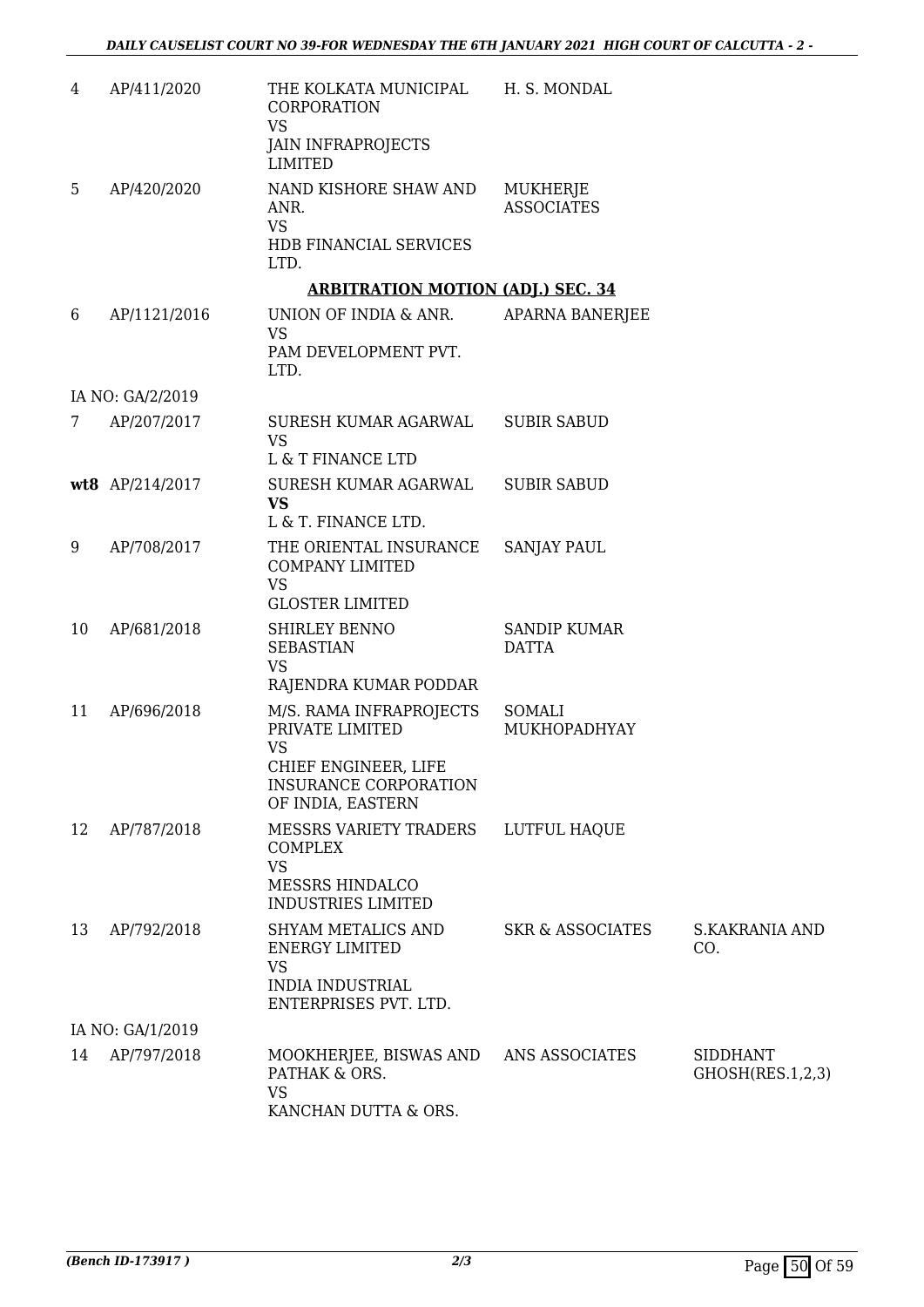15 AP/827/2018 INDIAN OIL CORPORATION LTD. VS TAPAS KUMAR DAS

MANWENDRA SINGH YADAV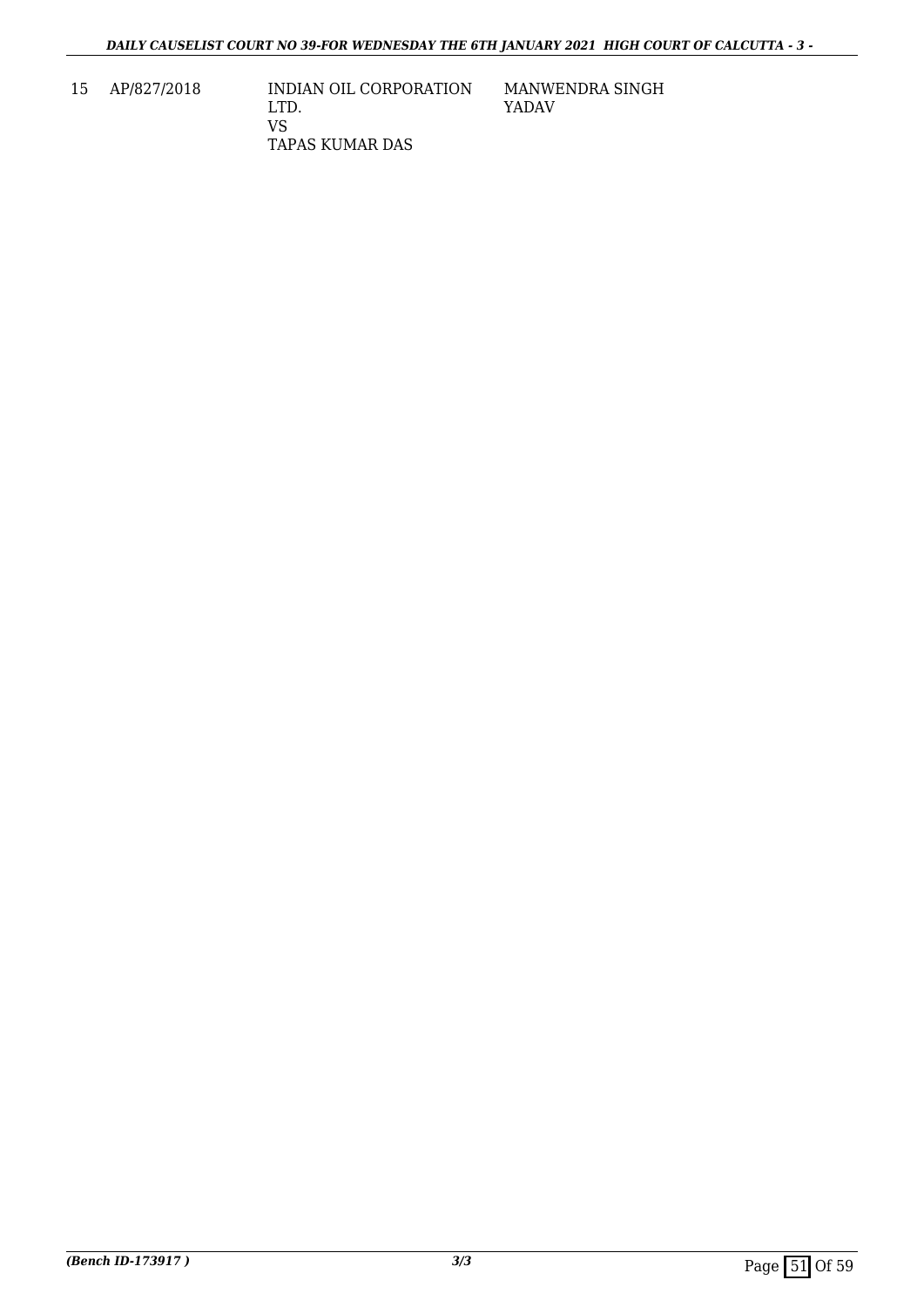

## **Original Side**

**DAILY CAUSELIST For Wednesday The 6th January 2021**

**COURT NO. 26 SINGLE BENCH (SB-IX) AT 3:00 PM HON'BLE JUSTICE SHEKHAR B. SARAF (VIA VIDEO CONFERENCE)**

### **NOTE:MATTERS WILL BE TAKEN UP THROUGH PHYSICAL HEARING ONLY WHEN BOTH THE PARTIES ARE AGREED.**

**NOTE : 1) EVERYDAY ORIGINAL SIDE MATTERS WILL BE TAKEN UP IMMEDIATELY AFTER THE COMPLETION OF THE APPELLATE SIDE MATTERS OR AT 3:00 P.M. WHICHEVER IS EARLIER.**

**2) ORIGINAL SIDE MENTIONING WILL BE ALLOWED IMMEDIATELY BEFORE THE ORIGINAL SIDE MATTERS ARE TAKEN UP.**

**3) MENTIONING FOR INCLUSION IN THE LIST SHALL BE ENTERTAINED ONLY UPON PROPER NOTICE.**

### **SPECIALLY FIXED MATTERS**

| 1 | WPO/444/2020 | M/S KULTALI FOOD<br><b>MARKETING PRIVATE</b><br>LIMITED AND ANR<br>VS<br>THE STATE OF WEST<br><b>BENGAL AND ORS</b> | NIBEDITA PAL                         |
|---|--------------|---------------------------------------------------------------------------------------------------------------------|--------------------------------------|
|   |              | <b>COURT APPLICATIONS UNDER ART.226</b>                                                                             |                                      |
| 2 | WPO/124/2020 | MURARI LAL MURARKA<br>VS<br>UNION OF INDIA AND ANR                                                                  | <b>PROTYUSH</b><br><b>CHATTERJEE</b> |
| 3 | WPO/154/2020 | <b>PURNANAND</b><br>RAMCHANDRA MISHRA<br>VS<br>UNION OF INDIA AND ANR                                               | <b>PROTYUSH</b><br><b>CHATTERJEE</b> |
| 4 | WPO/171/2020 | TAPAN KUMAR PAUL<br>VS<br>UNION OF INDIA AND ANR                                                                    | PROTYUSH<br><b>CHATTERJEE</b>        |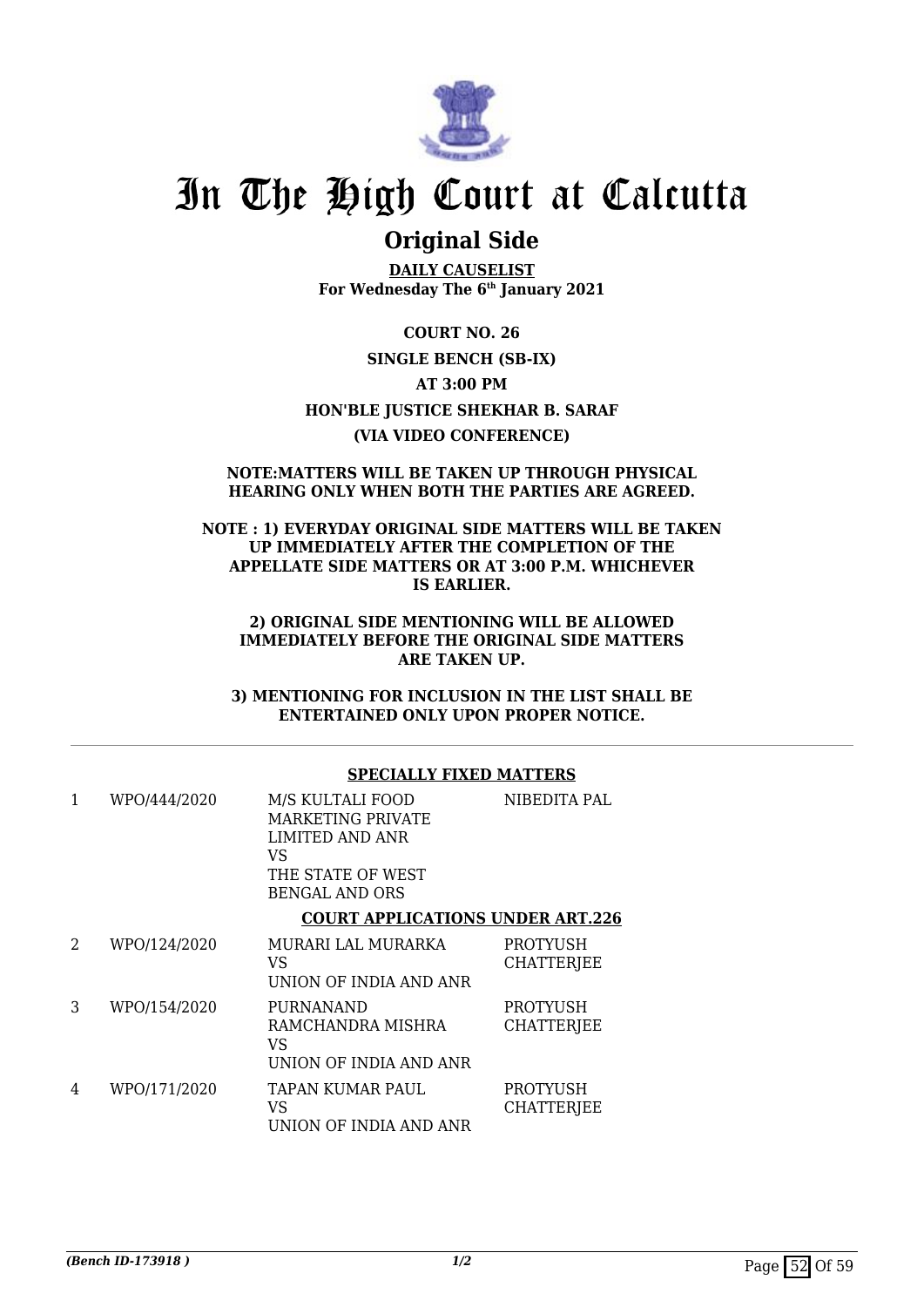### *DAILY CAUSELIST COURT NO 26-FOR WEDNESDAY THE 6TH JANUARY 2021 HIGH COURT OF CALCUTTA - 2 -*

| 5. | WPO/174/2020 | <b>M/S BULLION BUSINESS</b><br><b>PVT LTD</b><br>VS<br>UNION OF INDIA AND ORS          | DEBADITYA<br><b>BANERJEE</b>         |
|----|--------------|----------------------------------------------------------------------------------------|--------------------------------------|
| 6  | WPO/175/2020 | KRISHI RASAYAN EXPORTS<br>PRIVATE LIMITED<br>VS<br>UNION OF INDIA AND ORS              | <b>PROTYUSH</b><br><b>CHATTERJEE</b> |
| 7  | WPO/425/2020 | M/S. ABIS EXPORTS (I) PVT.<br>LTD.<br>VS<br>UNION OF INDIA AND ORS.                    | ABHISEK BARAN DAS                    |
| 8  | WPO/459/2020 | HIRISE HOSPITALITY PVT<br>LTD.<br>VS<br><b>INCOME TAX OFFICER</b><br>WARD 2(3) KOLKATA | L P MANOT AND CO                     |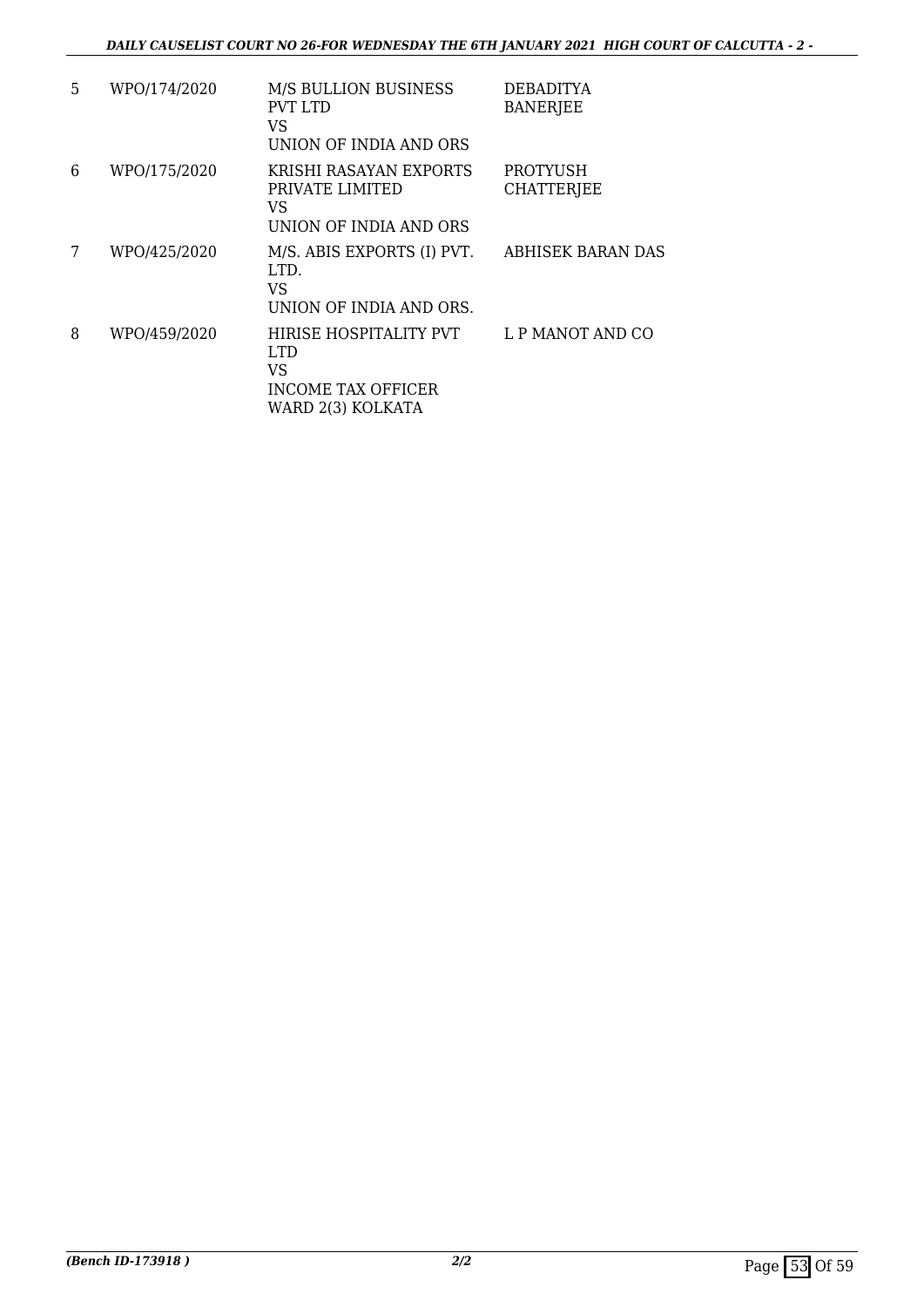

## **Original Side**

**DAILY CAUSELIST For Wednesday The 6th January 2021**

**COURT NO. 15 SINGLE BENCH (SB-X) AT 10:45 AM HON'BLE JUSTICE RAJARSHI BHARADWAJ (VIA VIDEO CONFERENCE)**

**NOTE:MATTERS WILL BE TAKEN UP THROUGH PHYSICAL HEARING ONLY WHEN BOTH THE PARTIES ARE AGREED.**

**NOTE: ON FRIDAY i.e., 08/01/2021, ORIGINAL SIDE MATTERS WILL BE TAKEN UP AT 10:45 A.M.**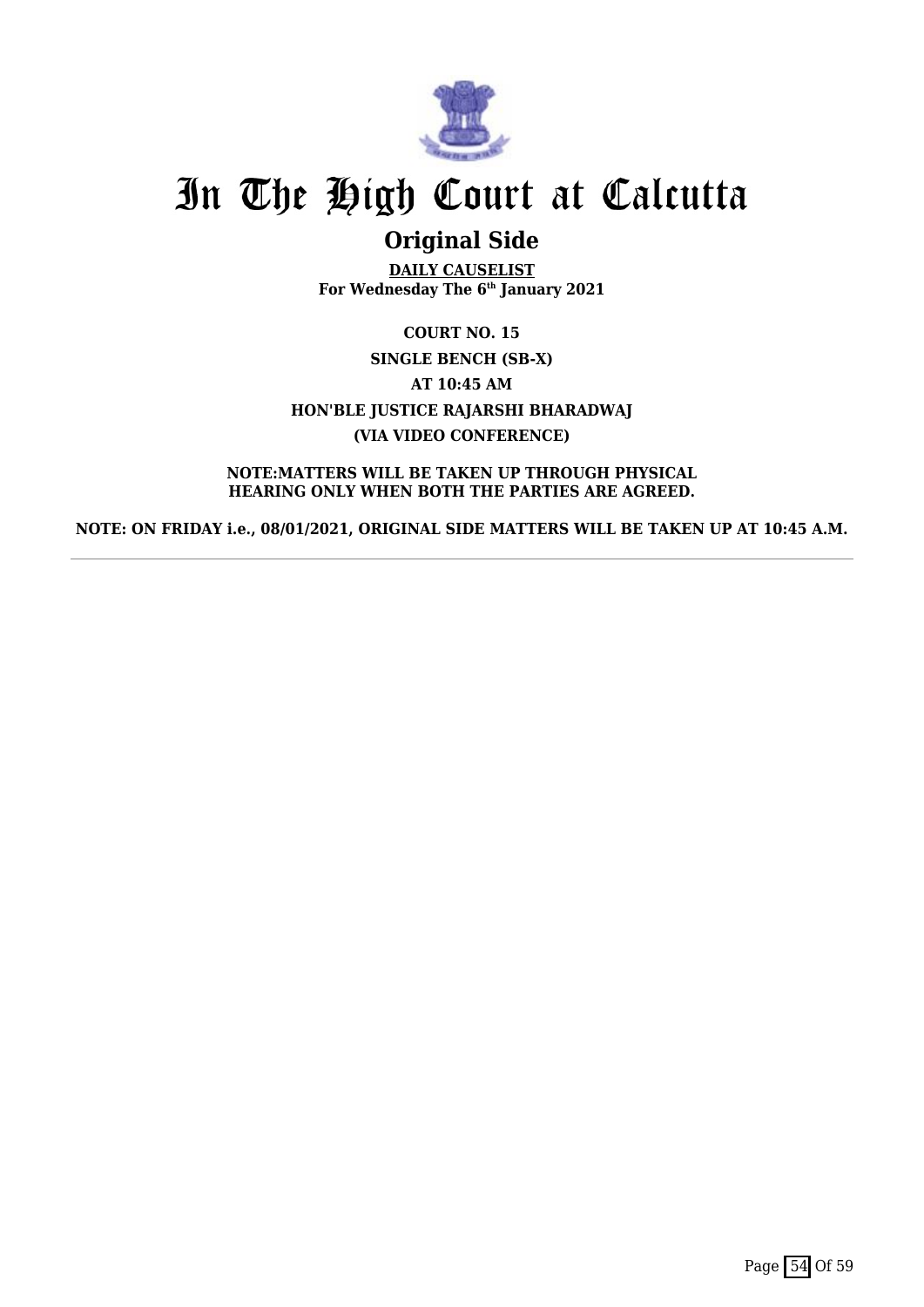

### **Original Side**

**DAILY CAUSELIST For Wednesday The 6th January 2021**

### **COURT NO. 10**

### **SINGLE BENCH (SB-XII)**

### **AT 10:45 AM**

### **HON'BLE JUSTICE RAVI KRISHAN KAPUR**

### **(VIA VIDEO CONFERENCE)**

#### **NOTE:MATTERS WILL BE TAKEN UP THROUGH PHYSICAL HEARING ONLY WHEN BOTH THE PARTIES ARE AGREED.**

### **NOTE: (I) ORIGINAL SIDE MENTIONING EVERY WEDNESDAY AND THURSDAY AT 10:45 A.M.**

### **(II) ORIGINAL SIDE MATTERS WILL BE TAKEN UP EVERY WEDNESDAY AND THURSDAY AT 10:45 A.M. BEFORE APPELLATE SIDE MATTERS. AFTER COMPLETION OF ORIGINAL SIDE MATTERS, APPELLATE SIDE MATTERS WILL BE TAKEN UP**

### **TO BE MENTIONED**

1 WPO/356/2016 KUSUM TULSIAN AND ANR VS KOLKATA MUNICIPAL C.K. JAIN AND CO.

CORPORATION & ORS

### **FOR HEARING (OLD MATTER)**

| IA NO. GA/1/2006 | SMT. KANTA DEVE  |                |
|------------------|------------------|----------------|
| (Old No:         | <b>CHOWDHURY</b> | SANDIP AGARWAL |
| GA/2985/2006)    | Vs               |                |
|                  | C.E.S.C. LIMITED |                |

In WPO/1368/2001

### **SPECIALLY FIXED MATTERS**

| 3                                  | WPO/68/2018  | SMT. KABERI SEN & ORS<br>VS<br>KOLKATA MUNICIPAL<br>CORPORATION & ORS   | PUSPAL<br><b>CHAKRABORY</b> | ARNAB ROY(4 TO 16)                |  |  |
|------------------------------------|--------------|-------------------------------------------------------------------------|-----------------------------|-----------------------------------|--|--|
| 4                                  | WPO/628/2018 | PROBIR KUMAR DAS<br>VS<br>THE KOLKATA MUNICIPAL<br>CORPORATION & OTHERS | SAYANTAN BOSE               | DIPTYENDU KR. PAL<br>(FOR RES.17) |  |  |
| <b>FOR HEARING (WRIT PETITION)</b> |              |                                                                         |                             |                                   |  |  |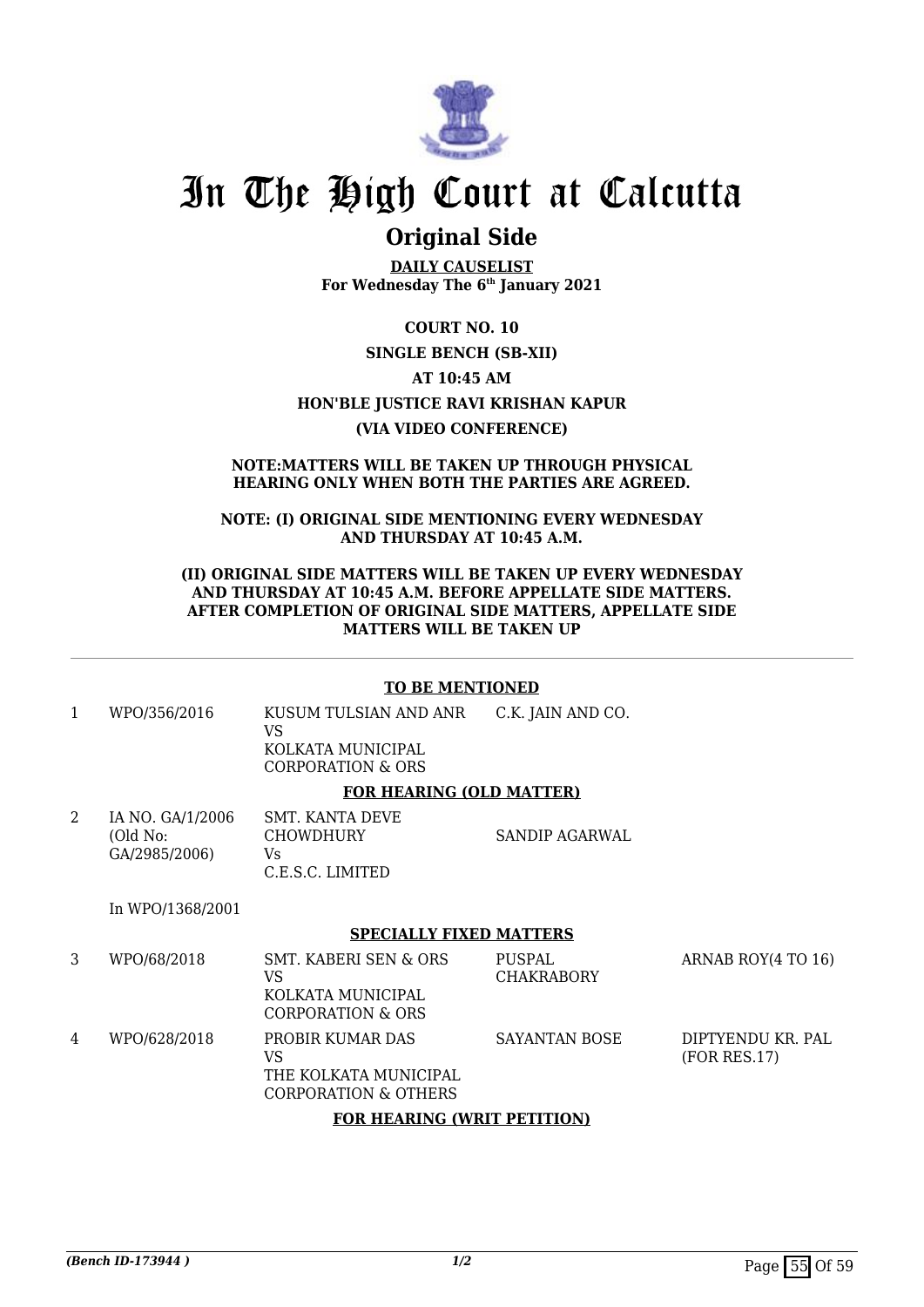### *DAILY CAUSELIST COURT NO 10-FOR WEDNESDAY THE 6TH JANUARY 2021 HIGH COURT OF CALCUTTA - 2 -*

| 5 | IA NO. GA/1/2020<br>(Old No:<br>GA/514/2020) | PAHARPUR COOLING<br>TOWERS LTD.<br>Vs.<br>COMM. OF CENTRAL<br>EXCISE, CAL-1                     | M SEAL.<br>M SEAL. |                                          |
|---|----------------------------------------------|-------------------------------------------------------------------------------------------------|--------------------|------------------------------------------|
|   | In WPO/2222/1996                             |                                                                                                 |                    |                                          |
| 6 | IA NO. GA/2/2020<br>(Old No:<br>GA/515/2020) | PAHARPUR COOLING<br>TOWERS LTD.<br>Vs.<br>COMM. OF CENTRAL<br>EXCISE. CAL-1                     | M SEAL.<br>M SEAL. |                                          |
|   | In WPO/2222/1996                             |                                                                                                 |                    |                                          |
| 7 | IA NO. GA/1/2020<br>(Old No:<br>GA/516/2020) | M/S.PAHARPUR COOLING<br>TOWERS LTD.& ANR.<br>Vs.<br>ASST.COMMISSIONER OF<br>CENTRAL EXCISE CAL. | A.N.SEN<br>A.N.SEN | NRS.S.BHATTACHARYA<br>NRS.S.BHATTACHARYA |
|   | In WPO/1259/1998                             |                                                                                                 |                    |                                          |
| 8 | IA NO. GA/2/2020<br>(Old No:<br>GA/517/2020) | M/S.PAHARPUR COOLING<br>TOWERS LTD.& ANR.<br>Vs.<br>ASST.COMMISSIONER OF<br>CENTRAL EXCISE CAL. | A.N.SEN<br>A.N.SEN | NRS.S.BHATTACHARYA<br>NRS.S.BHATTACHARYA |
|   | In WPO/1259/1998                             |                                                                                                 |                    |                                          |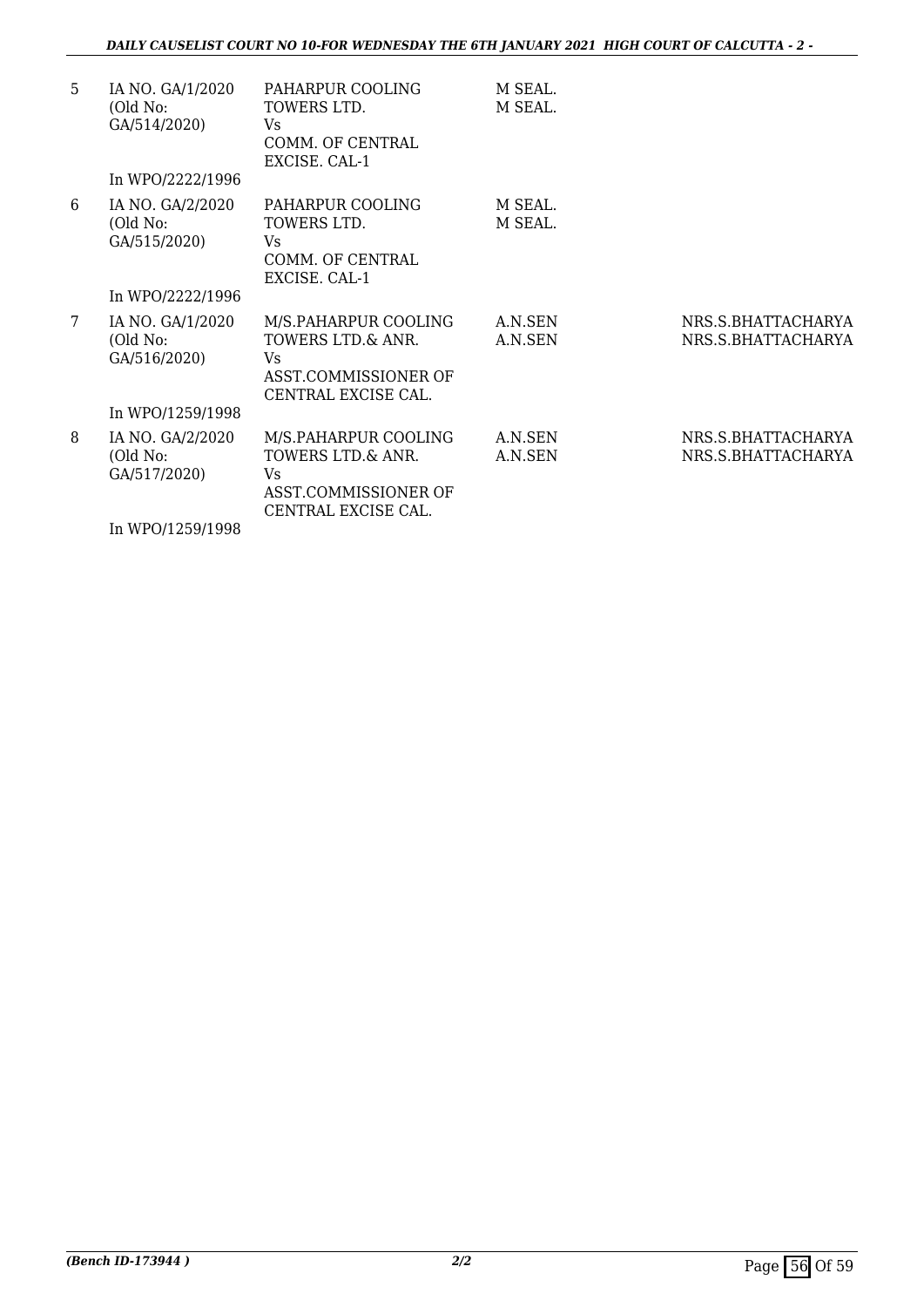

## **Original Side**

**DAILY CAUSELIST For Wednesday The 6th January 2021**

**COURT NO. 23 SINGLE BENCH (SB-XIII) AT 2:00 PM HON'BLE JUSTICE ARINDAM MUKHERJEE (VIA VIDEO CONFERENCE)**

### **NOTE:MATTERS WILL BE TAKEN UP THROUGH PHYSICAL HEARING ONLY WHEN BOTH THE PARTIES ARE AGREED.**

**NOTE: 1) ORIGINAL SIDE MATTERS SHALL BE TAKEN UP EVERYDAY AT 2:00 P.M.**

**2) ORDINARILY, SPECIALLY ASSIGNED MATTERS SHALL BE TAKEN UP ON FRIDAY AT 2:00 P.M.**

**3) AFTER COMPLETION OF ORIGINAL SIDE MATTERS, APPELLATE SIDE MATTERS SHALL BE AGAIN TAKEN UP.**

### **COURT APPLICATIONS UNDER ART.226**

1 WPO/165/2020 SHYAM KUMAR JAISWAL VS CESC LTD AND ANR L P MANOT AND CO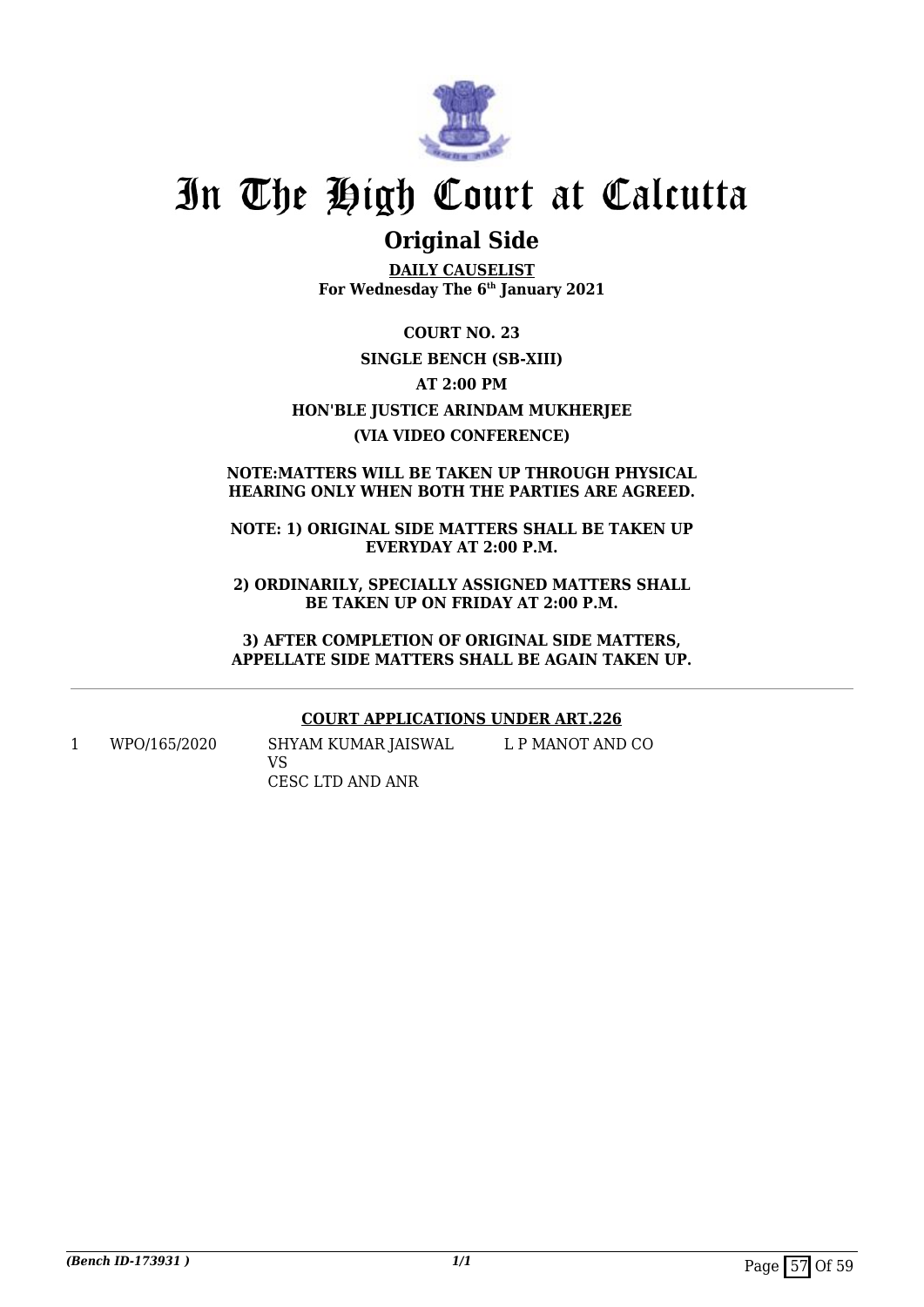

## **Original Side**

**DAILY CAUSELIST For Wednesday The 6th January 2021**

**COURT NO. 24 SINGLE BENCH (SB- XV) AT 10:45 AM HON'BLE JUSTICE AMRITA SINHA (VIA VIDEO CONFERENCE)**

### **NOTE:MATTERS WILL BE TAKEN UP THROUGH PHYSICAL HEARING ONLY WHEN BOTH THE PARTIES ARE AGREED.**

**NOTE: ORIGINAL SIDE MATTERS WILL BE TAKEN UP AT THE FIRST SITTING OF THE COURT.**

**AFTER COMPLETION OF ORIGINAL SIDE MATTERS, APPELLATE SIDE MATTERS WILL BE TAKEN UP**